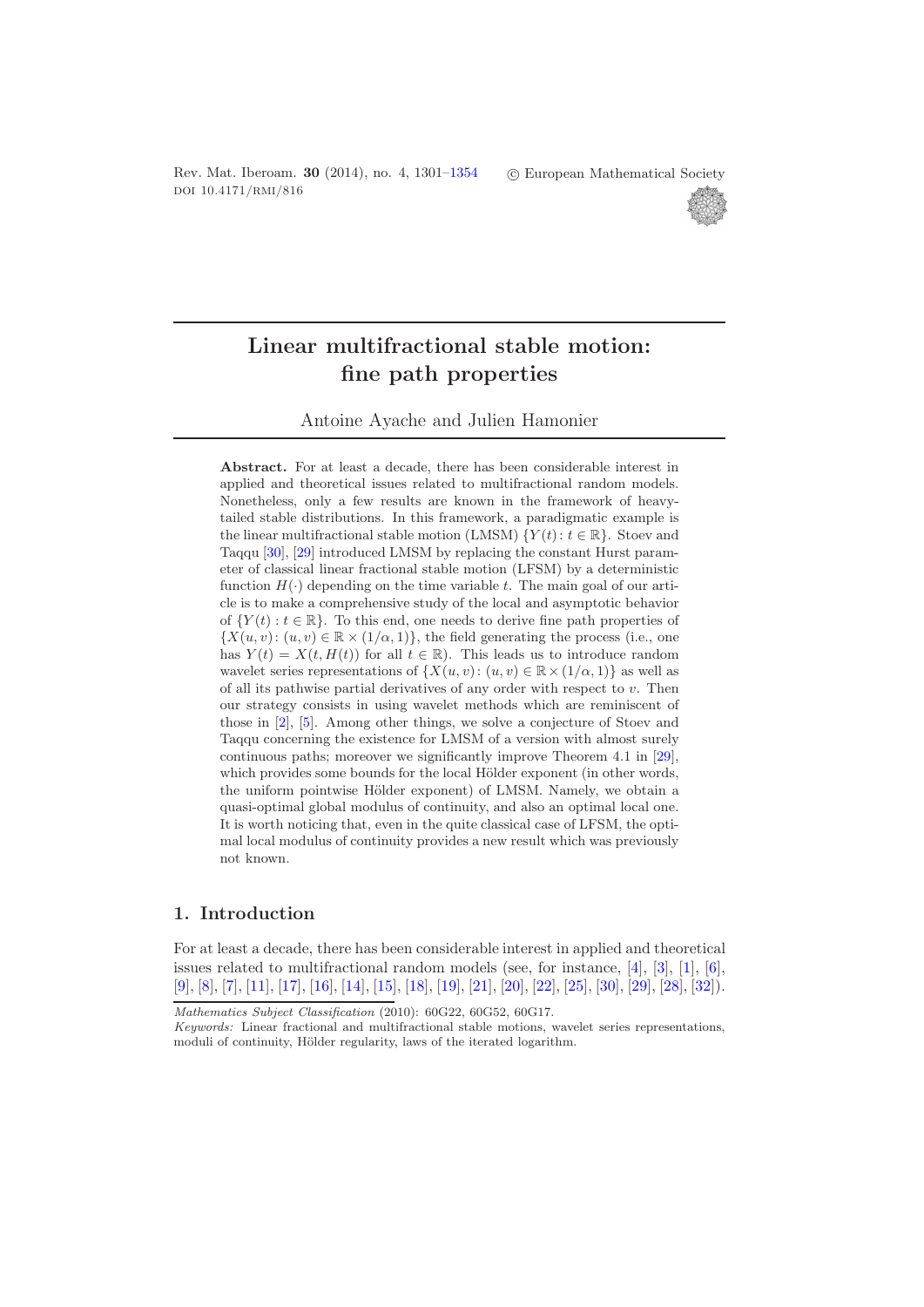These fractal nonstationary increments stochastic processes/fields, are natural extensions of the well-known fractional Brownian motion (FBM). They have richer path behavior than FBM and they are more widely applicable because their local properties, typically the index governing self-similarity as well as the degree of path roughness, can be controlled via a nonconstant functional Hurst parameter and thus are allowed to change with location. In the Gaussian case, and more generally when all moments are finite, many results concerning the path behavior of such random models have been derived in the literature; but much less is known in the framework of heavy-tailed stable distributions. A paradigmatic example of a multifractional process in such a setting, is the so-called linear multifractional stable motion (LMSM), which was introduced by Stoev and Taqqu in [\[30\]](#page-53-1), [\[29\]](#page-53-2). According to these two authors (see page 1086 in [\[30\]](#page-53-1)): "a LMSM model is a good candidate to adequately describe some features of traffic traces on telecommunication networks, typically changes in operating regimes and burstiness (the presence of rare but extremely busy periods of activity)."

In order to define LMSM precisely, we fix some notation to be used throughout the article:

- Recall that heaviness of the tail of a stable distribution is governed by a constant parameter belonging to the open interval  $(0, 2)$ , usually denoted by  $\alpha$ ; the smaller  $\alpha$  is, the heavier the tail is. In the present article, we always assume that  $\alpha \in (1, 2)$ , since it has been shown in [\[30\]](#page-53-1) that this assumption is actually a necessary condition for the paths of LMSM to be, with probability 1, continuous functions.
- $H(\cdot)$  denotes an arbitrary deterministic continuous function defined on R and with values in an arbitrary fixed compact interval  $[H, \overline{H}] \subset (1/\alpha, 1)$ . Similar to the constant Hurst parameter of FBM, this function will be an essential parameter for LMSM.
- $Z_{\alpha}(ds)$  is an independently scattered strictly  $\alpha$ -stable ( $\mathcal{S}t\alpha\mathcal{S}$ ) random measure on R, with Lebesgue measure as its control measure and an arbitrary Borel function  $\beta(\cdot): \mathbb{R} \to [-1, 1]$  as its skewness intensity. Much information on such random measures and the corresponding stochastic integrals can be found in the book [\[27\]](#page-53-5).

LMSMs are generated by the  $\mathcal{S}t\alpha\mathcal{S}$  random field  $X = \{X(u, v) : (u, v) \in \mathbb{R} \times$  $(1/\alpha, 1)$ , defined for all  $(u, v)$  as the stochastic integral

<span id="page-1-0"></span>(1.1) 
$$
\widetilde{X}(u,v) = \int_{\mathbb{R}} \left\{ (u-s)_+^{v-1/\alpha} - (-s)_+^{v-1/\alpha} \right\} Z_{\alpha}(ds),
$$

with the convention that, for all real numbers x and  $\kappa$ ,

<span id="page-1-1"></span>(1.2) 
$$
(x)_{+}^{\kappa} := \begin{cases} x^{\kappa}, & \text{if } x \in (0, +\infty), \\ 0, & \text{if } x \in (-\infty, 0]. \end{cases}
$$

Actually,  $Y = \{Y(t) : t \in \mathbb{R}\}$ , the LMSM of functional Hurst parameter  $H(\cdot)$ , is defined for every  $t \in \mathbb{R}$ , as

(1.3) 
$$
\widetilde{Y}(t) = \widetilde{X}(t, H(t)).
$$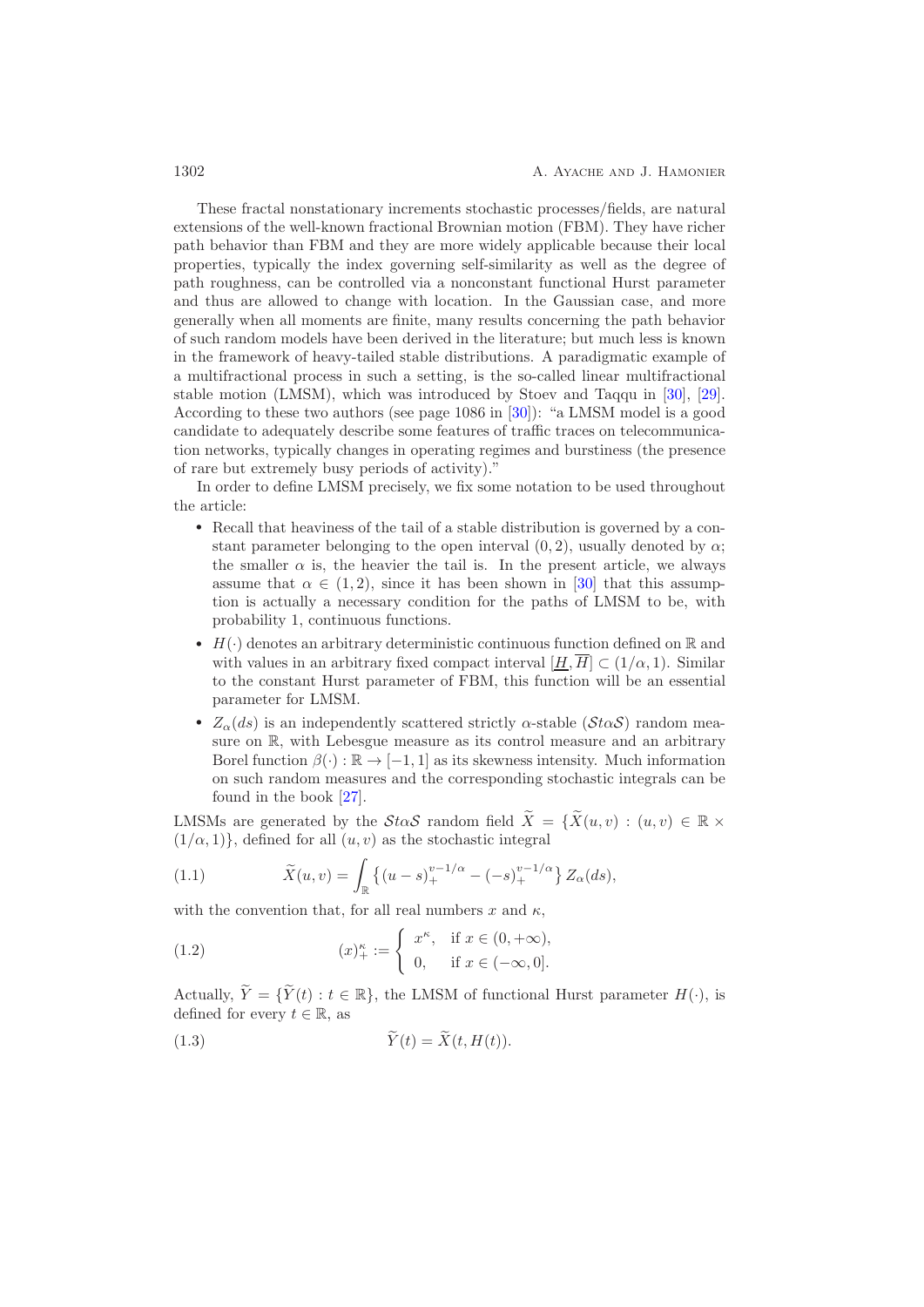Observe that, if  $\beta(\cdot)$  is assumed to be a constant function, then for each fixed  $v \in (1/\alpha, 1)$ , the process  $X(\cdot, v) := \{X(u, v) : (u, v) \in \mathbb{R}\}$  is the usual linear fractional stable motion (LFSM) of Hurst parameter  $v$ ; therefore LMSM reduces to the latter process when one also assumes  $H(\cdot)$  to be a constant function. We note in passing that LFSM and harmonizable fractional stable motion (HFSM) are two classical self-similar stable processes with stationary increments. They regarded as the most two natural extensions of FBM to the setting of heavy-tailed distributions. Also, we note that, in contrast with moving average and harmonizable representations of FBM in the Gaussian framework, the path behavior of LFSM is considerably more irregular and more complex than that of HFSM. We refer to [\[27\]](#page-53-5), [\[33\]](#page-53-6), [\[13\]](#page-52-14) for a detailed presentation of these two processes, as well as other classical examples of stable processes. Before ending this paragraph, let us mention that a harmonizable multifractional stable process, which extends HFSM and thus behaves very differently from LMSM, has been introduced quite recently in [\[11\]](#page-52-3).

The main goal of our paper is to make a comprehensive study of the local and asymptotic behavior of LMSM, under the quite general condition that its parameter  $H(\cdot)$  is an arbitrary deterministic continuous function with values in an arbitrary fixed compact interval  $[H, \overline{H}] \subset (1/\alpha, 1)$ . This study mainly relies on wavelet methods which are reminiscent of those in [\[2\]](#page-51-0), [\[5\]](#page-51-1). As we will explain more precisely soon, among other things, we significantly improve two earlier results of Stoev and Taqqu [\[29\]](#page-53-2), concerning continuity and path behavior of LMSM. On the other hand, even in the quite classical case of LFSM (in other words, in the particular case where  $\beta(\cdot)$  and  $H(\cdot)$  are constant), the determination of the optimal lower bound for the power of the logarithmic factor in a local modulus of continuity has so far been an open problem. Corollary [5.6](#page-25-0) and Theorem [7.1](#page-38-0) in the present article solve it, in the more general case of LMSM, by showing that  $1/\alpha$  is in fact this optimal lower bound.

We give now the precise statements of the two results in [\[29\]](#page-53-2) we have just mentioned.

1. **Theorem 3.2 in [\[29\]](#page-53-2)** (the existence for LMSM of a version whose paths are, with probability 1, Hölder continuous functions). Let  $I' \subset I$  be arbitrary nonempty *bounded subintervals of* R*, which are respectively closed and open; suppose that*  $1/\alpha < H(t) < 1$ , for each  $t \in I$  and that, for all  $t', t'' \in I$ ,

<span id="page-2-0"></span>(1.4) 
$$
|H(t') - H(t'')| \le c |t' - t''|^\rho, \text{ with } 1/\alpha < \rho,
$$

*where the constants* c and  $\rho$  do not depend on  $t'$  and  $t''$ . Then the LMSM  $\{Y(t) :$  $t \in \mathbb{R}$ *} has a version*  $\{Y(t) : t \in \mathbb{R}\}$ *, whose paths are, with probability* 1*, continuous functions on I. Moreover, they are Hölder functions on I', with a uniform Hölder*  $\mathit{exponent}\;(\mathit{see}\; (8.1))\;\rho^{\text{unif}}_Y\big(I'\big)\; \mathit{satisfying}$  $\mathit{exponent}\;(\mathit{see}\; (8.1))\;\rho^{\text{unif}}_Y\big(I'\big)\; \mathit{satisfying}$  $\mathit{exponent}\;(\mathit{see}\; (8.1))\;\rho^{\text{unif}}_Y\big(I'\big)\; \mathit{satisfying}$ 

$$
\rho_Y^{\text{unif}}(I') \ge \left(\rho \wedge \min_{t \in I'} H(t)\right) - 1/\alpha.
$$

2. **Theorem 4.1 in [\[29\]](#page-53-2)** (local Hölder exponent – in other words, uniform pointwise H¨older exponent – of LMSM). *Assume that* H(·) *is continuous, with*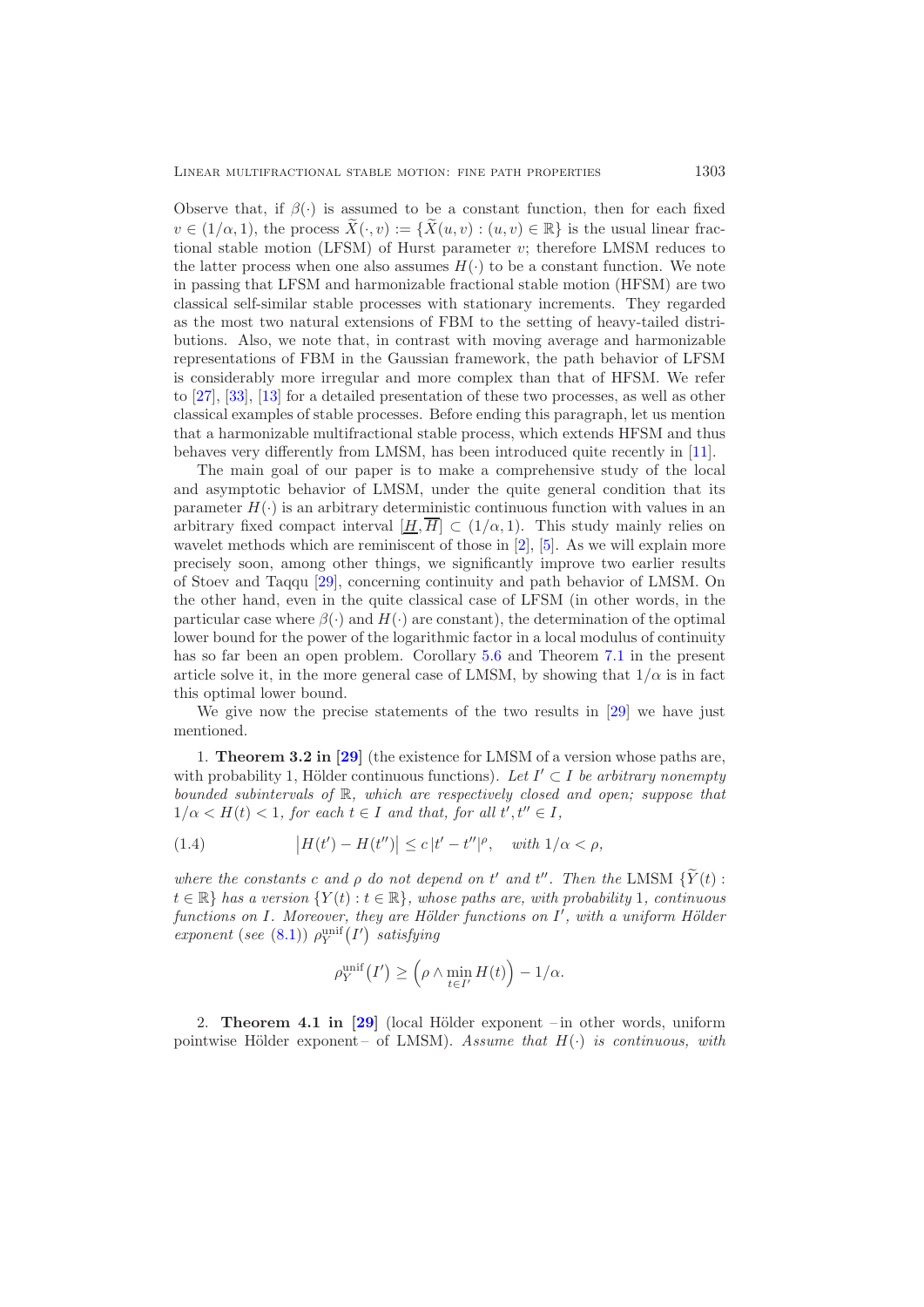*values in*  $(1/\alpha, 1)$  *and satisfies,*  $\rho_H^{\text{unit}}(t) > 1/\alpha$  *for all*  $t \in \mathbb{R}$ *, where*  $\rho_H^{\text{unit}}(t)$  *denotes the local Hölder exponent* (*see* [\(8.3\)](#page-44-0)) *of*  $H(\cdot)$  *at* t*. Then,*  $\rho_Y^{\text{unif}}(t_0)$ *, the local Hölder*<br>*exponent* of the LMSM  $\{Y(t) : t \in \mathbb{R}\}$  at an arbitrary point  $t_1 \neq 0$ , can be elmost *exponent of the* LMSM  $\{Y(t): t \in \mathbb{R}\}\$ at an arbitrary point  $t_0 \neq 0$ , can be almost *surely bounded, in the following way:*

<span id="page-3-0"></span>(1.5) 
$$
\rho_H^{\text{unif}}(t_0) \wedge H(t_0) - 1/\alpha \leq \rho_Y^{\text{unif}}(t_0) \leq \rho_H(t_0) \wedge H(t_0).
$$

*Here*  $\rho_H(t_0)$  *denotes the pointwise Hölder exponent at*  $t_0$  (*see, e.g., Definition* 4.1 *in* [\[29\]](#page-53-2)) *of the function*  $H(\cdot)$ *.* 

The first of the two previous theorems and the first inequality in [\(1.5\)](#page-3-0) have been derived in [\[29\]](#page-53-2) by using the strong version of Kolmogorov's continuity criterion provided by Theorem 3.3.16 in [\[31\]](#page-53-7), for instance. On the other hand, the proof given in  $[29]$  for the second inequality in  $(1.5)$  relies mainly on the inequality  $\rho_Y^{\text{unit}}(t_0) \leq \rho_Y(t_0)$  as well as relations (4.11) and (4.12) in [\[29\]](#page-53-2). Using a different strategy, namely wavelet methods which are reminiscent of those in [\[2\]](#page-51-0), [\[5\]](#page-51-1), in the present work, we have been able to improve Theorems 3.2 and 4.1 in [\[29\]](#page-53-2). More precisely:

- 1. The condition [\(1.4\)](#page-2-0) seems to be too strong if one is only interested in the existence of a version of LMSM with almost surely continuous paths. Namely, in their Remark 1 on page 166 in [\[29\]](#page-53-2), Stoev and Taqqu have conjectured that such a version should exist as long as  $H(\cdot)$  is a continuous function with values in  $(1/\alpha, 1)$ . This conjecture is solved in our article. To solve it, we construct  $X = \{X(u, v): (u, v) \in \mathbb{R} \times (1/\alpha, 1)\}\$ a version with almost surely continuous paths, of the field  $\{X(u, v): (u, v) \in \mathbb{R} \times (1/\alpha, 1)\}\$ which generates LMSMs. In fact  $\{X(u, v): (u, v) \in \mathbb{R} \times (1/\alpha, 1)\}\$ is obtained as a random series of functions, resulting from the decomposition of the kernel in [\(1.1\)](#page-1-0) into a Daubechies wavelet basis (see Theorem [2.1\)](#page-5-0). Thus, denoting by  $\{Y(t): t \in \mathbb{R}\}\$  the version of LMSM defined for each  $t \in \mathbb{R}$  by  $Y(t) := X(t, H(t)),$  it is clear that the paths of the process  $\{Y(t): t \in \mathbb{R}\}\$ are continuous with probability 1, as long as  $H(\cdot)$  is a continuous function on the real line and with values in  $(1/\alpha, 1)$ . Observe that at this stage, we do not need to restrict the range of  $H(\cdot)$  to the compact interval  $[\underline{H}, \overline{H}]$ .
- 2. Theorem [8.1](#page-44-1) in the present article shows that, almost surely, for any  $t_0 \in \mathbb{R}$ satisfying  $\rho_H^{\text{unit}}(t_0) > 1/\alpha$ , one has,  $\rho_Y^{\text{unit}}(t_0) = H(t_0) - 1/\alpha$ . Observe that the exceptional negligible event on which this equality fails to be true does not depend on  $t_0$ . Also observe that this equality remains valid even in the case where  $t_0 = 0$ .

The rest of the paper is structured in the following way. Section [2](#page-4-0) is devoted to the construction of the version  $\{X(u, v): (u, v) \in \mathbb{R} \times (1/\alpha, 1)\}$  of the field  $\{X(u, v): (u, v) \in \mathbb{R} \times (1/\alpha, 1)\}\$  which generates LMSMs. As we have already pointed out, this version is in fact a random series of functions, resulting from the decomposition of the kernel in [\(1.1\)](#page-1-0) into a Daubechies wavelet basis. In Section [3,](#page-10-0) we show that this series and all its term-by-term pathwise partial derivatives of any order with respect to  $v$  are convergent in a very strong sense: with probability 1,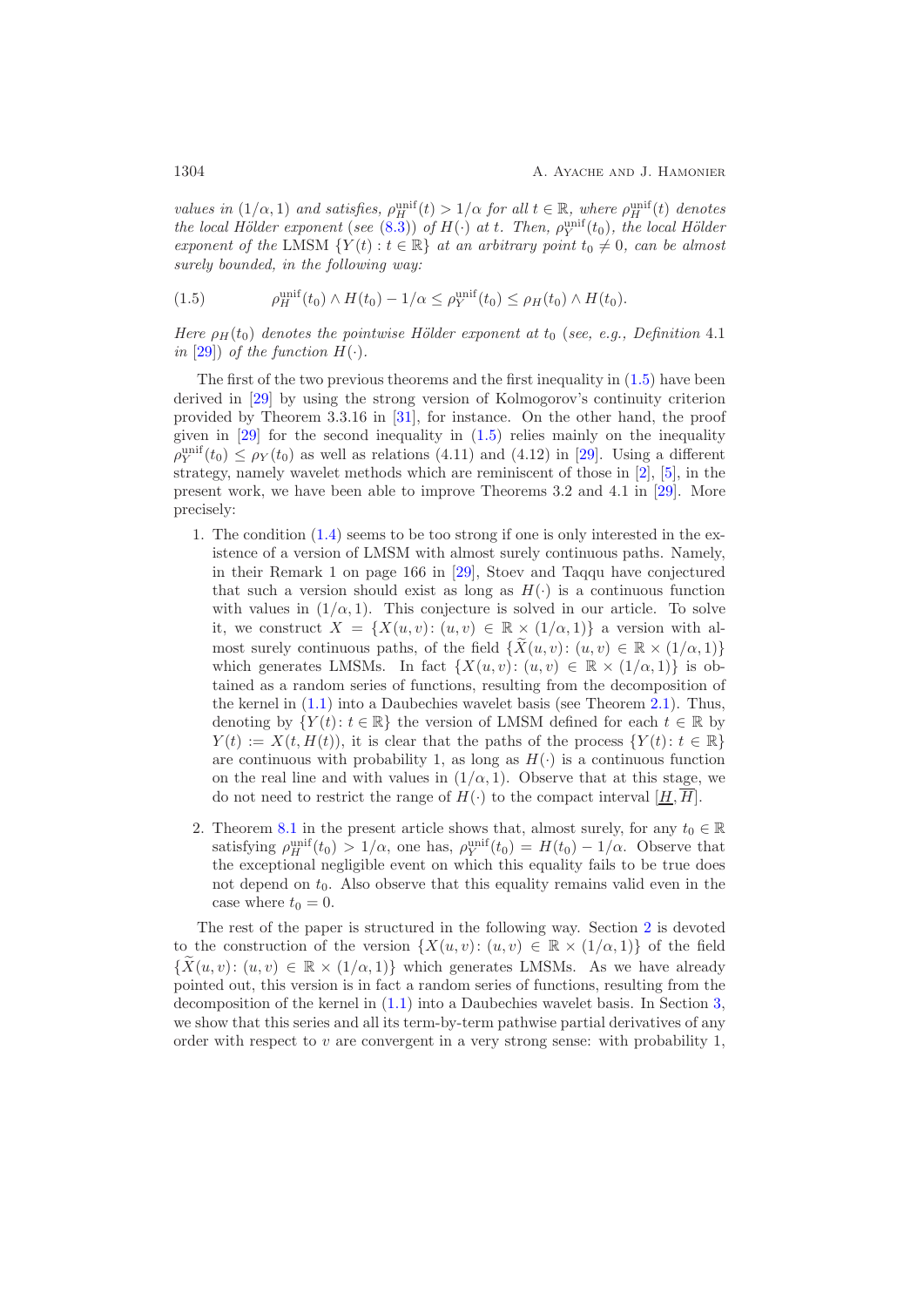in the space  $\mathcal{E}_{\gamma}(a, b, M) := \mathcal{C}^{1}([a, b], \mathcal{C}^{\gamma}([-M, M], \mathbb{R}))$ , where the real numbers  $M > 0$ ,  $0 < 1/\alpha < a < b < 1$  and  $0 \leq \gamma < a - 1/\alpha$  are arbitrary and fixed, and where  $C^{\lambda}(I, \mathbb{B})$  denotes the space of  $\lambda$ -Hölder functions defined on an interval I and with values in the Banach space B. Notice that an important consequence of this result is that, for each  $q \in \mathbb{Z}_+$ , a typical path of the field  $\{(\partial_v^q X)(u, v) : (u, v) \in$ <br> $\mathbb{R} \times (1/\alpha, 1)$  belongs to  $S$  (a, b, M). Thus, not only is such a path a continuous  $\mathbb{R} \times (1/\alpha, 1)$  belongs to  $\mathcal{E}_{\gamma}(a, b, M)$ . Thus, not only is such a path a continuous function but also it has much better properties than continuity. In Section [4,](#page-16-0) fine path properties of the field  $\{(\partial_y^q X)(u, v): (u, v) \in \mathbb{R} \times (1/\alpha, 1)\}\$  are derived using wavelet methods. Namely we determine a global modulus of continuity on the rectangle  $[-M, M] \times [a, b]$ ; also we give an upper bound for  $|(\partial_y^q X)(u, v)|$ , on the domain  $(u, v) \in \mathbb{R} \times [a, b]$ . These two results are used in Section [5,](#page-23-0) to obtain global and local moduli of continuity for the LMSM  $\{Y(t): t \in \mathbb{R}\}\.$  The optimality of some of these moduli of continuity is discussed in Sections [6](#page-25-1) and [7;](#page-38-1) under some Hölder conditions on  $H(\cdot)$ , it turns out that the global modulus is quasioptimal (it provides, up to a logarithmic factor, a sharp estimate of the behavior of  $\{Y(t): t \in \mathbb{R}\}$ , on an arbitrary fixed compact interval) and the local modulus is optimal (it provides, without any logarithmic gap, a sharp estimate of the behavior of  $\{Y(t): t \in \mathbb{R}\}\)$  on a neighborhood of an arbitrary fixed point). In Section [8,](#page-43-1) by making use of the quasi-optimality of the global modulus of continuity of LMSM, we determine its local Hölder exponent. Finally, some technical lemmas as well as their proofs are given in Section [9](#page-45-0) (the appendix).

### <span id="page-4-0"></span>**2. Wavelet series version of the field generating LMSMs**

Let  $X = \{X(u, v) : (u, v) \in \mathbb{R} \times (1/\alpha, 1)\}\$ be the  $\mathcal{S} \text{to} \mathcal{S}$  stochastic field introduced in  $(1.1)$ . The goal of this section is to construct a version of X, denoted by X, which is defined as a random wavelet series. We note in passing that random wavelet series version of LFSM and other self-similar stable fields with stationary increments have been introduced in [\[12\]](#page-52-15).

First, we fix some notation related to wavelets that will be used extensively throughout the article:

• The real-valued function  $\psi$  defined on the real line, is a 3 times continuously differentiable compactly supported Daubechies mother wavelet [\[10\]](#page-52-16), [\[24\]](#page-52-17), [\[23\]](#page-52-18). Observe that  $\psi$  has  $Q \geq 15$  vanishing moments:

<span id="page-4-2"></span>
$$
(2.1) \quad \int_{\mathbb{R}} t^m \psi(t) dt = 0, \quad \text{for all } m = 0, \dots, Q-1, \text{ and } \int_{\mathbb{R}} t^Q \psi(t) dt \neq 0.
$$

The fact that  $\psi$  is a compactly supported function will play a crucial role. For the sake of convenience, we assume that  $R$  is a fixed real number strictly bigger than 1, such that

<span id="page-4-1"></span>
$$
(2.2) \t\t supp \psi \subseteq [-R, R].
$$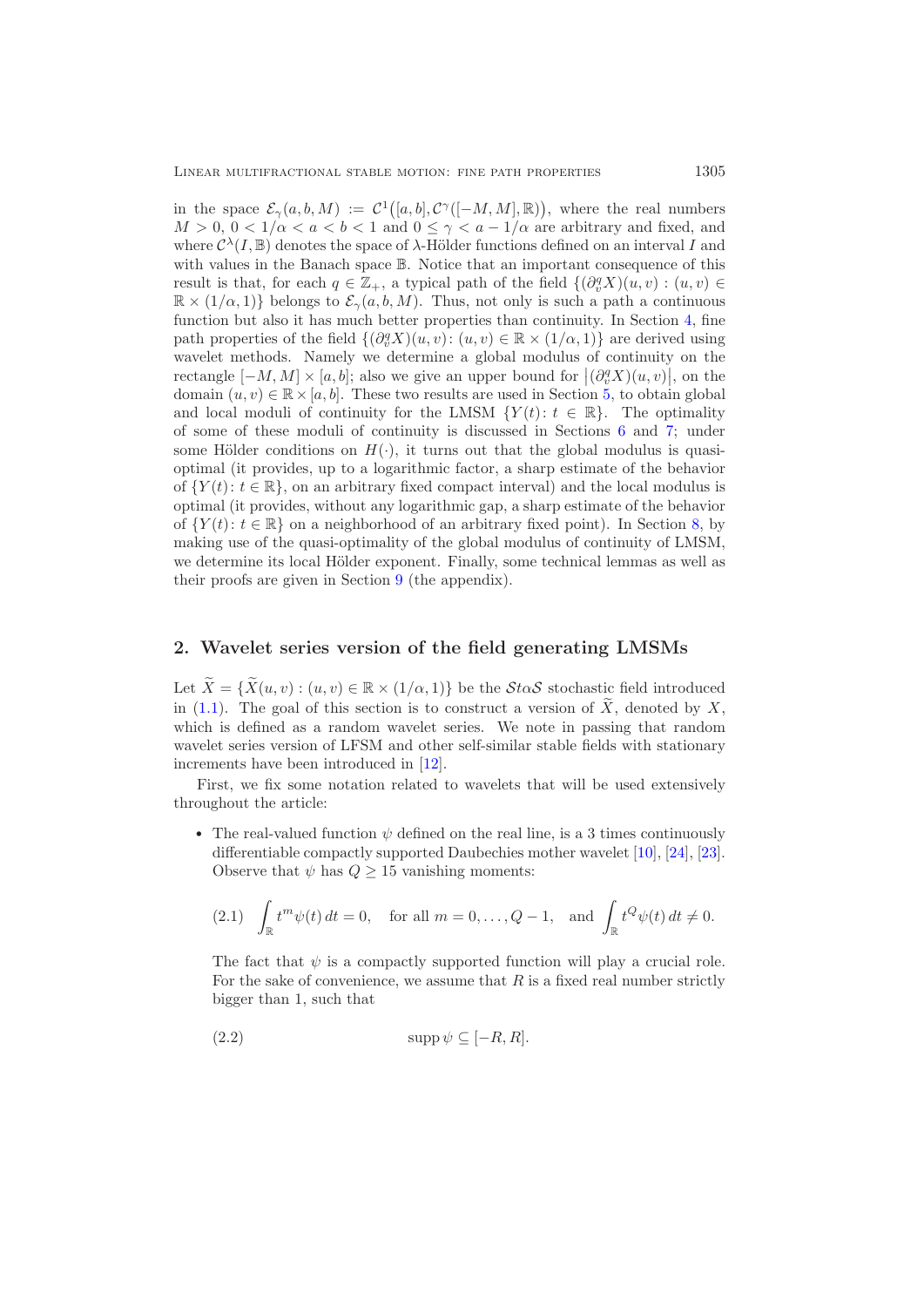1306 **A. Ayache and J. Hamonier** A. Ayache and J. Hamonier

• The real-valued function  $\Psi$  is defined for all  $(x, v) \in \mathbb{R} \times (1/\alpha, 1)$  as,

<span id="page-5-1"></span>(2.3) 
$$
\Psi(x,v) := \int_{\mathbb{R}} (s)_+^{v-1/\alpha} \psi(x-s) \, ds = \int_{\mathbb{R}} (x-s)_+^{v-1/\alpha} \psi(s) \, ds.
$$

Recall that  $(\cdot)^{v-1/\alpha}$  is defined in [\(1.2\)](#page-1-1). Denoting by  $\Gamma$  the usual Gamma function function

$$
\Gamma(u) := \int_0^{+\infty} t^{u-1} e^{-t} dt, \text{ for all } u \in (0, +\infty),
$$

and denoting, for each fixed v, by  $\Psi(\cdot,v)$  the Fourier transform of the function  $\Psi(\cdot, v)$ ,

$$
\widehat{\Psi}(\xi, v) := \int_{\mathbb{R}} e^{-i\xi x} \Psi(x, v) dx, \text{ for all } \xi \in \mathbb{R},
$$

one has

<span id="page-5-5"></span>
$$
(2.4) \ \widehat{\Psi}(\xi,v) = \Gamma(v+1-1/\alpha) \frac{e^{-i \operatorname{sgn}(\xi)(v+1-1/\alpha)\frac{\pi}{2}} \widehat{\psi}(\xi)}{|\xi|^{\nu+1-1/\alpha}}, \quad \text{for all } \xi \in \mathbb{R} \setminus \{0\}.
$$

This equality can be obtained by using a result in [\[26\]](#page-53-8) concerning Fourier transforms of left-sided fractional derivatives.

•  $\{\epsilon_{j,k} : (j,k) \in \mathbb{Z}^2\}$  is the sequence of real-valued  $\mathcal{S}t\alpha\mathcal{S}$  random variables defined by

<span id="page-5-2"></span>(2.5) 
$$
\epsilon_{j,k} := 2^{j/\alpha} \int_{\mathbb{R}} \psi(2^j s - k) Z_{\alpha}(ds).
$$

<span id="page-5-0"></span>Now we are ready to state the main result of this section.

**Theorem 2.1.** *Let*  $\Psi$  *be the function defined in* [\(2.3\)](#page-5-1)*, let*  $\{\epsilon_{j,k} : (j,k) \in \mathbb{Z}^2\}$  *be the sequence of real-valued*  $\mathcal{S}$ *ta* $\mathcal{S}$  *random variables defined in* [\(2.5\)](#page-5-2)*, and let*  $\Omega_0^*$  *be be be be be be blogger b b be blogger b b b blogger b b blogger by cycyl the event of probability* 1 *introduced in Lemma* [2.3](#page-6-0) *below. The following two results hold.*

(i) *For all fixed*  $\omega \in \Omega_0^*$  *and*  $(u, v) \in \mathbb{R} \times (1/\alpha, 1)$ *, one has* 

<span id="page-5-3"></span>(2.6) 
$$
\sum_{(j,k)\in\mathbb{Z}^2} 2^{-jv} |\epsilon_{j,k}(\omega)| |\Psi(2^j u - k, v) - \Psi(-k, v)| < \infty.
$$

*Therefore, the series*

<span id="page-5-4"></span>(2.7) 
$$
\sum_{(j,k)\in\mathbb{Z}^2} 2^{-jv} \epsilon_{j,k}(\omega) \big(\Psi(2^j u - k, v) - \Psi(-k, v)\big),
$$

*converges to a finite limit which does not depend on the way the terms of the series are ordered; this limit is denoted by*  $X(u, v, \omega)$ *. Moreover for each*  $\omega \notin \Omega_0^*$  and every  $(u, v) \in \mathbb{R} \times (1/\alpha, 1)$ , one sets  $X(u, v, \omega) = 0$ .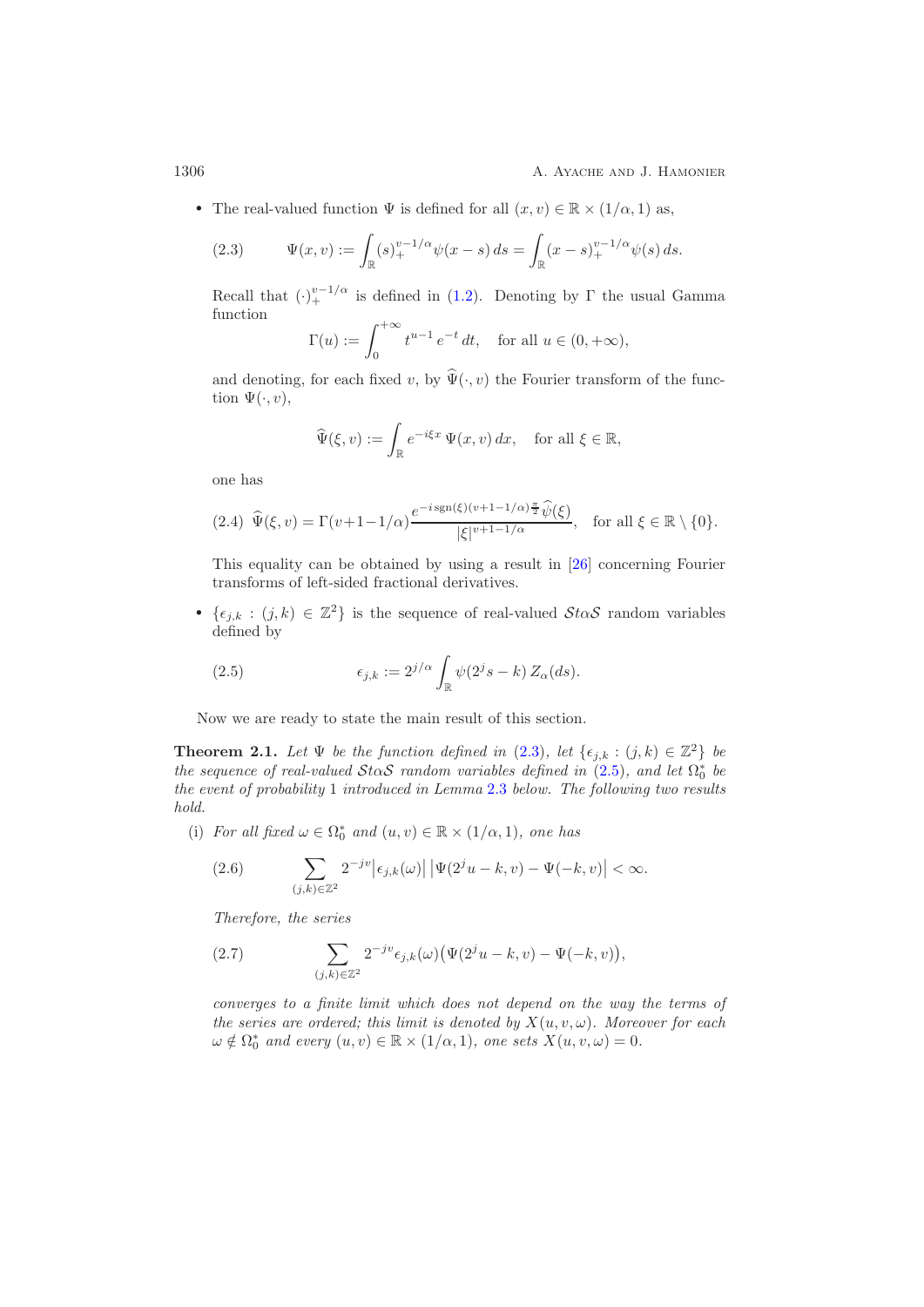(ii) *The field*  $\{X(u, v): (u, v) \in \mathbb{R} \times (1/\alpha, 1)\}$  *is a version of the StaS field*  $\{X(u, v) : (u, v) \in \mathbb{R} \times (1/\alpha, 1)\}\$  *defined in* [\(1.1\)](#page-1-0).

<span id="page-6-3"></span>In order to prove Theorem [2.1,](#page-5-0) we need some preliminary results.

**Remark 2.2.** (i) The scale parameter  $||\epsilon_{j,k}||_{\alpha}$  of  $\epsilon_{j,k}$  does not depend on  $(j,k)$ , since standard computations show

(2.8) 
$$
\|\epsilon_{j,k}\|_{\alpha} = \|\epsilon_{0,0}\|_{\alpha} = \left\{ \int_{\mathbb{R}} |\psi(t)|^{\alpha} dt \right\}^{1/\alpha}.
$$

(ii) The skewness parameter of  $\epsilon_{i,k}$  is denoted by  $\beta_{i,k}$  and is given by

<span id="page-6-4"></span>
$$
\beta_{j,k} = \|\epsilon_{0,0}\|_{\alpha}^{-\alpha} \int_{\mathbb{R}} \psi^{<\alpha>}(x) \,\beta(2^{-j}x + 2^{-j}k) \, dx,
$$

where  $z^{<\alpha>} := |z|^\alpha \operatorname{sgn}(z)$  for all  $z \in \mathbb{R}$ , and where  $\beta(\cdot)$  is the skewness intensity function of the  $St\alpha\mathcal{S}$  measure  $Z_{\alpha}(ds)$ . Notice that, when this function is constant, then the random variables  $\epsilon_{j,k}$  are identically distributed, since, in addition to having the same scale parameter, they have the same skewness parameter.

(iii) Combining Properties 1.2.15 and 1.2.13 on page 16 of [\[27\]](#page-53-5) with the fact that  $\|\epsilon_{j,k}\|_{\alpha}$  does not vanish and does not depend on  $(j, k)$ , it follows that there exist two constants  $0 < c' \leq c''$ , not depending on  $(j, k)$ , such that one has, for all real numbers  $x \geq 1$ ,

<span id="page-6-1"></span>(2.9) 
$$
c' x^{-\alpha} \leq \mathbb{P}(|\epsilon_{j,k}| > x) \leq c'' x^{-\alpha}.
$$

(iv) In view of [\(2.5\)](#page-5-2), [\(2.2\)](#page-4-1), and the fact that  $Z_{\alpha}(ds)$  is independently scattered, for each fixed integers  $p > 2R$  and  $j \in \mathbb{Z}$ , one has that  $\{\epsilon_{i,pq} : q \in \mathbb{Z}\}\$  is a sequence of independent random variables.

The following lemma, which was derived in [\[2\]](#page-51-0), gives rather sharp estimates of the asymptotic behavior of the sequence  $\{|\epsilon_{j,k}| : (j,k) \in \mathbb{Z}^2\}$ . It can be proved by showing that for every fixed real number  $\eta > 0$ , one has

$$
\mathbb{E}\bigg(\sum_{(j,k)\in\mathbb{Z}^2}1\!\!1_{\left\lbrace|\epsilon_{j,k}|>(1+|j|)^{1/\alpha+\eta}(1+|k|)^{1/\alpha}\log^{1/\alpha+\eta}(2+|k|)\right\rbrace}\bigg)<\infty.
$$

<span id="page-6-0"></span>This follows easily from the second inequality in [\(2.9\)](#page-6-1).

**Lemma 2.3** ([\[2\]](#page-51-0)). *There exists an event of probability* 1*, denoted by*  $\Omega_0^*$ *, such that* for every fixed real number  $n > 0$ , one has for all  $\omega \in \Omega^*$  and for each  $(i, k) \in \mathbb{Z}^2$ *for every fixed real number*  $\eta > 0$ , one has, for all  $\omega \in \Omega_0^*$  and for each  $(j, k) \in \mathbb{Z}^2$ ,

<span id="page-6-2"></span>
$$
\left| \epsilon_{j,k}(\omega) \right| \le C(\omega) \left( 1 + |j| \right)^{1/\alpha + \eta} \left( 1 + |k| \right)^{1/\alpha} \log^{1/\alpha + \eta} \left( 2 + |k| \right)
$$
  
(2.10) 
$$
\le C'(\omega) \left( 3 + |j| \right)^{1/\alpha + \eta} \left( 3 + |k| \right)^{1/\alpha + \eta},
$$

where C and C' are positive and finite random variables depending only on  $\eta$ .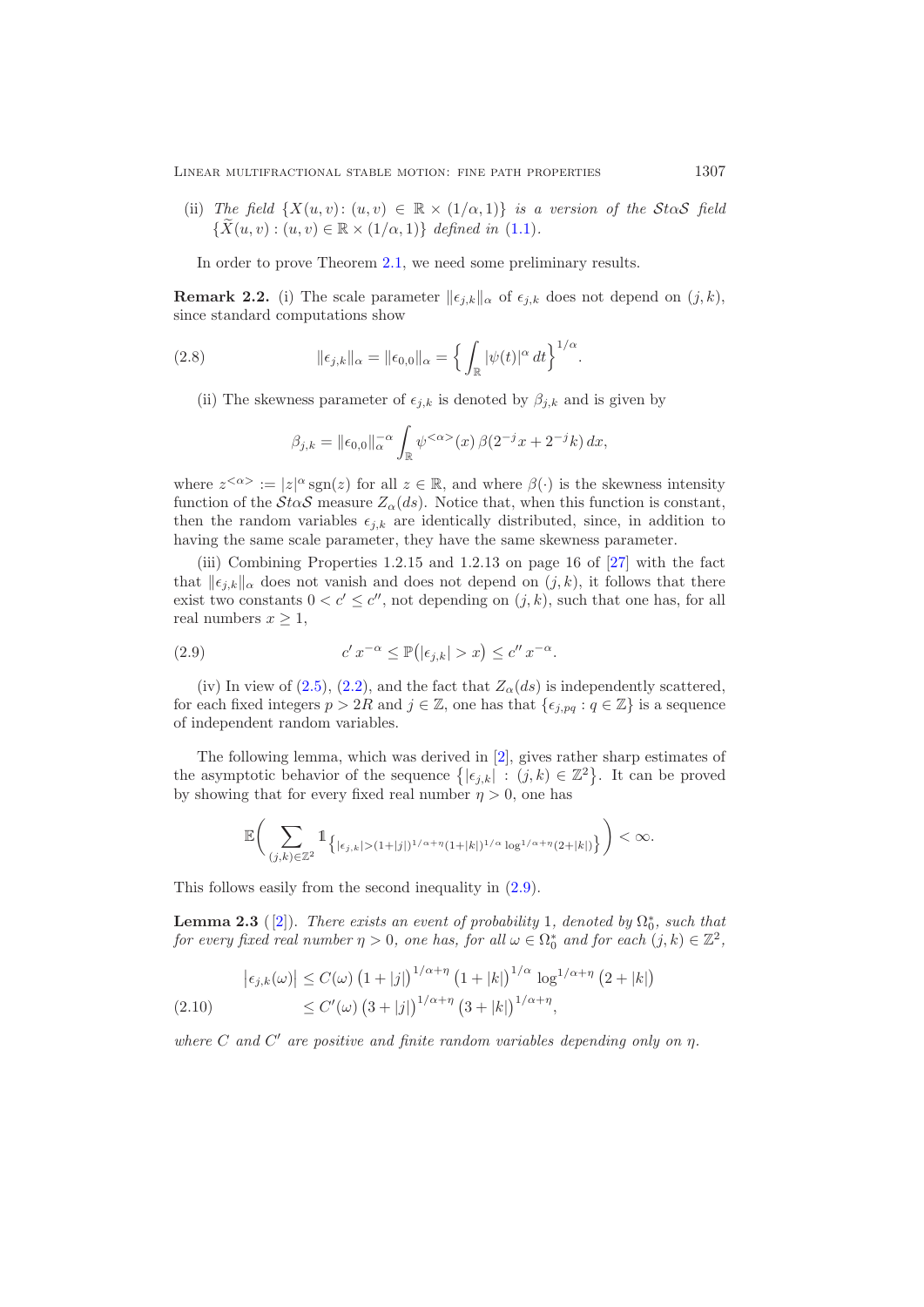The following proposition, which shows that the function  $\Psi$  and its partial derivatives of any order, have nice smoothness and localization properties, will also play an important role throughout this article.

<span id="page-7-5"></span>**Proposition 2.4.** *The function* <sup>Ψ</sup> *satisfies the following two properties.*

(i) *For all*  $(p, q) \in \{0, 1, 2, 3\} \times \mathbb{Z}_+$  *and*  $(x, v) \in \mathbb{R} \times (1/\alpha, 1)$ *, the partial derivative*  $(\partial_x^p \partial_v^q \Psi)(x, v)$  *exists and is given by* 

(2.11) 
$$
(\partial_x^p \partial_v^q \Psi)(x, v) = \int_{\mathbb{R}} (s)_+^{v-1/\alpha} \log^q((s)_+) \psi^{(p)}(x-s) ds
$$

$$
= \int_{\mathbb{R}} (x-s)_+^{v-1/\alpha} \log^q((x-s)_+) \psi^{(p)}(s) ds,
$$

<span id="page-7-0"></span>*where*  $\psi^{(p)}$  *is the derivative of*  $\psi$  *of order* p and  $0 \log^q(0) := 0$ *. Moreover the*  $function \partial_x^p \partial_v^q \Psi$  *is continuous on*  $\mathbb{R} \times (1/\alpha, 1)$ *.* 

(ii) *For each*  $(p, q) \in \{0, 1, 2, 3\} \times \mathbb{Z}_+$  *and for every real numbers* a *and* b *satisfying*  $1 > b > a > 1/\alpha$ , the function  $\partial_x^p \partial_y^q \Psi$  is well localized in the variable x *uniformly in the variable*  $v \in [a, b]$ *; namely one has* 

(2.12) 
$$
\sup_{(x,v)\in\mathbb{R}\times[a,b]}(3+|x|)^2 |(\partial_x^p\partial_v^q\Psi)(x,v)| < \infty.
$$

*Proof.* First we show (i). In view of  $(2.3)$ , the function  $\Psi$  can be expressed, for all  $(x, v) \in \mathbb{R} \times (1/\alpha, 1)$ , as

<span id="page-7-4"></span>
$$
\Psi(x,v) = \int_{\mathbb{R}} L(x,v,s) \, ds.
$$

where  $L(x, v, s) := (s)_+^{v-1/\alpha} \psi(x-s)$ . Also observe that for all  $(p, q) \in \{0, \ldots, 3\} \times \mathbb{Z}_+$ <br>and  $(x, v, s) \in \mathbb{R} \times (1/\alpha, 1) \times \mathbb{R}$ , the partial derivative  $(\partial^p \partial^q L)(x, v, s)$  exists and and  $(x, v, s) \in \mathbb{R} \times (1/\alpha, 1) \times \mathbb{R}$ , the partial derivative  $(\partial_x^p \partial_y^q L)(x, v, s)$  exists and is given by

<span id="page-7-1"></span>(2.13) 
$$
(\partial_x^p \partial_v^q L)(x, v, s) = (s)_+^{v-1/\alpha} \log^q((s)_+) \psi^{(p)}(x-s).
$$

Therefore, to show that the partial derivative  $(\partial_x^p \partial_y^q \Psi)(x, v)$  exists and is given by  $(2.11)$ , it is sufficient to prove that for all real numbers  $M$ ,  $a$ , and  $b$ , satisfying

<span id="page-7-2"></span>
$$
(2.14) \t\t M > 0 \t and \t 1/\alpha < a < b < 1,
$$

one has

<span id="page-7-3"></span>(2.15) 
$$
\int_{\mathbb{R}} \sup_{(x,v)\in[-M,M]\times[a,b]} \left|(\partial_x^p \partial_v^q L)(x,v,s)\right| ds < \infty.
$$

This is true, since  $(2.13)$ ,  $(2.2)$ , and  $(2.14)$  imply that

$$
\int_{\mathbb{R}} \sup_{(x,v)\in[-M,M]\times[a,b]} \left| \left(\partial_x^p \partial_v^q L\right)(x,v,s) \right| ds
$$
\n
$$
\leq \|\psi^{(p)}\|_{L^\infty(\mathbb{R})} \int_{-M-R}^{M+R} \left( \left(s\right)_+^{a-1/\alpha} + \left(s\right)_+^{b-1/\alpha} \right) \left| \log((s)_+)\right|^q ds < \infty.
$$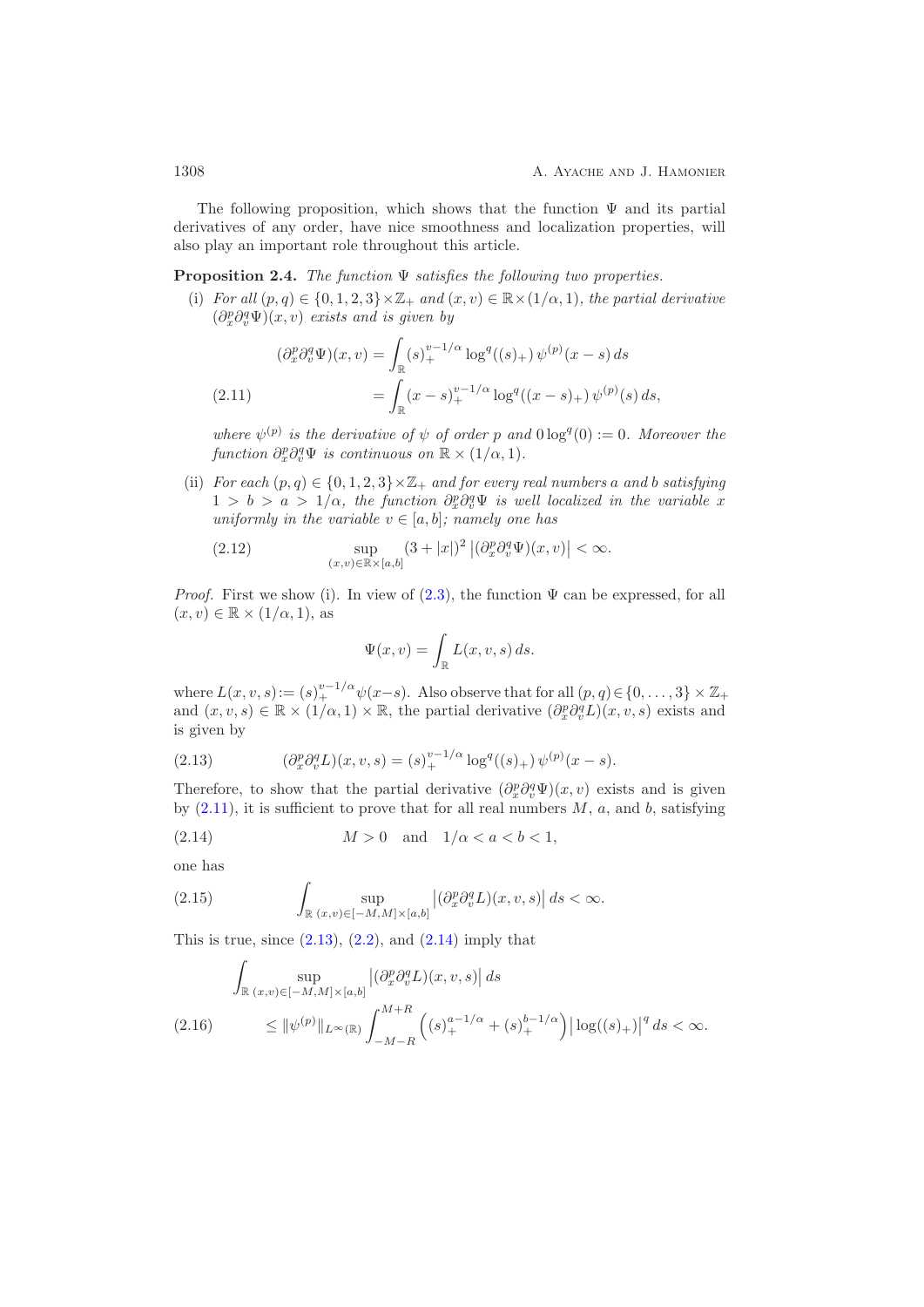Finally, observe that it follows from  $(2.11)$ ,  $(2.13)$ ,  $(2.15)$ , and the dominated convergence theorem, that for all  $(p,q) \in \{0,\ldots,3\} \times \mathbb{Z}_+$ , the function  $\partial_x^p \partial_v^q \Psi$  is continuous on  $\mathbb{R} \times (1/\alpha, 1)$ continuous on  $\mathbb{R} \times (1/\alpha, 1)$ .

We show part (ii) of the proposition. The relations  $(2.2)$  and  $(2.11)$  imply that, for all  $(p, q) \in \{0, \ldots, 3\} \times \mathbb{Z}_+$  and for each  $(x, v) \in (-\infty, -R) \times (1/\alpha, 1)$ , one has

(2.17) 
$$
(\partial_x^p \partial_v^q \Psi)(x, v) = 0.
$$

Combining [\(2.17\)](#page-8-0) with the fact  $\partial_x^p \partial_v^q \Psi$  is continuous on the compact set  $[-R, 2R] \times$  $[a, b]$ , it follows that

<span id="page-8-0"></span>
$$
\sup_{(x,v)\in(-\infty,2R]\times[a,b]} (3+|x|)^2 |(\partial_x^p \partial_v^q \Psi)(x,v)| < \infty.
$$

Therefore, there remains to show

(2.18) 
$$
\sup_{(x,v)\in(2R,+\infty)\times[a,b]}(3+x)^2 |(\partial_x^p\partial_v^q\Psi)(x,v)| < \infty.
$$

In view of  $(2.11)$  and  $(2.2)$ , one has, for each  $(x, v) \in (2R, +\infty) \times [a, b]$ ,

<span id="page-8-3"></span>
$$
(\partial_x^p \partial_v^q \Psi)(x, v) = \int_{-R}^R K_q(x, v, s) \psi^{(p)}(s) ds,
$$

where

$$
K_q(x, v, s) := (x - s)^{v - 1/\alpha} \log^q(x - s).
$$

For each  $l \in \{1, 2, 3\}$  and real number s, one sets

$$
\psi^{(p-l)}(s) = \int_{-\infty}^{s} \psi^{(p+1-l)}(t) dt;
$$

observe that, in view of  $(2.1)$  and  $(2.2)$ , the supports of these three functions are included in  $[-R, R]$ . Thus, integrating three times by parts, one gets that

<span id="page-8-1"></span>(2.19) 
$$
(\partial_x^p \partial_v^q \Psi)(x, v) = -\int_{-R}^R (\partial_s^3 K_q)(x, v, s) \psi^{(p-3)}(s) ds.
$$

Next, standard computations show that there is a constant  $c_{q,\alpha} > 0$ , depending only on q and  $\alpha$ , such that for all  $(x, v, s) \in (2R, +\infty) \times [a, b] \times [-R, R]$ , one has

(2.20) 
$$
|(\partial_s^3 K_q)(x, v, s)| \leq c_{q,\alpha} (x - s)^{-2} \leq 4c_{q,\alpha} x^{-2}.
$$

Finally, combining  $(2.19)$  and  $(2.20)$ , one obtains  $(2.18)$ .

<span id="page-8-2"></span>Now we are prepared to prove Theorem [2.1.](#page-5-0)

*Proof of Theorem* [2.1](#page-5-0)*, Part* (i). Let  $\omega \in \Omega_0^*$  and  $(u, v) \in \mathbb{R} \times (1/\alpha, 1)$  be arbitrary and fixed. Also we assume that n is an arbitrarily small fixed positive real number and fixed. Also, we assume that  $\eta$  is an arbitrarily small fixed positive real number. By using the triangle inequality,  $(2.12)$  (in which one takes  $p = q = 0$  and a and b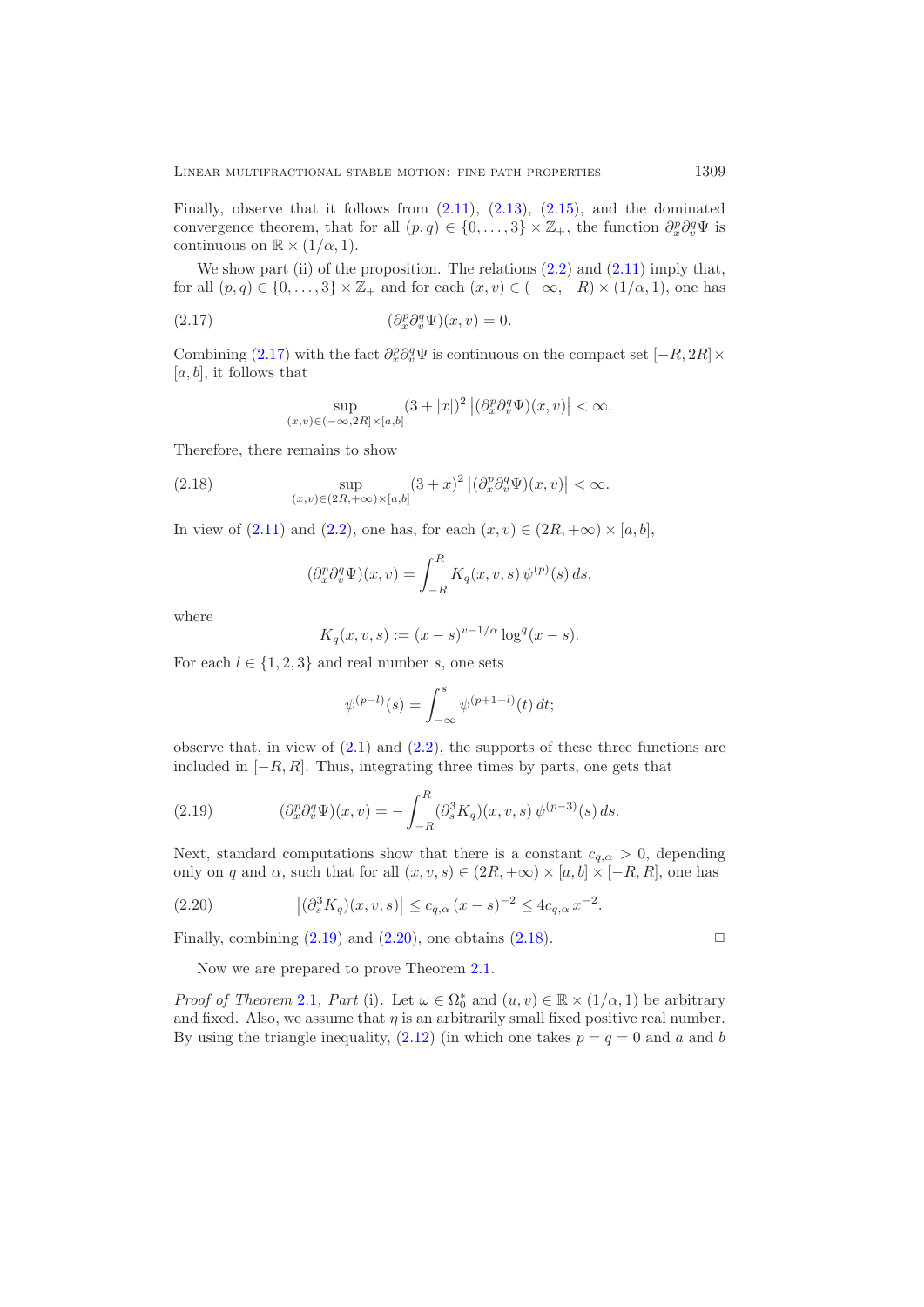such that  $v \in [a, b]$ , and  $(2.10)$ , it follows that for all fixed  $j \in \mathbb{N}$ ,

$$
\sum_{k \in \mathbb{Z}} \left| \epsilon_{j,k}(\omega) \right| \left| \Psi(2^{j}u - k, v) - \Psi(-k, v) \right|
$$
\n
$$
\leq C_1(\omega) \left( 3 + j \right)^{1/\alpha + \eta} \sum_{k \in \mathbb{Z}} \left( \frac{\left( 3 + |k| \right)^{1/\alpha + \eta}}{\left( 3 + |2^{j}u - k| \right)^{2}} + \frac{\left( 3 + |k| \right)^{1/\alpha + \eta}}{\left( 3 + |k| \right)^{2}} \right)
$$
\n
$$
\leq C_2(\omega) \left( 3 + j \right)^{1/\alpha + \eta} \left( 3 + 2^{j} |u| \right)^{1/\alpha + \eta}
$$
\n
$$
(2.21) \qquad \qquad \times \sum_{k \in \mathbb{Z}} \left( \frac{\left( 3 + |k| \right)^{1/\alpha + \eta}}{\left( 3 + |2^{j}u - [2^{j}u] - k| \right)^{2}} + \frac{\left( 3 + |k| \right)^{1/\alpha + \eta}}{\left( 3 + |k| \right)^{2}} \right),
$$

<span id="page-9-0"></span>where  $[2^j u]$  denotes the integer part of  $2^j u$  and where  $C_1(\omega)$  and  $C_2(\omega)$  are two finite constants not depending on  $j$  and  $u$ . Then, noticing that

$$
(2.22) \qquad \sup_{x \in [0,1]} \left\{ \sum_{k \in \mathbb{Z}} \frac{\left(3 + |k|\right)^{1/\alpha + \eta}}{\left(3 + |x - k|\right)^2} \right\} \le \sum_{k \in \mathbb{Z}} \frac{\left(3 + |k|\right)^{1/\alpha + \eta}}{\left(2 + |k|\right)^2} < \infty,
$$

it follows from [\(2.21\)](#page-9-0) that

<span id="page-9-5"></span>(2.23) 
$$
\sum_{j \in \mathbb{N}} \sum_{k \in \mathbb{Z}} 2^{-jv} |\epsilon_{j,k}(\omega)| |\Psi(2^{j}u - k, v) - \Psi(-k, v)| < \infty.
$$

We now prove that

<span id="page-9-4"></span>(2.24) 
$$
\sum_{j\in\mathbb{Z}_-}\sum_{k\in\mathbb{Z}} 2^{-jv} |\epsilon_{j,k}(\omega)| |\Psi(2^j u - k, v) - \Psi(-k, v)| < \infty.
$$

Applying the mean value theorem, one has for all  $(j, k) \in \mathbb{Z}_- \times \mathbb{Z}$ ,

<span id="page-9-1"></span>(2.25) 
$$
\Psi(2^{j}u - k, v) - \Psi(-k, v) = 2^{j}u(\partial_{x}\Psi)(\nu - k, v),
$$

where  $\nu \in [-2^j|u|, 2^j|u|] \subseteq [-|u|, |u|]$ . Putting together  $(2.25), (2.10)$  $(2.25), (2.10)$  $(2.25), (2.10)$  and  $(2.12)$ (in which one takes  $p = 1, q = 0$ , and a and b such that  $v \in [a, b]$ ), one obtains that,

$$
\sum_{|k| \le |u|} \left| \epsilon_{j,k}(\omega) \right| \left| \Psi(2^{j}u - k, v) - \Psi(-k, v) \right|
$$
\n(2.26) 
$$
\le C_3(\omega)|u| (2|u| + 1) (3 + |u|)^{1/\alpha + \eta} \Big( \sup_{x \in \mathbb{R}} \left| (\partial_x \Psi)(x, v) \right| \Big) 2^{j} (3 + |j|)^{1/\alpha + \eta}
$$

<span id="page-9-2"></span>and

$$
\sum_{|k|>|u|} |\epsilon_{j,k}(\omega)| |\Psi(2^{j}u - k, v) - \Psi(-k, v)|
$$
  
(2.27) 
$$
\leq C_4(\omega)|u|(3 + |u|)^{1/\alpha + \eta} \Big( \sum_{k \in \mathbb{Z}} (3 + |k|)^{1/\alpha + \eta - 2} \Big) 2^{j} (3 + |j|)^{1/\alpha + \eta},
$$

<span id="page-9-3"></span>where  $C_3(\omega)$  and  $C_4(\omega)$  are two positive finite constants not depending on j and u. Next combining [\(2.26\)](#page-9-2) and [\(2.27\)](#page-9-3) with the fact that  $v \in (1/\alpha, 1)$ , one gets [\(2.24\)](#page-9-4). Finally  $(2.23)$  and  $(2.24)$  show that  $(2.6)$  holds.  $\Box$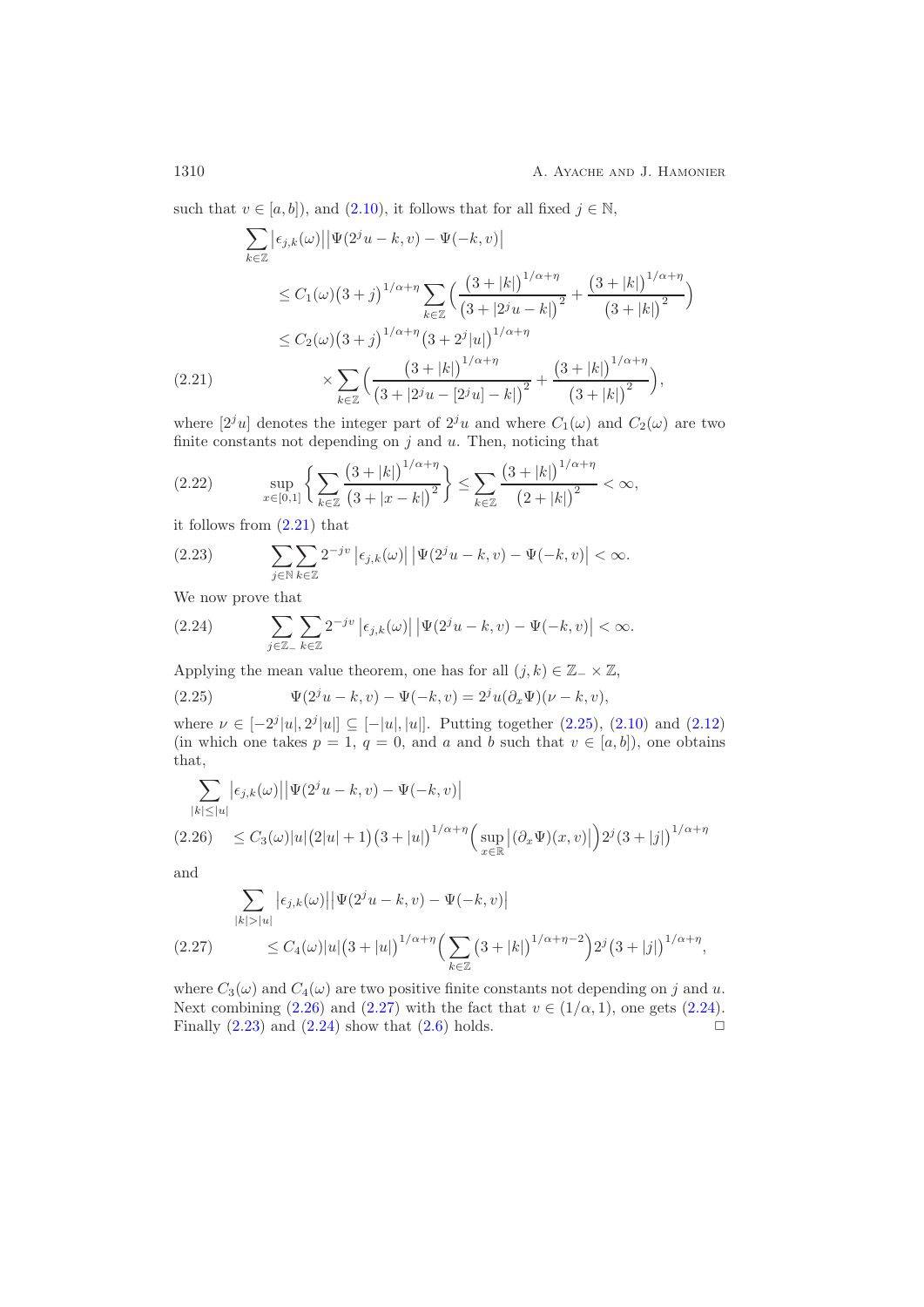*Proof of Theorem* [2.1](#page-5-0)*, Part* (ii). For all  $(j, k) \in \mathbb{Z}^2$  and any  $s \in \mathbb{R}$ , we set

<span id="page-10-3"></span>(2.28) 
$$
\psi_{j,k}(s) = 2^{j/\alpha} \psi(2^{j}s - k),
$$

where  $\psi$  is the Daubechies mother wavelet introduced at the very beginning of this section. Observe that the sequence  $\{\psi_{j,k} : (j,k) \in \mathbb{Z}^2\}$  forms an unconditional basis of  $L^{\alpha}(\mathbb{R})$  and the sequence  $\{2^{j(1/2-1/\alpha)}\psi_{j,k} : (j,k) \in \mathbb{Z}^2\}$  is an orthonormal basis of  $L^2(\mathbb{R})$  (see [\[24\]](#page-52-17), [\[23\]](#page-52-18)). Therefore, noticing that, for any fixed  $(u, v) \in \mathbb{R} \times (1/\alpha, 1)$ , the function  $s \mapsto (u-s)_+^{v-1/\alpha} - (-s)_+^{v-1/\alpha}$  belongs to  $L^{\alpha}(\mathbb{R}) \cap L^2(\mathbb{R})$ , it follows that

<span id="page-10-1"></span>(2.29) 
$$
(u-s)_+^{v-1/\alpha} - (-s)_+^{v-1/\alpha} = \sum_{j\in\mathbb{Z}} \sum_{k\in\mathbb{Z}} w_{j,k}(u,v) \psi_{j,k}(s),
$$

where

<span id="page-10-2"></span>
$$
w_{j,k}(u,v) := 2^{j(1-1/\alpha)} \int_{\mathbb{R}} \left\{ (u-s)_+^{v-1/\alpha} - (-s)_+^{v-1/\alpha} \right\} \psi(2^j s - k) ds
$$
  
(2.30) 
$$
= 2^{-jv} \left\{ \Psi(2^j u - k, v) - \Psi(-k, v) \right\},
$$

and where the convergence of the series, as a function of s, holds in  $L^{\alpha}(\mathbb{R})$  as well as in  $L^2(\mathbb{R})$ . Observe that the limit of the series does not depend on the way its terms are ordered. Next, using  $(2.29)$ ,  $(2.30)$ ,  $(1.1)$ , a classical property of the stochastic integral  $\int_{\mathbb{R}}(\cdot)Z_{\alpha}(ds)$ , [\(2.28\)](#page-10-3), and [\(2.5\)](#page-5-2), we get that the random series

$$
\sum_{(j,k)\in\mathbb{Z}^2} 2^{-jv} \,\epsilon_{j,k} \left( \Psi(2^j u - k, v) - \Psi(-k, v) \right),
$$

converges in probability to the random variable  $X(u, v)$ . Observe that the terms of this series can be ordered in an arbitrary way. Finally, combining this result with Part (i) of Theorem [2.1,](#page-5-0) we obtain that the random variables  $X(u, v)$  and  $X(u, v)$ are equal almost surely.  $\Box$ 

### <span id="page-10-0"></span>**3.** Convergence of the wavelet series in Hölder spaces

The goal of this section is to show that when the terms of the series in  $(2.7)$ , viewed as a random series of functions of the variable  $(u, v)$ , are ordered in an appropriate way, then not only does this series converge almost surely for every fixed  $(u, v) \in \mathbb{R} \times (1/\alpha, 1)$ , but also it, as well as its term-by-term pathwise partial derivatives of any order with respect to  $v$ , converges almost surely in some Hölder spaces. First we define these spaces precisely.

**Definition 3.1.** Let  $(\mathbb{B}, \|\cdot\|)$  be a Banach space and let K be a subset of R. For every  $\gamma \in [0, 1]$ , the Banach space of  $\gamma$ -Hölder functions from K to B is denoted by  $\mathcal{C}^{\gamma}(\mathcal{K},\mathbb{B})$  and defined by

$$
\mathcal{C}^{\gamma}(\mathcal{K},\mathbb{B}):=\big\{f\colon \mathcal{K}\to \mathbb{B}\,:\,\mathcal{N}_{\gamma}(f)<\infty\big\},
$$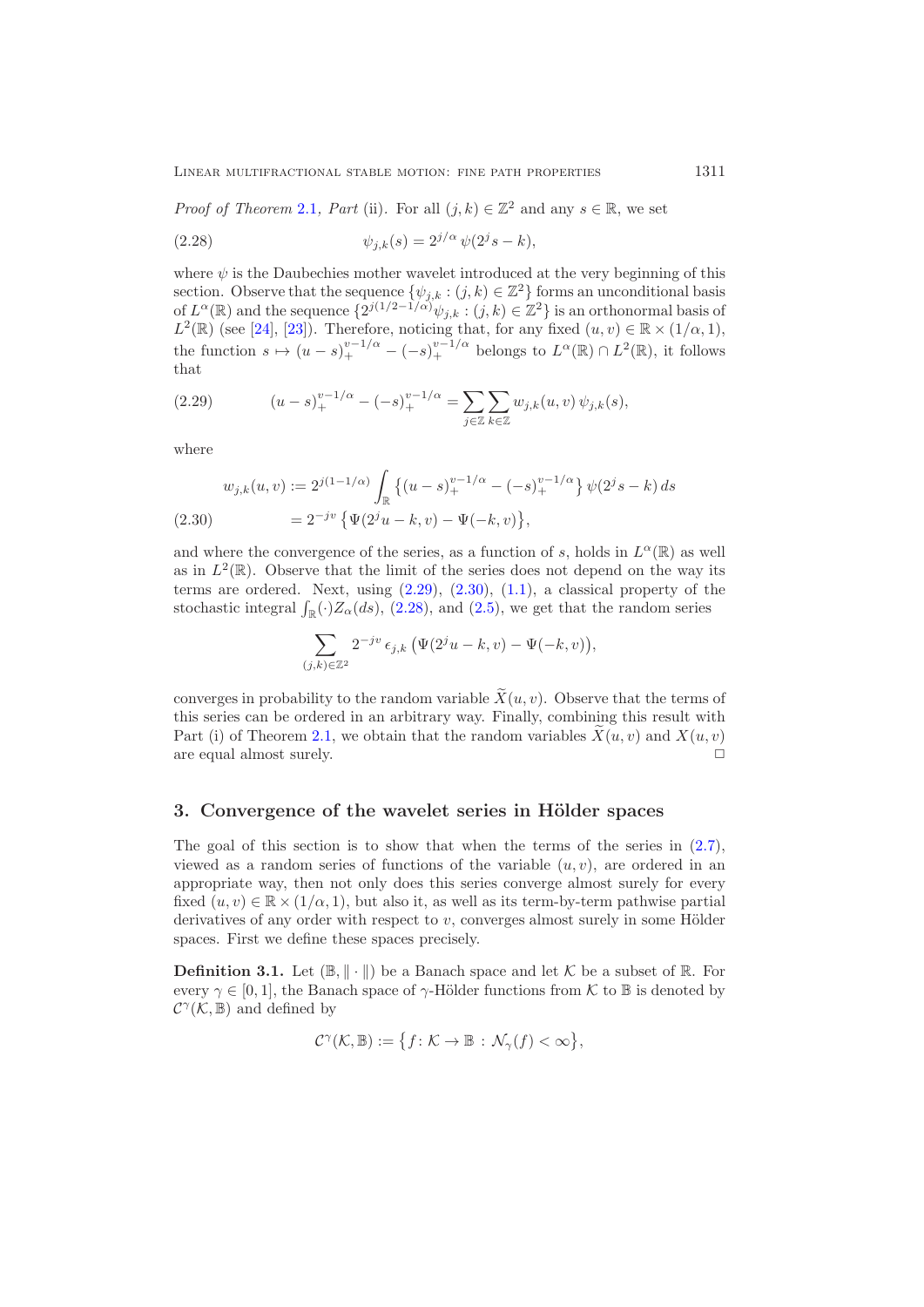where

$$
\mathcal{N}_{\gamma}(f) := \sup_{x \in \mathcal{K}} \|f(x)\| + \sup_{x, y \in \mathcal{K}} \frac{\|f(x) - f(y)\|}{|x - y|^{\gamma}}
$$

is the natural norm on this space. In the definition of  $\mathcal{N}_{\gamma}(f)$ , we understand that  $0/0 = 0$ . Also notice that  $C^1(\mathcal{K}, \mathbb{B})$  is usually called the space of the Lipschitz functions from  $K$  to  $\mathbb{B}$ .

<span id="page-11-2"></span>**Definition 3.2.** Let  $\gamma$ , M, a, and b be arbitrary fixed real numbers satisfying  $\gamma \in [0, 1], M > 0$ , and  $a < b$ . We denote by  $\mathcal{E}_{\gamma}(a, b, M)$  the Banach space

$$
\mathcal{E}_\gamma(a,b,M):=\mathcal{C}^1\big([a,b],\mathcal{C}^\gamma([-M,M],\mathbb{R})\big)
$$

of the Lipschitz functions defined on  $[a, b]$  and with values in the Hölder space  $\mathcal{C}^{\gamma}([-M,M],\mathbb{R})$ . Observe that each function f belonging to  $\mathcal{E}_{\gamma}(a,b,M)$  can be viewed as a bivariate real-valued function  $(u, v) \mapsto f(u, v) := (f(v))(u)$  on the rectangle  $[-M, M] \times [a, b]$ ; moreover, the natural norm on  $\mathcal{E}_{\gamma}(a, b, M)$  is equivalent to the norm ||| . ||| defined by

<span id="page-11-0"></span>
$$
(3.1) \qquad |||f||| := \sup_{(u,v)\in[-M,M]\times[a,b]} |f(u,v)|
$$
  
+ 
$$
\sup_{(u_1,u_2,v)\in[-M,M]^2\times[a,b]} \frac{|(\Delta_{u_1-u_2}^{1,\cdot}f)(u_2,v)|}{|u_1-u_2|^\gamma}
$$
  
+ 
$$
\sup_{(u,v_1,v_2)\in[-M,M]\times[a,b]^2} \frac{|(\Delta_{v_1-v_2}^{1,\cdot}f)(u,v_2)|}{|v_1-v_2|}
$$
  
+ 
$$
\sup_{(u_1,u_2,v_1,v_2)\in[-M,M]^2\times[a,b]^2} \frac{|(\Delta_{(u_1-u_2,v_1-v_2)}^{1,\cdot}f)(u_2,v_2)|}{|u_1-u_2|^\gamma|v_1-v_2|},
$$

where

<span id="page-11-3"></span>
$$
(\Delta_{u_1-u_2}^{1,\cdot}f)(u_2,v) := f(u_1,v) - f(u_2,v),
$$
  
(3.2) 
$$
(\Delta_{v_1-v_2}^{1,1}f)(u,v_2) := f(u,v_1) - f(u,v_2),
$$
  

$$
(\Delta_{(u_1-u_2,v_1-v_2)}^{1,1}f)(u_2,v_2) := f(u_1,v_1) - f(u_1,v_2) - f(u_2,v_1) + f(u_2,v_2).
$$

In  $(3.1)$ , we understand that  $0/0 = 0$ .

<span id="page-11-1"></span>Now we are ready to state the main result of this section.

**Theorem 3.3.** *We use the same notation as in Theorem* [2.1](#page-5-0)*. The following two results hold for all*  $\omega \in \Omega_0^*$ , the event of probability 1 *introduced in Lemma* [2.3](#page-6-0)*.* 

(i) For each fixed  $u \in \mathbb{R}$ , the function  $X(u, \cdot, \omega) : v \mapsto X(u, v, \omega)$  is infinitely *differentiable on*  $(1/\alpha, 1)$ *; its derivative of order*  $q \in \mathbb{Z}_+$  *at all*  $v \in (1/\alpha, 1)$  *is given by*

<span id="page-11-4"></span>
$$
(\partial_v^q X)(u, v, \omega) = \sum_{p=0}^q {q \choose p} \left(-\log 2\right)^p
$$
  
(3.3) 
$$
\times \sum_{(j,k) \in \mathbb{Z}^2} j^p 2^{-jv} \epsilon_{j,k}(\omega) \left(\left(\partial_v^{q-p} \Psi\right)(2^j u - k, v) - \left(\partial_v^{q-p} \Psi\right)(-k, v)\right),
$$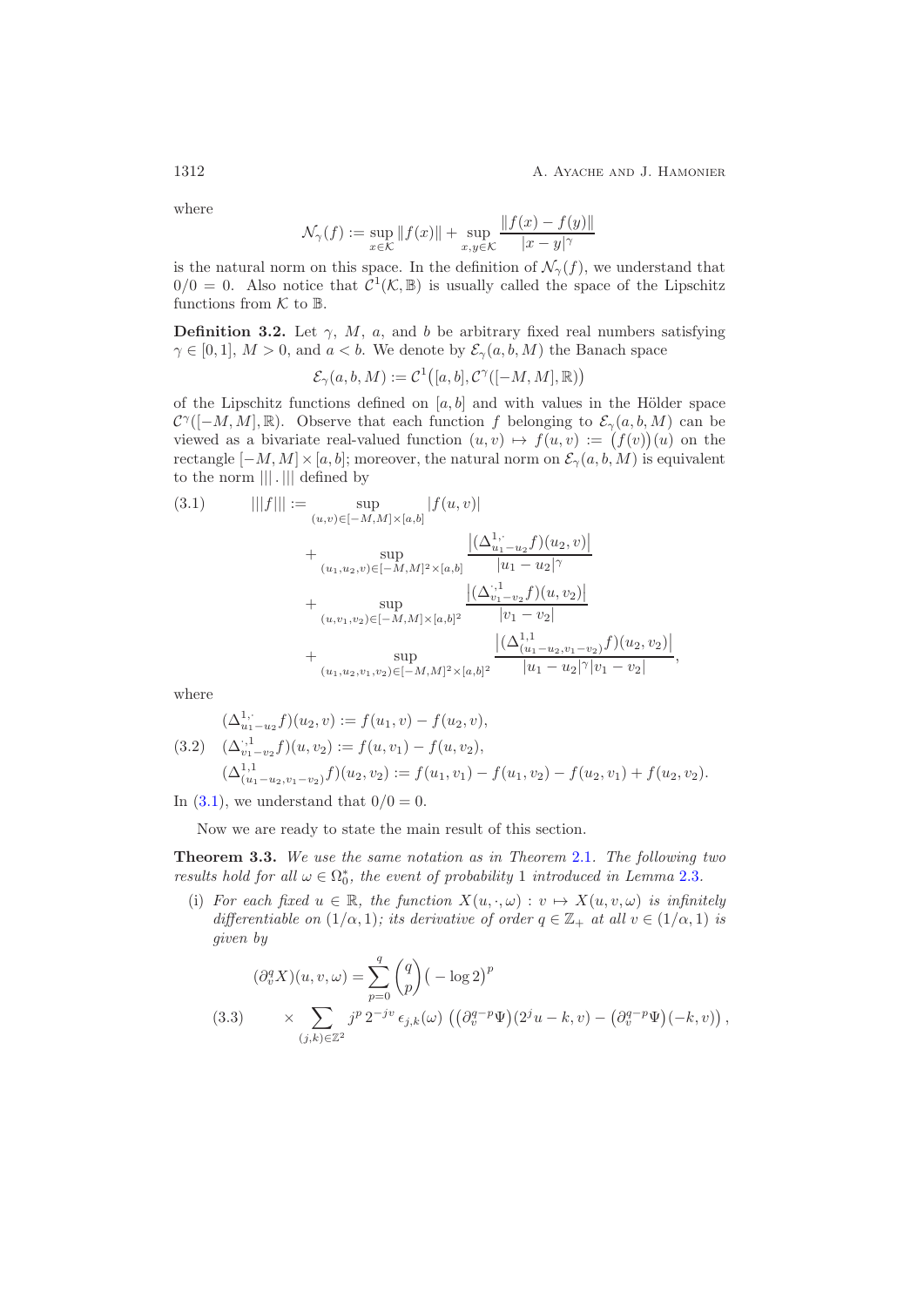*where*  $0^0 := 1$ *, for every fixed*  $(u, v)$  *the series is absolutely convergent* (*its terms can therefore be ordered in an arbitrary way*), and  $\binom{q}{p}$  denotes the *binomial coefficient.*

(ii) *For each fixed*  $q \in \mathbb{Z}_+$  *and*  $M, a, b \in \mathbb{R}$  *satisfying*  $M > 0$  *and*  $1/\alpha < a < b < 1$ ,  $the\ function\ (\partial_v^q X)(\cdot,\cdot,\omega)\ :\ (u,v)\ \mapsto\ (\partial_v^q X)(u,v,\omega)\ \ belongs\ to\ the\ space$  $\mathcal{E}_{\gamma}(a, b, M)$  *for all*  $\gamma \in [0, a - 1/\alpha)$ *.* 

<span id="page-12-0"></span>The proof of Theorem [3.3](#page-11-1) relies mainly on the following proposition.

**Proposition 3.4.** *Let* <sup>M</sup> *be an arbitrary and fixed positive real number. For every*  $n \in \mathbb{Z}_+$ , denote by  $X_{M,n} = \{X_{M,n}(u, v): (u, v) \in \mathbb{R} \times (1/\alpha, 1)\}$  the StaS random *field defined for every*  $(u, v) \in \mathbb{R} \times (1/\alpha, 1)$ *, as the finite sum,* 

<span id="page-12-1"></span>(3.4) 
$$
X_{M,n}(u,v) = \sum_{(j,k)\in D_{M,n}} 2^{-jv} \epsilon_{j,k} \left( \Psi(2^{j}u - k, v) - \Psi(-k, v) \right),
$$

*where*

<span id="page-12-2"></span>(3.5) 
$$
D_{M,n} := \left\{ (j,k) \in \mathbb{Z}^2 : |j| \le n \text{ and } |k| \le M2^{n+1} \right\}.
$$

*Then, the following three results hold.*

- (i) For all fixed  $\omega \in \Omega$  (the underlying probability space) and  $u \in \mathbb{R}$ , the function  $X_{M,n}(u, \cdot, \omega): v \mapsto X_{M,n}(u, v, \omega)$  *is infinitely differentiable on*  $(1/\alpha, 1)$ *; its derivative of order*  $q \in \mathbb{Z}_+$  *at a point*  $v \in (1/\alpha, 1)$  *is denoted by*  $(\partial_v^q X_{M,n})(u, v, \omega)$ *.*
- (ii) *For all fixed*  $\omega \in \Omega$ ,  $q, n \in \mathbb{Z}_+$ , and  $a, b \in \mathbb{R}$  *satisfying*  $1/\alpha < a < b < 1$ , the  $function \left(\partial_v^q X_{M,n}\right)(\cdot,\cdot,\omega)$  *belongs to the Banach space*  $\mathcal{E}_1(a,b,M)$ *.*
- (iii) *For each fixed*  $\omega \in \Omega_0^*$ ,  $q \in \mathbb{Z}_+$ , and  $a, b, \gamma \in \mathbb{R}$  *satisfying*  $1/\alpha < a < b < 1$ <br>and  $0 < \alpha < a 1/\alpha$  ( $(\partial^q X_{\alpha}, \beta)$ ) is a Cauchy sequence in the and  $0 \leq \gamma < a - 1/\alpha$ ,  $((\partial_v^q X_{M,n})(\cdot,\cdot,\omega))_{n \in \mathbb{Z}_+}$  *is a Cauchy sequence in the Banach space*  $\mathcal{E}_{\gamma}(a, b, M)$ *.*

*Proof.* Parts (i) and (ii) of Proposition [3.4](#page-12-0) are more or less straightforward consequences of Proposition [2.4.](#page-7-5) In view of Definition [3.2,](#page-11-2) Part (iii) of Proposition [3.4](#page-12-0) results from the following four lemmas.  $\Box$ 

**Lemma 3.5.** *Let* M, a, and b be real numbers satisfying  $M > 0$  and  $1/\alpha < a <$  $b < 1$ *. For all fixed*  $q \in \mathbb{Z}_+$  *and*  $\omega \in \Omega_0^*$ *, when n goes to infinity,* 

(3.6) 
$$
\left| \left( \partial_v^q X_{M,n+l} \right) (u,v,\omega) - \left( \partial_v^q X_{M,n} \right) (u,v,\omega) \right|
$$

*converges to* 0*, uniformly in*  $(u, v) \in [-M, M] \times [a, b]$  *and in*  $l \in \mathbb{Z}_+$ *.* 

**Lemma 3.6.** *Let* M, a, b, and  $\gamma$  be real numbers satisfying  $M > 0$ ,  $1/\alpha < a <$  $b < 1$  and  $\gamma < a - 1/\alpha$ . For all fixed  $q \in \mathbb{Z}_+$  and  $\omega \in \Omega_0^*$ , when n goes to infinity,

$$
(3.7) \qquad \frac{\left| \left( \Delta_{u_1 - u_2}^{1, \cdot} \left( \partial_v^q X_{M, n+l} \right) \right) (u_2, v, \omega) - \left( \Delta_{u_1 - u_2}^{1, \cdot} \left( \partial_v^q X_{M, n} \right) \right) (u_2, v, \omega) \right|}{|u_1 - u_2|^\gamma}
$$

*converges to* 0 *uniformly in*  $(u_1, u_2, v) \in [-M, M]^2 \times [a, b]$  *and in*  $l \in \mathbb{Z}_+$ *.*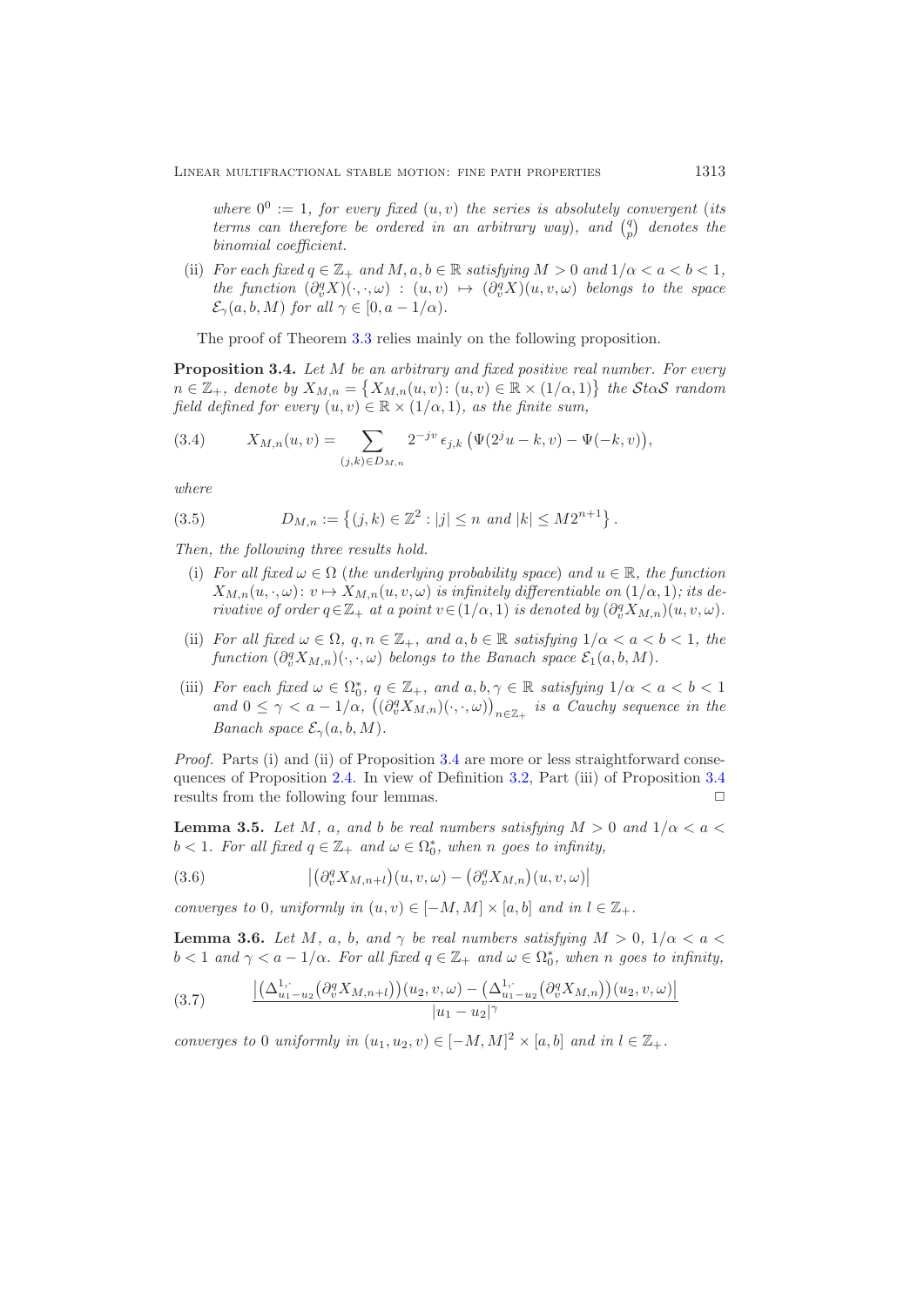**Lemma 3.7.** *Let* M, a, and b be real numbers satisfying  $M > 0$  and  $1/\alpha < a <$  $b < 1$ *. For all fixed*  $q \in \mathbb{Z}_+$  *and*  $\omega \in \Omega_0^*$ *, when n goes to infinity,* 

$$
(3.8) \qquad \frac{\left| \left( \Delta_{v_1 - v_2}^{.,1} \left( \partial_v^q X_{M, n+l} \right) \right) (u, v_2, \omega) - \left( \Delta_{v_1 - v_2}^{.,1} \left( \partial_v^q X_{M, n} \right) \right) (u, v_2, \omega) \right|}{|v_1 - v_2|}
$$

*converges to* 0 *uniformly in*  $(u, v_1, v_2) \in [-M, M] \times [a, b]^2$  *and in*  $l \in \mathbb{Z}_+$ *.* 

<span id="page-13-0"></span>**Lemma 3.8.** *Let* M, a, b, and  $\gamma$  be real numbers satisfying  $M > 0$ ,  $1/\alpha < a$  $b < 1$  and  $\gamma < a - 1/\alpha$ . For all fixed  $q \in \mathbb{Z}_+$  and  $\omega \in \Omega_0^*$ , when n goes to infinity,<br>(3.0) (3.9)  $\Big(\Delta^{1,1}_{(u)}\Big)$  $\sim$  1

<span id="page-13-1"></span>
$$
\frac{\left| \left( \Delta_{(u_1-u_2,v_1-v_2)}^{1,1}(\partial_v^q X_{M,n+l}) \right) (u_2,v_2,\omega) - \left( \Delta_{(u_1-u_2,v_1-v_2)}^{1,1}(\partial_v^q X_{M,n}) \right) (u_2,v_2,\omega) \right|}{|u_1-u_2|^\gamma |v_1-v_2|}
$$

*converges to* 0 *uniformly in*  $(u_1, u_2, v_1, v_2) \in [-M, M]^2 \times [a, b]^2$  *and in*  $l \in \mathbb{Z}_+$ *.* 

The proofs of the previous four lemmas are quite similar, so we will only give that of Lemma [3.8.](#page-13-0)

*Proof.* In view of the convention that  $0/0 = 0$ , it is no restriction to assume that  $u_1 \neq u_2$  and  $v_1 \neq v_2$ . By using [\(3.4\)](#page-12-1), [\(3.2\)](#page-11-3), and the Leibniz formula, one can rewrite [\(3.9\)](#page-13-1) as

<span id="page-13-2"></span>
$$
\frac{(3.10)}{\sum_{p=0}^{q} {q \choose p} (-\log 2)^p \sum_{(j,k)\in D_{M,n+1}\setminus D_{M,n}} j^p \epsilon_{j,k}(\omega) \left(\Delta_{(u_1-u_2,v_1-v_2)}^{1,1} \Theta_{j,k}^{q-p}\right)(u_2,v_2)|}{|u_1-u_2|^{\gamma}|v_1-v_2|},
$$

where for all  $(u, v) \in \mathbb{R} \times (1/\alpha, 1)$ ,

<span id="page-13-3"></span>(3.11) 
$$
\Theta_{j,k}^{q-p}(u,v) = 2^{-jv} \left( \partial_v^{q-p} \Psi \right) (2^j u - k, v).
$$

In the sequel, we denote by  $D_{M,n}^c$  the set defined as  $D_{M,n}^c = \{(j,k) \in \mathbb{Z}^2 : (j,k) \notin \mathbb{Z}^2\}$  $D_{M,n}$ ; recall that  $D_{M,n}$  has been introduced in [\(3.5\)](#page-12-2). Using [\(3.10\)](#page-13-2), the Taylor formula with respect to the variable  $v$ ,  $(3.2)$ , and the triangle inequality, one obtains that

$$
\frac{\left| \left( \Delta_{(u_1-u_2,v_1-v_2)}^{1,1} \left( \partial_v^q X_{n+l} \right) \right) (u_2, v_2, \omega) - \left( \Delta_{(u_1-u_2,v_1-v_2)}^{1,1} \left( \partial_v^q X_n \right) \right) (u_2, v_2, \omega) \right|}{|u_1 - u_2|^\gamma |v_1 - v_2|} \leq G_{M,n}^{1,q} (u_1, u_2, v_2, \omega) + |v_1 - v_2| G_{M,n}^{2,q} (u_1, u_2, v_1, v_2, \omega),
$$

where

<span id="page-13-4"></span>
$$
G_{M,n}^{1,q}(u_1, u_2, v_2, \omega)
$$
  
(3.12) 
$$
:= \sum_{p=0}^{q} {q \choose p} (\log 2)^p \sum_{(j,k) \in D_{M,n}^c} |j|^p |\epsilon_{j,k}(\omega)| \frac{|(\Delta_{u_1-u_2}^{1,\cdot} (\partial_v \Theta_{j,k}^{q-p})) (u_2, v_2)|}{|u_1 - u_2|^\gamma}
$$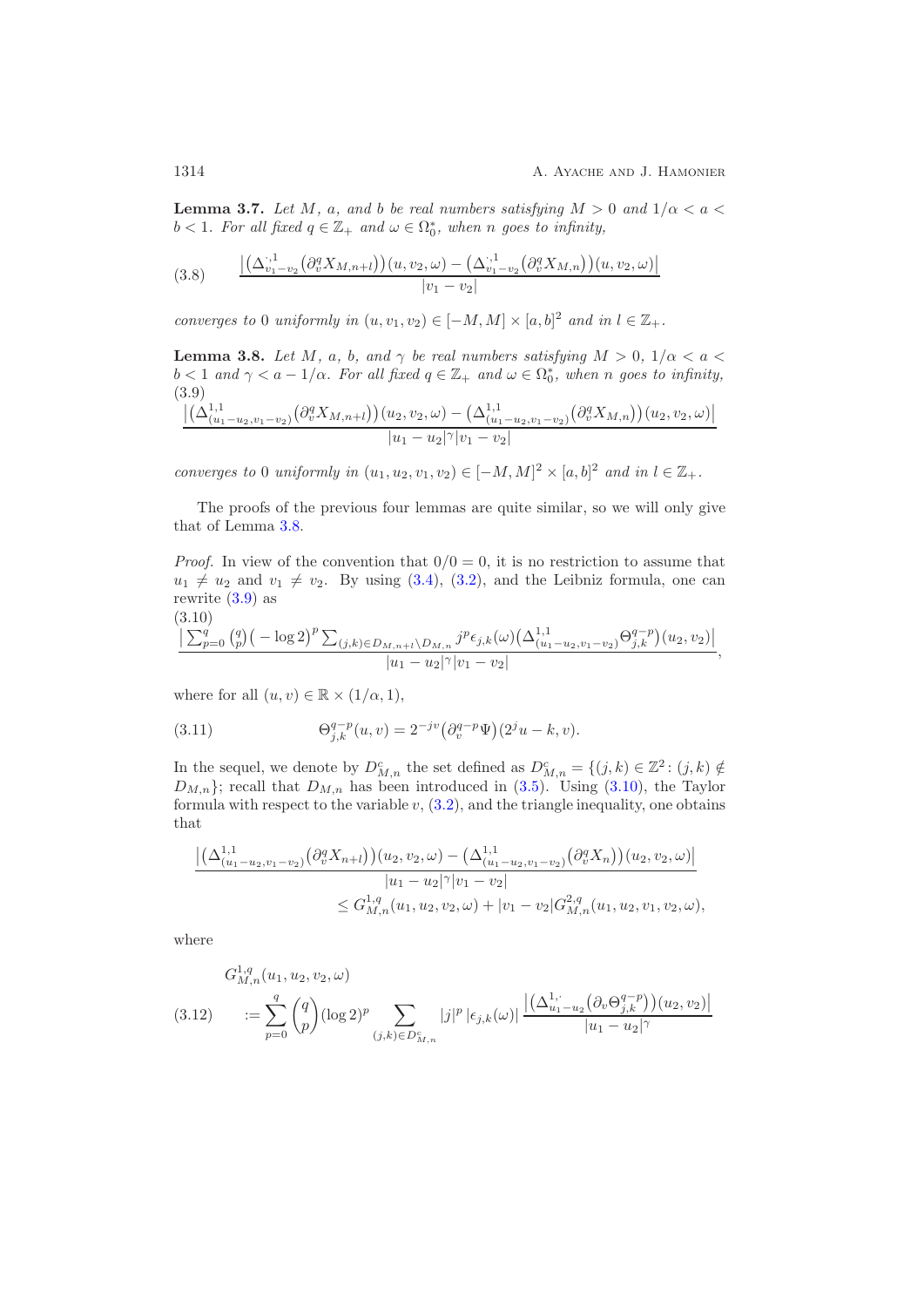and

$$
G_{M,n}^{2,q}(u_1, u_2, v_1, v_2, \omega) := \sum_{p=0}^{q} {q \choose p} (\log 2)^p
$$
  
(3.13) 
$$
\times \sum_{(j,k) \in D_{M,n}^c} |j|^p |\epsilon_{j,k}(\omega)| \frac{\left| \int_0^1 (1-s) \left(\Delta_{u_1-u_2}^{1,\cdot} \left(\partial_v^2 \Theta_{j,k}^{q-p}\right)\right)(u_2, v_2 + s(v_1-v_2)) ds \right|}{|u_1 - u_2|^\gamma}.
$$

<span id="page-14-2"></span>Thus, to prove the lemma, it suffices to show that

$$
G_{M,n}^{1,q}(u_1, u_2, v_2, \omega)
$$
 and  $G_{M,n}^{2,q}(u_1, u_2, v_1, v_2, \omega)$ 

converge to 0, when  $n \to +\infty$ , uniformly in  $(u_1, u_2, v_1, v_2) \in [-M, M]^2 \times [a, b]^2$ .

First, we study  $G_{M,n}^{1,q}(u_1, u_2, v_2, \omega)$ . It follows from [\(3.11\)](#page-13-3) that

<span id="page-14-0"></span>
$$
(\partial_v \Theta_{j,k}^{q-p})(u,v) = 2^{-jv} \left( \partial_v^{q+1-p} \Psi \right) (2^j u - k, v) - (\log 2) j 2^{-jv} \left( \partial_v^{q-p} \Psi \right) (2^j u - k, v).
$$

Next, using  $(3.14)$ ,  $(3.2)$ , the triangle inequality, Lemma [2.3,](#page-6-0)  $(9.1)$  and  $(9.2)$ , one has

$$
\sum_{(j,k)\in D_{M,n}^c} |j|^p |\epsilon_{j,k}(\omega)| \frac{|(\Delta_{u_1-u_2}^{1,\cdot}(\partial_v \Theta_{j,k}^{q-p}))(u_2, v_2)|}{|u_1 - u_2|^\gamma}
$$
\n
$$
\leq \sum_{(j,k)\in D_{M,n}^c} 2^{-jv_2} |j|^p |\epsilon_{j,k}(\omega)| \frac{|(\partial_v^{q+1-p} \Psi)(2^j u_1 - k, v_2) - (\partial_v^{q+1-p} \Psi)(2^j u_2 - k, v_2)|}{|u_1 - u_2|^\gamma}
$$
\n
$$
+ (\log 2) \sum_{(j,k)\in D_{M,n}^c} 2^{-jv_2} |j|^{p+1} |\epsilon_{j,k}(\omega)| \frac{|(\partial_v^{q-p} \Psi)(2^j u_1 - k, v_2) - (\partial_v^{q-p} \Psi)(2^j u_2 - k, v_2)|}{|u_1 - u_2|^\gamma}
$$
\n
$$
\leq C_1(\omega) (A_n(u_1, u_2, v_2; M, \gamma, \eta, p, \partial_v^{q+1-p} \Psi) + B_n(u_1, u_2, v_2; M, \gamma, \eta, p, \partial_v^{q+1-p} \Psi))
$$
\n
$$
+ C_1(\omega) (\log 2) (A_n(u_1, u_2, v_2; M, \gamma, \eta, p+1, \partial_v^{q-p} \Psi))
$$
\n
$$
+ B_n(u_1, u_2, v_2; M, \gamma, \eta, p+1, \partial_v^{q-p} \Psi)),
$$

where  $C_1$  denotes the random variable  $C'$  introduced in Lemma [2.3.](#page-6-0) Lemma [9.1](#page-45-3)<br>and [\(3.12\)](#page-13-4) imply that, when  $n \to +\infty$ ,  $G_{M,n}^{1,q}(u_1, u_2, v_2, \omega)$  converges to 0, uniformly in  $(u_1, u_2, v_1, v_2) \in [-M, M]^2 \times [a, b]^2$ .

Now we study  $G_{M,n}^{2,q}(u_1, u_2, v_1, v_2, \omega)$ . It follows from [\(3.14\)](#page-14-0) that

<span id="page-14-1"></span>
$$
(\partial_v^2 \Theta_{j,k}^{q-p})(u,v) = 2^{-jv} (\partial_v^{q+2-p} \Psi)(2^j u - k, v) - 2(\log 2)j 2^{-jv} (\partial_v^{q+1-p} \Psi)(2^j u - k, v)
$$
  
(3.15) 
$$
+ (\log 2)^2 j^2 2^{-jv} (\partial_v^{q-p} \Psi)(2^j u - k, v).
$$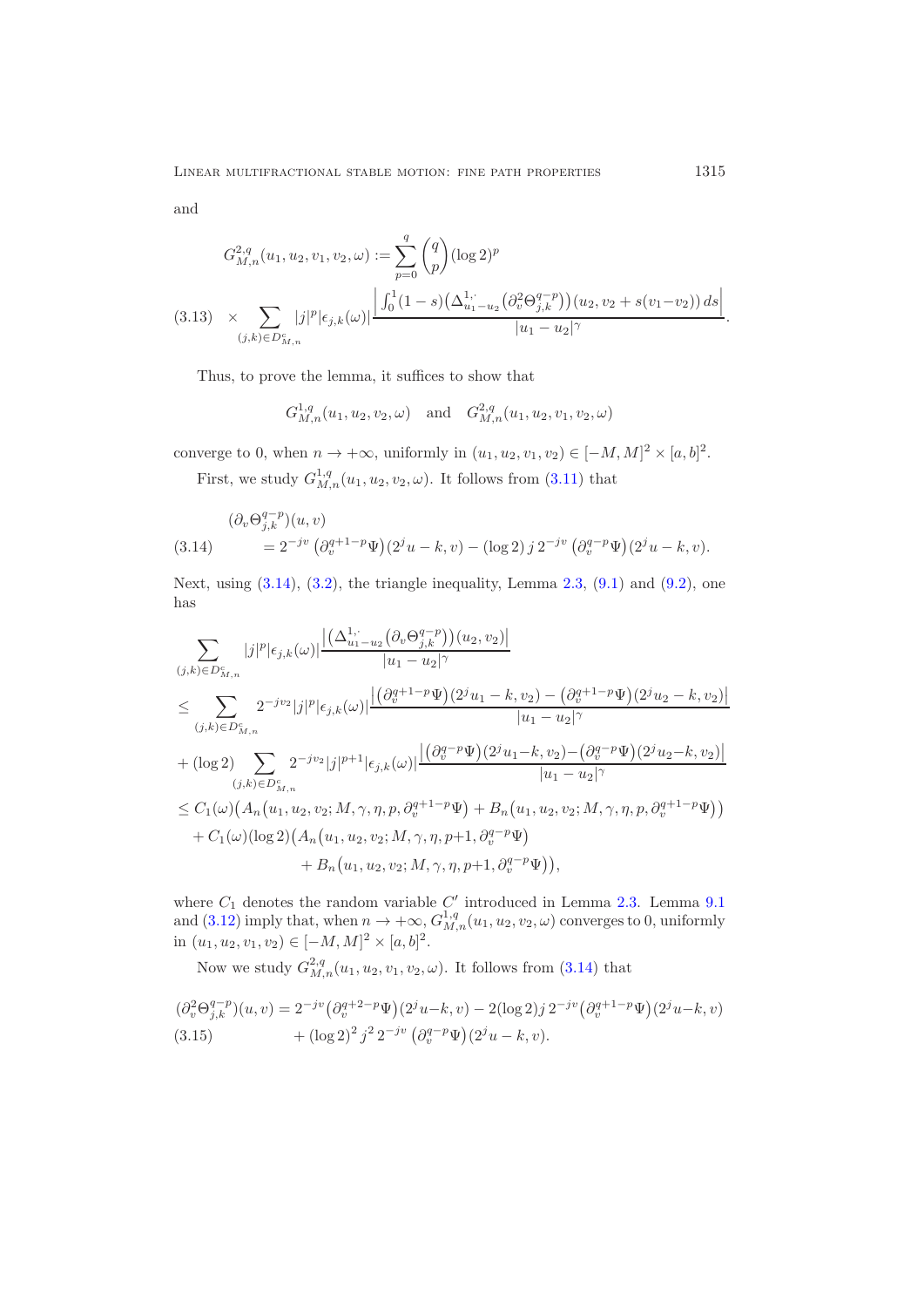Next, using  $(3.15)$ ,  $(3.2)$ , the triangle inequality, Lemma [2.3,](#page-6-0)  $(9.1)$  and  $(9.2)$ , one has

$$
\sum_{(j,k)\in D_{M,n}^c} |j|^p |\epsilon_{j,k}(\omega)| \frac{\left| \int_0^1 (1-s) \left( \Delta_{u_1-u_2}^{1,\cdot} \left( \partial_v^2 \Theta_{j,k}^{q-p} \right) \right) (u_2, v_2 + s(v_1 - v_2)) ds \right|}{|u_1 - u_2|^\gamma}
$$
\n
$$
\leq C_1(\omega) \int_0^1 \left( A_n(u_1, u_2, v_2 + s(v_1 - v_2); M, \gamma, \eta, p, \partial_v^{q+2-p} \Psi) + B_n(u_1, u_2, v_2 + s(v_1 - v_2); M, \gamma, \eta, p, \partial_v^{q+2-p} \Psi) \right) ds
$$
\n
$$
+ C_2(\omega) \int_0^1 \left( A_n(u_1, u_2, v_2 + s(v_1 - v_2); M, \gamma, \eta, p+1, \partial_v^{q+1-p} \Psi) + B_n(u_1, u_2, v_2 + s(v_1 - v_2); M, \gamma, \eta, p+1, \partial_v^{q+1-p} \Psi) \right) ds
$$
\n
$$
+ C_2(\omega) \int_0^1 \left( A_n(u_1, u_2, v_2 + s(v_1 - v_2); M, \gamma, \eta, p+2, \partial_v^{q-p} \Psi) + B_n(u_1, u_2, v_2 + s(v_1 - v_2); M, \gamma, \eta, p+2, \partial_v^{q-p} \Psi) \right) ds,
$$

where  $C_2(\omega) = (2 \log 2)C_1(\omega)$ . Then Lemma [9.1](#page-45-3) and [\(3.13\)](#page-14-2) imply that, when  $n \to +\infty$ ,  $G_{M,n}^{2,q}(u_1, u_2, v_1, v_2, \omega)$  converges to 0, uniformly in  $(u_1, u_2, v_1, v_2) \in$  $[-M, M]^2 \times [a, b]$  $\mathbb{Z}$ .

Now we are ready to prove Theorem [3.3.](#page-11-1)

*Proof of Theorem* [3.3](#page-11-1). Let  $\omega \in \Omega_0^*$  be arbitrary and fixed. First we show that part (i) of the theorem holds. By using Lemma 2.3. Proposition 2.4 and a method part (i) of the theorem holds. By using Lemma [2.3,](#page-6-0) Proposition [2.4,](#page-7-5) and a method similar to the one used to derive [\(2.6\)](#page-5-3), we can prove that, for all fixed  $q \in \mathbb{N}$  and  $(u, v) \in \mathbb{R} \times (1/\alpha, 1)$ , one has

$$
\sum_{p=0}^{q} \binom{q}{p} \left(\log 2\right)^p
$$
\n
$$
\times \sum_{(j,k)\in\mathbb{Z}^2} |j|^p \, 2^{-jv} \big|\epsilon_{j,k}(\omega)\big| \left|\left(\partial_v^{q-p} \Psi\right) (2^j u - k, v) - \left(\partial_v^{q-p} \Psi\right) (-k, v)\right| < \infty.
$$

Therefore, the series

$$
\sum_{p=0}^{q} \binom{q}{p} \left(-\log 2\right)^p \sum_{(j,k)\in \mathbb{Z}^2} j^p 2^{-jv} \epsilon_{j,k}(\omega) \left(\left(\partial_v^{q-p} \Psi\right)(2^j u - k, v) - \left(\partial_v^{q-p} \Psi\right)(-k, v)\right)
$$

is convergent, and its finite limit, denoted by  $\check{X}^{(q)}(u, v, \omega)$ , does not depend on the way the terms of the series are ordered. Now we assume that  $u \in \mathbb{R}$  is arbitrary and fixed and that the variable v belongs to an arbitrary fixed compact interval  $[a, b]$ contained in  $(1/\alpha, 1)$ . We denote by M an arbitrary fixed positive real number such that  $u \in [-M, M]$ . In view of part (i) of Theorem [2.1,](#page-5-0) part (iii) of Proposition [3.4,](#page-12-0) and  $(3.1)$ , when n goes to infinity, the following two results are satisfied: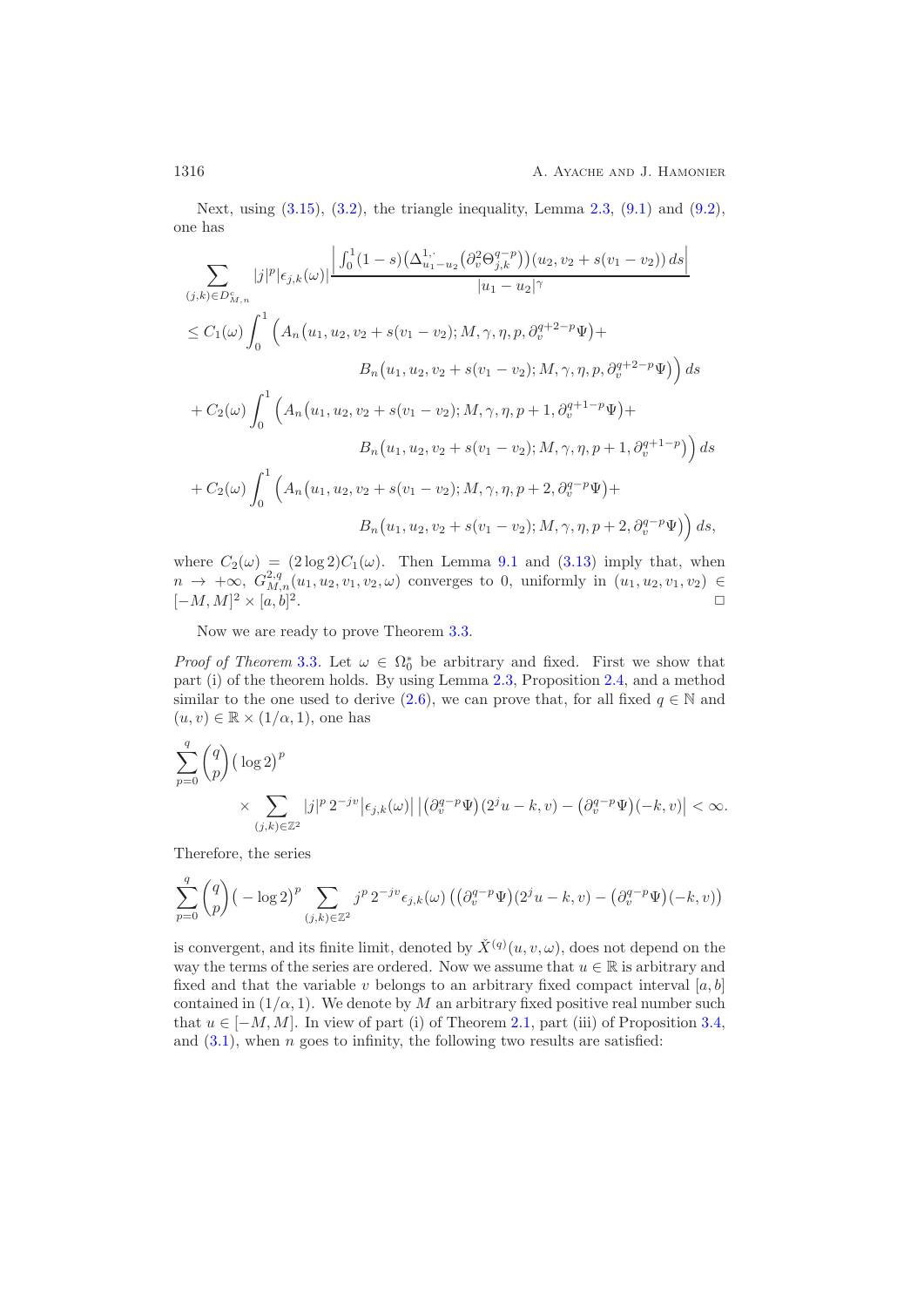- the function  $v \mapsto X_{M,n}(u,v,\omega)$  converges to the function  $v \mapsto X(u,v,\omega)$ , uniformly in  $v \in [a, b]$ ;
- for each fixed  $q \in \mathbb{N}$ , the function  $v \mapsto (\partial_y^q X_{M,n})(u,v,\omega)$  converges to the function  $v \mapsto \check{X}^{(q)}(u, v, \omega)$ , uniformly in  $v \in [a, b]$ .

The latter two results imply that  $v \mapsto X(u, v, \omega)$  is infinitely differentiable on [a, b] and one has, for all  $q \in \mathbb{N}$  and  $v \in [a, b]$ ,

<span id="page-16-1"></span>(3.16) 
$$
(\partial_v^q X)(u, v, \omega) = \lim_{n \to +\infty} (\partial_v^q X_{M,n})(u, v, \omega) = \check{X}^{(q)}(u, v, \omega);
$$

these equalities mean that [\(3.3\)](#page-11-4) is satisfied. Thus, it remains to show that part (ii) of the theorem holds. In fact, the equality  $X(u, v, \omega) = \lim_{n \to +\infty} X_{M,n}(u, v, \omega)$ , (3.16), and part (iii) of Proposition 3.4 imply that this is indeed the case.  $(3.16)$ , and part (iii) of Proposition [3.4](#page-12-0) imply that this is indeed the case.

Before ending this section, we stress that for each fixed  $\omega \in \Omega_0^*$ ,  $q \in \mathbb{Z}_+$ ,  $M, q, b \in \mathbb{R}$  satisfying  $M > 0$  and  $1/\alpha < q < b < 1$  a global modulus of and  $M, a, b \in \mathbb{R}$  satisfying  $M > 0$  and  $1/\alpha < a < b < 1$ , a global modulus of continuity for the function  $u \mapsto (\partial_v^q X)(u, v, \omega)$  on the interval  $[-M, M]$ , uniformly in  $v \in [a, b]$ , can be derived using part (ii) of Theorem [3.3;](#page-11-1) similarly there can be derived a global modulus of continuity for the function  $v \mapsto (\partial_v^q X)(u, v, \omega)$  on the interval [a, b], uniformly in  $u \in [-M, M]$ . More precisely, in view of Definition [3.2,](#page-11-2) a straightforward consequence of part (ii) of Theorem [3.3](#page-11-1) is the following:

**Corollary 3.9.** *For each fixed*  $\omega \in \Omega_0^*$ ,  $q \in \mathbb{Z}_+$ , and  $M, a, b, \eta \in \mathbb{R}$  *satisfying*  $M > 0, 1/\alpha < a < b < 1$  and  $n > 0$  are has  $M > 0, 1/\alpha < a < b < 1, and \eta > 0,$  one has

<span id="page-16-2"></span>
$$
(3.17) \qquad \sup_{(u_1, u_2, v) \in [-M, M]^2 \times [a, b]} \left\{ \frac{|(\partial_v^q X)(u_1, v, \omega) - (\partial_v^q X)(u_2, v, \omega)|}{|u_1 - u_2|^{a - 1/\alpha - \eta}} \right\} < \infty,
$$

*and*

<span id="page-16-4"></span>
$$
(3.18) \quad \sup_{(u,v_1,v_2)\in[-M,M]\times[a,b]^2} \left\{ \frac{|(\partial_v^q X)(u,v_1,\omega) - (\partial_v^q X)(u,v_2,\omega)|}{|v_1 - v_2|} \right\} < \infty.
$$

### <span id="page-16-0"></span>**4. Fine path properties of the field generating LMSMs**

The main two goals of this section are the following:

- to give an improved version of the global modulus of continuity  $(3.17)$ ;
- to derive an upper bound for  $|(\partial_v^q X)(u, v, \omega)|$ , for all  $\omega \in \Omega_0^*$ ,  $q \in \mathbb{Z}_+$ ,<br>  $v \in [q, b] \subset (1/\alpha, 1)$  and  $u \in \mathbb{R}$  $v \in [a, b] \subset (1/\alpha, 1)$ , and  $u \in \mathbb{R}$ .

<span id="page-16-3"></span>More precisely, we will show the following two results.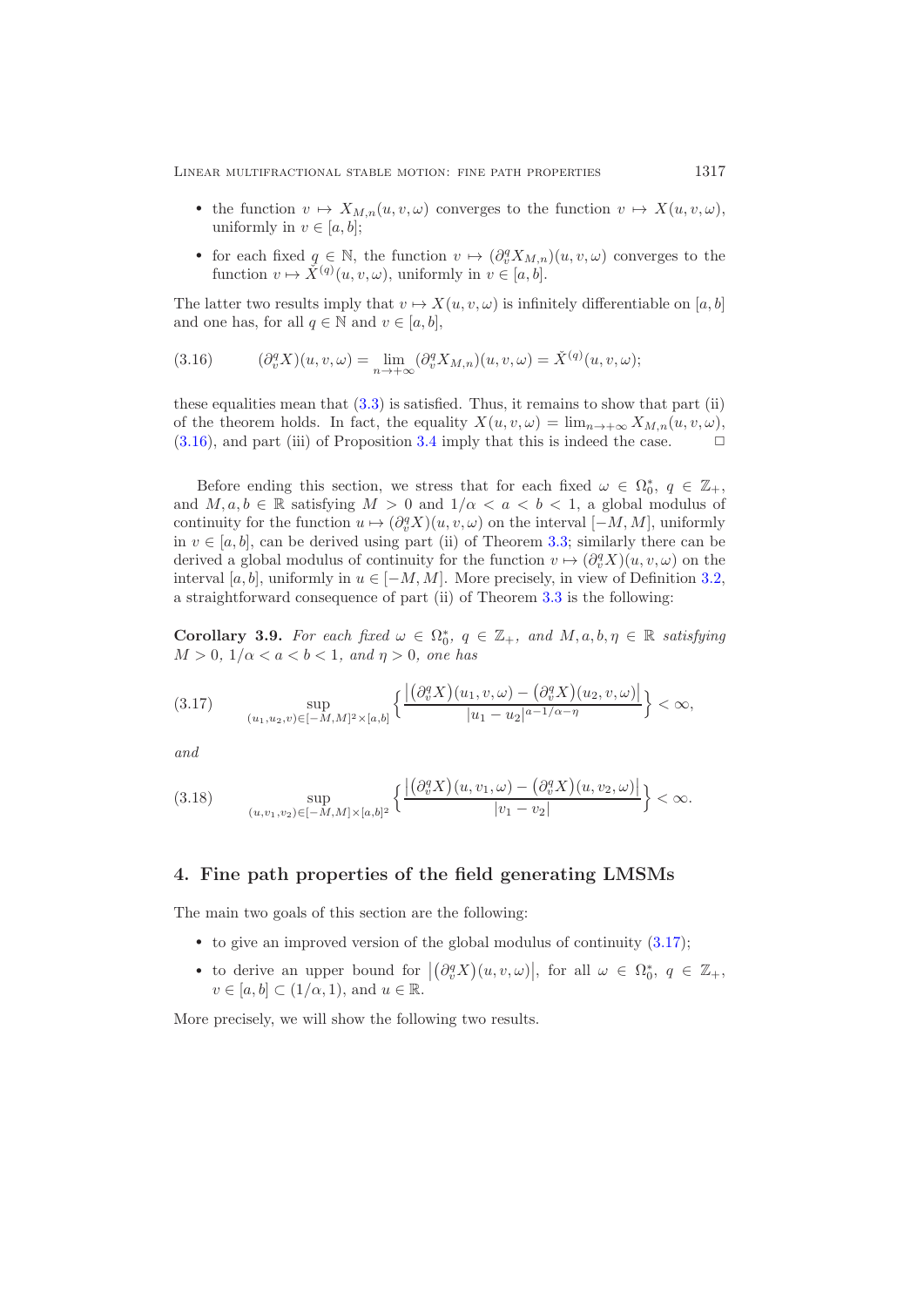**Proposition 4.1.** *For each fixed*  $\omega \in \Omega_0^*$ ,  $q \in \mathbb{Z}_+$ , and  $M, a, b, \eta \in \mathbb{R}$  *satisfying*  $M > 0, 1/\alpha < a < b < 1$  and  $n > 0$  are has  $M > 0, 1/\alpha < a < b < 1, and \eta > 0,$  one has

$$
\sup_{(u_1, u_2, v) \in [-M, M]^2 \times [a, b]} \left\{ \frac{\left| \left( \partial_v^q X \right) (u_1, v, \omega) - \left( \partial_v^q X \right) (u_2, v, \omega) \right|}{|u_1 - u_2|^{v-1/\alpha} (1 + |\log |u_1 - u_2||)^{q+2/\alpha + \eta}} \right\}
$$
\n
$$
\leq \sup_{(u_1, u_2, v) \in [-M, M]^2 \times [a, b]} \left\{ \sum_{p=0}^q {q \choose p} (\log 2)^p \right\}
$$
\n
$$
\times \frac{\sum_{(j,k) \in \mathbb{Z}^2} |j|^p 2^{-jv} |\epsilon_{j,k}(\omega)| \left| (\partial_v^{q-p} \Psi)(2^j u_1 - k, v) - (\partial_v^{q-p} \Psi)(2^j u_2 - k, v) \right|}{|u_1 - u_2|^{v-1/\alpha} (1 + |\log |u_1 - u_2|)|^{q+2/\alpha + \eta}} \right\}
$$
\n(4.1)  $\langle \infty$ .

<span id="page-17-3"></span><span id="page-17-0"></span>**Proposition 4.2.** For each fixed  $\omega \in \Omega_0^*$ ,  $q \in \mathbb{Z}_+$ , and  $a, b, \eta \in \mathbb{R}$  satisfying  $1/\alpha < a < b < 1$  and  $n > 0$  one has  $1/\alpha < a < b < 1$ *, and*  $\eta > 0$ *, one has* 

$$
\sup_{(u,v)\in\mathbb{R}\times[a,b]} \left\{ \frac{\left| \left( \partial_v^q X \right) (u,v,\omega) \right|}{|u|^v (1+|\log|u||)^{q+1/\alpha+\eta}} \right\}
$$
\n
$$
\leq \sup_{(u,v)\in\mathbb{R}\times[a,b]} \left\{ \sum_{p=0}^q {q \choose p} (\log 2)^p
$$
\n
$$
\times \left\{ \frac{\sum_{(j,k)\in\mathbb{Z}^2} |j|^p 2^{-jv} |\epsilon_{j,k}(\omega)| \left| \left( \partial_v^{q-p} \Psi \right) (2^j u-k, v) - \left( \partial_v^{q-p} \Psi \right) (-k, v) \right|}{|u|^v (1+|\log|u||)^{q+1/\alpha+\eta}} \right\}
$$
\n(4.2)  $< \infty.$ 

<span id="page-17-4"></span>The proofs of Propositions [4.1](#page-16-3) and [4.2](#page-17-0) are, to a certain extent, inspired by that of Theorem 1 in [\[2\]](#page-51-0).

*Proof of Proposition* [4.1](#page-16-3). Let  $(u_1, u_2, v) \in [-M, M]^2 \times [a, b]$  be arbitrary and fixed;<br>in the sequel we assume that  $u \neq u$ . Observe that in view of (2.12), there is a in the sequel we assume that  $u_1 \neq u_2$ . Observe that, in view of [\(2.12\)](#page-7-4), there is a constant  $c_1 > 0$ , not depending on  $(u_1, u_2, v)$ , such that for all  $p \in \{0, ..., q\}$  and  $(j, k) \in \mathbb{Z}^2$ , one has

<span id="page-17-2"></span>(4.3) 
$$
\left| \left( \partial_v^{q-p} \Psi \right) (2^j u_1 - k, v) - \left( \partial_v^{q-p} \Psi \right) (2^j u_2 - k, v) \right| \le c_1 \left( \left( 3 + |2^j u_1 - k| \right)^{-2} + \left( 3 + |2^j u_2 - k| \right)^{-2} \right).
$$

Also notice that

<span id="page-17-1"></span>
$$
\left| \left(\partial_v^{q-p} \Psi\right) (2^j u_1 - k, v) - \left(\partial_v^{q-p} \Psi\right) (2^j u_2 - k, v) \right|
$$

can be bounded more sharply when the condition

$$
(4.4) \t\t\t 2j|u1 - u2| \le 1
$$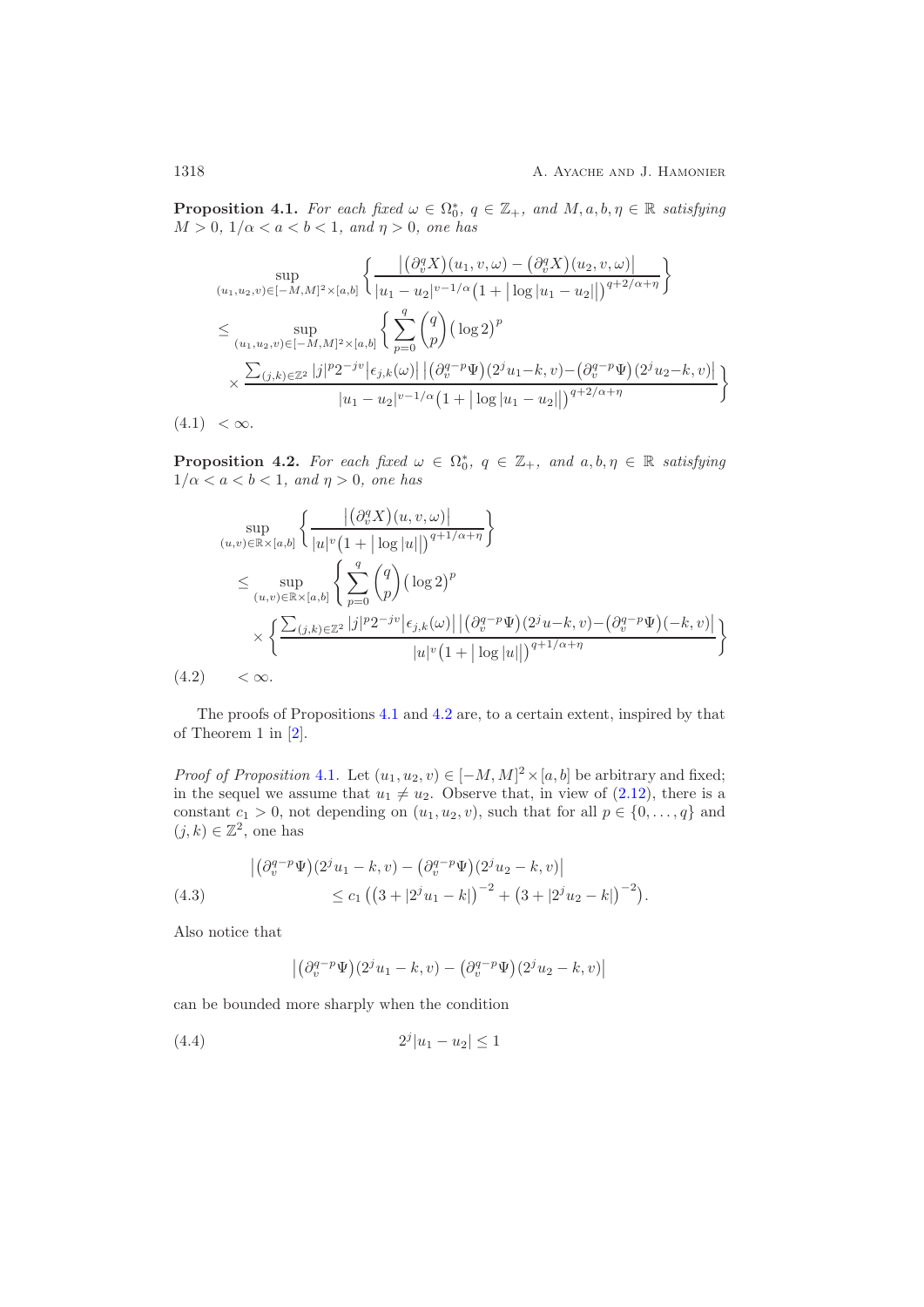holds, namely using the mean value theorem and  $(2.12)$ , one has

$$
\begin{split}\n\left| \left( \partial_v^{q-p} \Psi \right) (2^j u_1 - k, v) - \left( \partial_v^{q-p} \Psi \right) (2^j u_2 - k, v) \right| \\
&\leq 2^j |u_1 - u_2| \sup_{(u,v) \in [u_1 \wedge u_2, u_1 \vee u_2] \times [a, b]} \left| \left( \partial_x \partial_v^{q-p} \Psi \right) (2^j u - k, v) \right| \\
&\leq c_1 2^j |u_1 - u_2| \sup_{u \in [u_1 \wedge u_2, u_1 \vee u_2]} \left( 3 + |2^j u - k| \right)^{-2} \\
&\leq c_1 2^j |u_1 - u_2| \left( 2 + |2^j u_1 - k| \right)^{-2},\n\end{split}
$$

<span id="page-18-0"></span>where the last inequality results from the triangle inequality and  $(4.4)$ . Denote by  $j_0$  >  $-\log_2(4M)$  the unique integer satisfying

<span id="page-18-2"></span>(4.6) 
$$
2^{-1} < 2^{j_0} |u_1 - u_2| \leq 1.
$$

Then, the first inequality in [\(2.10\)](#page-6-2), [\(4.3\)](#page-17-2), and [\(4.5\)](#page-18-0), entail that, for all  $\eta > 0$  and  $\omega \in \Omega_0^*,$ 

$$
\sum_{(j,k)\in\mathbb{Z}^2} |j|^p 2^{-jv} |\epsilon_{j,k}(\omega)| |(\partial_v^{q-p} \Psi)(2^j u_1 - k, v) - (\partial_v^{q-p} \Psi)(u_2 - k, v)|
$$
\n
$$
\leq C(\omega) \sum_{(j,k)\in\mathbb{Z}^2} 2^{-jv} (1+|j|)^{p+1/\alpha+\eta} (1+|k|)^{1/\alpha} \log^{1/\alpha+\eta} (2+|k|)
$$
\n
$$
\times |(\partial_v^{q-p} \Psi)(2^j u_1 - k, v) - (\partial_v^{q-p} \Psi)(2^j u_2 - k, v)|
$$
\n(4.7) 
$$
\leq C(\omega) c_1 (\tilde{A}_{j_0}(u_1, v)|u_1 - u_2| + \tilde{B}_{j_0}(u_1, u_2, v)),
$$

<span id="page-18-5"></span>where the random variable  $C$  was introduced in Lemma [2.3](#page-6-0) and where for each  $J \in \mathbb{Z}$ ,  $(y_1, y_2) \in \mathbb{R}^2$ , and  $v \in [a, b]$ ,

$$
\tilde{A}_J(y_1, v) := \sum_{j \le J} \sum_{k \in \mathbb{Z}} 2^{j(1-v)} (1+|j|)^{p+1/\alpha + \eta} (1+|k|)^{1/\alpha} \log^{1/\alpha + \eta} (2+|k|)
$$
\n
$$
\times (2+|2^j y_1 - k|)^{-2}
$$
\n(4.8)

<span id="page-18-1"></span>and

$$
\tilde{B}_J(y_1, y_2, v) := \sum_{j > J} \sum_{k \in \mathbb{Z}} 2^{-jv} (1 + |j|)^{p + 1/\alpha + \eta} (1 + |k|)^{1/\alpha} \log^{1/\alpha + \eta} (2 + |k|)
$$
\n
$$
\times \left( \left( 3 + |2^j y_1 - k| \right)^{-2} + \left( 3 + |2^j y_2 - k| \right)^{-2} \right).
$$
\n(4.9)

<span id="page-18-3"></span>Now we give an appropriate upper bound for  $\check{A}_{j_0}(u_1, v)$ . Assume that  $j \leq j_0$ ; using Lemma [9.4](#page-47-0) (in which one takes  $\theta = 1/\alpha$ ,  $\zeta = 1/\alpha + \eta$ , and  $u = 2^j u_1$ ) and the inequality  $|u_1| \leq M$ , one obtains that

<span id="page-18-4"></span>
$$
\sum_{k\in\mathbb{Z}}\frac{(1+|k|)^{1/\alpha}\log^{1/\alpha+\eta}(2+|k|)}{(2+|2^j\,u_1-k|)^2}\leq c_2\,2^{j_0/\alpha}\,(1+|j_0|)^{1/\alpha+\eta},
$$

where  $c_2$  is a constant depending only on  $M$ ,  $\alpha$ , and  $\eta$ .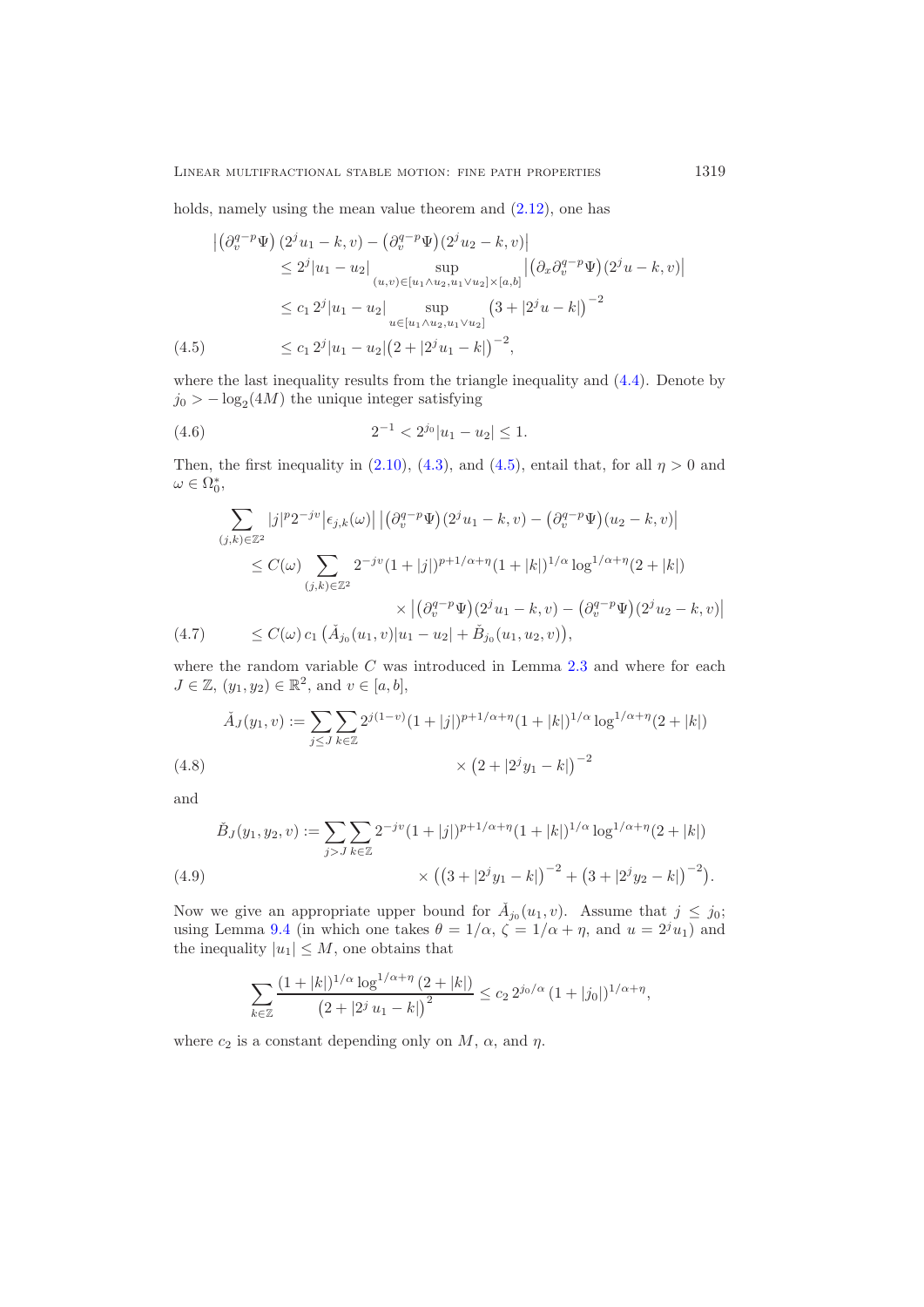Next, it follows from this inequality, [\(4.8\)](#page-18-1), and Lemma [9.3](#page-45-4) (in which one takes  $\theta = 1 - v, \theta_0 = 1 - b, \lambda = p + 1/\alpha + \eta, n_0 = -\infty$ , and  $n_1 = j_0$ ) that

$$
\tilde{A}_{j_0}(u_1, v) \le c_2 2^{j_0/\alpha} (1+|j_0|)^{1/\alpha+\eta} \sum_{j \le j_0} 2^{j(1-v)} (1+|j|)^{p+1/\alpha+\eta}
$$
\n
$$
\le c_3 2^{j_0(1-v+1/\alpha)} (1+|j_0|)^{p+2/\alpha+2\eta}
$$
\n
$$
\le c_4 |u_1 - u_2|^{v-1/\alpha-1} (1+|\log|u_1 - u_2||)^{p+2/\alpha+2\eta},
$$

where the last inequality results from  $(4.6)$ , and where  $c_3$  and  $c_4$  are two constants not depending on  $(u_1, u_2, v)$ . Now we give an upper bound for  $\tilde{B}_{j_0}(u_1, u_2, v)$ . In view of [\(4.9\)](#page-18-3), this quantity can be expressed as,

<span id="page-19-2"></span>(4.11) 
$$
\tilde{B}_{j_0}(u_1, u_2, v) = T_{j_0}(u_1, v) + T_{j_0}(u_2, v),
$$

where, for each  $J \in \mathbb{Z}$ ,  $y \in \mathbb{R}$ , and  $v \in [a, b]$ ,

<span id="page-19-0"></span>
$$
(4.12) \t T_J(y,v) := \sum_{j>J} \sum_{k \in \mathbb{Z}} 2^{-jv} \frac{(1+|j|)^{p+1/\alpha+\eta} (1+|k|)^{1/\alpha} \log^{1/\alpha+\eta} (2+|k|)}{(3+|2^j y-k|)^2}.
$$

Assume that  $j>j_0$  and that  $x \in \{u_1, u_2\}$ ; using Lemma [9.4](#page-47-0) (in which one takes  $\theta = 1/\alpha$ ,  $\zeta = 1/\alpha + \eta$ , and  $u = 2^{j}x$ ) and the inequality  $|x| \leq M$ , one gets that

<span id="page-19-1"></span>
$$
\sum_{k\in\mathbb{Z}}\frac{(1+|k|)^{1/\alpha}\log^{1/\alpha+\eta}(2+|k|)}{(2+|2^{j}x-k|)^{2}}\leq c_{2} 2^{j/\alpha} (1+|j|)^{1/\alpha+\eta}.
$$

Next, in view of [\(4.12\)](#page-19-0), it follows from this inequality and Lemma [9.3](#page-45-4) (in which one takes  $\theta = v - 1/\alpha$ ,  $\theta_0 = a - 1/\alpha$ ,  $\lambda = p + 2/\alpha + 2\eta$ ,  $n_0 = j_0 + 1$ , and  $n_1 = +\infty$ ) that

$$
T_{j_0}(x,v) \le c_2 \sum_{j>j_0} 2^{-j(v-1/\alpha)} (1+|j|)^{p+2/\alpha+2\eta} \le c_5 2^{-j_0(v-1/\alpha)} (1+|j_0|)^{p+2/\alpha+2\eta}
$$
  
(4.13) 
$$
\le c_6 |u_1 - u_2|^{v-1/\alpha} (1+|\log|u_1 - u_2||)^{p+2/\alpha+2\eta},
$$

where the last inequality results from  $(4.6)$ , and where  $c_5$  and  $c_6$  are two constants not depending on  $(x, v)$ . Next,  $(4.13)$  and  $(4.11)$  imply that

<span id="page-19-3"></span>
$$
(4.14) \qquad \tilde{B}_{j_0}(u_1, u_2, v) \leq 2c_6 |u_1 - u_2|^{v - 1/\alpha} \left(1 + |\log|u_1 - u_2|\right)^{p + 2/\alpha + 2\eta}.
$$

Next, combining [\(4.10\)](#page-18-4), [\(4.14\)](#page-19-3), and [\(4.7\)](#page-18-5), one obtains that, for all  $\eta > 0$  and  $\omega \in \Omega_0^*,$ 

$$
\sum_{(j,k)\in\mathbb{Z}^2} |j|^p 2^{-jv} |\epsilon_{j,k}(\omega)| |(\partial_v^{q-p} \Psi)(2^j u_1 - k, v) - (\partial_v^{q-p} \Psi)(u_2 - k, v)|
$$
\n
$$
\leq C(\omega) c_7 |u_1 - u_2|^{v-1/\alpha} (1 + |\log|u_1 - u_2|)^{p+2/\alpha+2\eta},
$$

<span id="page-19-4"></span>where  $c_7$  is a constant not depending on  $(u_1, u_2, v)$ . Finally, [\(3.3\)](#page-11-4), the triangle inequality, and (4.15) entail that (4.1) holds. inequality, and  $(4.15)$  entail that  $(4.1)$  holds.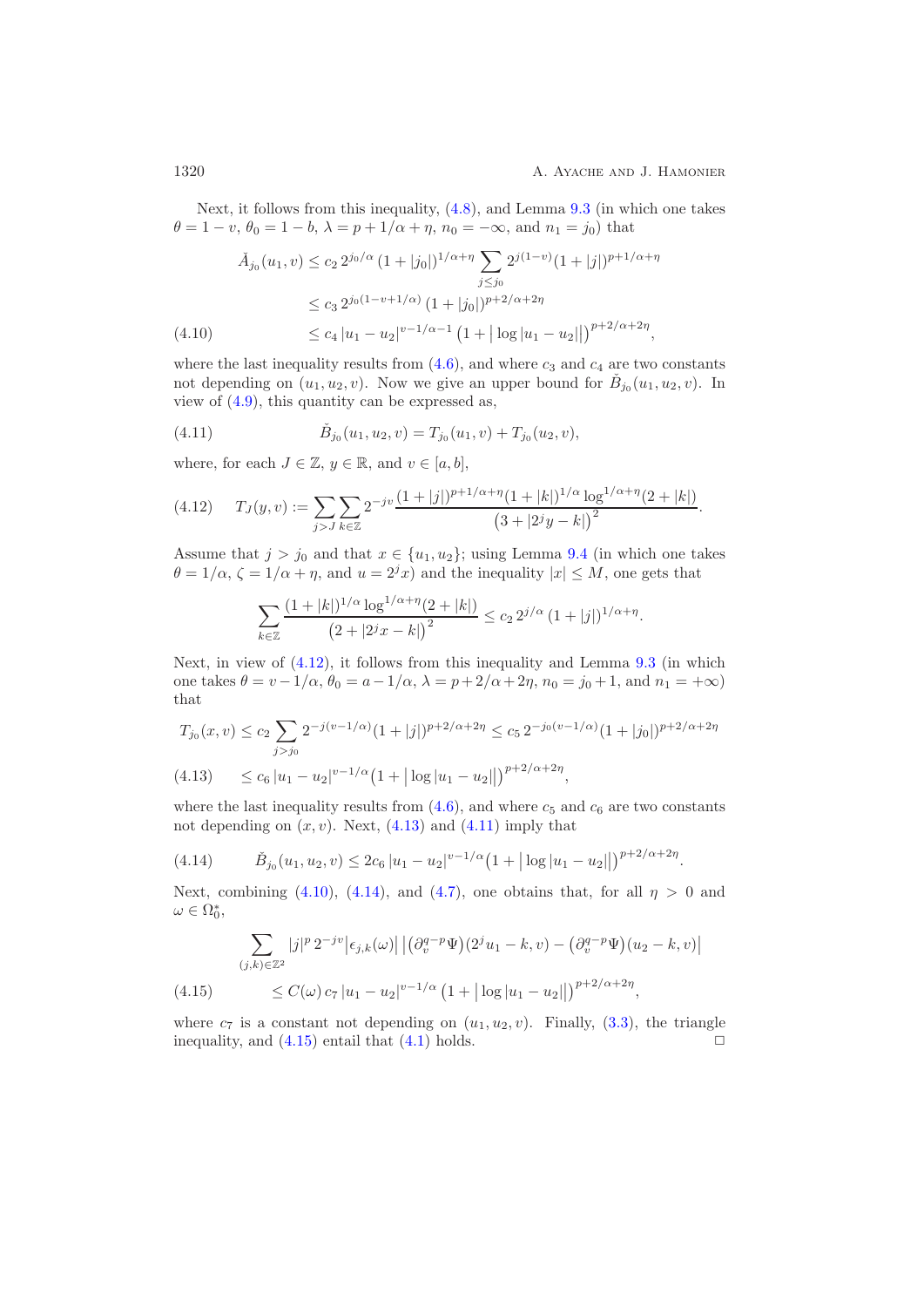*Proof of Proposition* [4.2](#page-17-0). Let  $(u, v) \in \mathbb{R} \times [a, b]$  be arbitrary and fixed. In all the sequel we assume that  $u \neq 0$ .

Observe that, in view of  $(2.12)$ , there is a constant  $c_1 > 0$ , not depending on  $(u, v)$ , such that for all  $p \in \{0, \ldots, q\}$  and  $(j, k) \in \mathbb{Z}^2$ , one has,

<span id="page-20-1"></span>
$$
(4.16)\ \left| \left( \partial_v^{q-p} \Psi \right) (2^j u - k, v) - \left( \partial_v^{q-p} \Psi \right) (-k, v) \right| \leq c_1 \left( \left( 3 + |2^j u - k| \right)^{-2} + \left( 3 + |k| \right)^{-2} \right).
$$

Also notice that  $|(\partial_v^{q-p} \Psi)(2^j u - k, v) - (\partial_v^{q-p} \Psi)(-k, v)|$  can be bounded more sharply when the condition

<span id="page-20-0"></span>
$$
(4.17)\qquad \qquad 2^j|u| \le 1
$$

holds, namely, using the mean value theorem and  $(2.12)$ , one has

$$
\begin{aligned} \left| \left( \partial_v^{q-p} \Psi \right) (2^j u - k, v) - \left( \partial_v^{q-p} \Psi \right) (-k, v) \right| \\ &\le 2^j |u| \sup_{y \in [u \wedge 0, u \vee 0]} \left| \left( \partial_x \partial_v^{q-p} \Psi \right) (2^j y - k, v) \right| \\ &\le c_1 2^j |u| \sup_{y \in [u \wedge 0, u \vee 0]} \left( 3 + |2^j y - k| \right)^{-2} \le c_1 2^j |u| \left( 2 + |k| \right)^{-2}, \end{aligned}
$$

<span id="page-20-2"></span>where the last inequality results from the triangle inequality and  $(4.17)$ . Denote by  $j_1 \in \mathbb{Z}$  the unique integer satisfying

<span id="page-20-3"></span>
$$
(4.19) \t\t\t 2^{-1} < 2^{j_1}|u| \le 1.
$$

The first inequality in [\(2.10\)](#page-6-2), [\(4.16\)](#page-20-1), and [\(4.18\)](#page-20-2) entail that, for all  $\eta > 0$  and  $\omega \in \Omega_0^*$ ,

$$
\sum_{(j,k)\in\mathbb{Z}^2} |j|^p 2^{-jv} |\epsilon_{j,k}(\omega)| |(\partial_v^{q-p} \Psi)(2^j u - k, v) - (\partial_v^{q-p} \Psi)(-k, v)|
$$
\n
$$
\leq C(\omega) \sum_{(j,k)\in\mathbb{Z}^2} 2^{-jv} (1+|j|)^{p+1/\alpha+\eta} (1+|k|)^{1/\alpha} \log^{1/\alpha+\eta} (2+|k|)
$$
\n
$$
\times |(\partial_v^{q-p} \Psi)(2^j u - k, v) - (\partial_v^{q-p} \Psi)(-k, v)|
$$
\n(4.20) 
$$
\leq C(\omega) c_1 (|u|\check{A}_{j_1}(0, v) + \check{B}_{j_1}(u, 0, v)),
$$

<span id="page-20-4"></span>where the random variable C was introduced in Lemma [2.3,](#page-6-0) and where  $A_{j_1}(0, v)$ and  $B_{j_1}(u, 0, v)$  are defined respectively by  $(4.8)$  and  $(4.9)$ .

Now we give an upper bound for  $\dot{A}_{j_1}(0, v)$ . Observe that

<span id="page-20-5"></span>
$$
c_2 := \sum_{k \in \mathbb{Z}} \frac{\left(1 + |k|\right)^{1/\alpha} \log^{1/\alpha + \eta} \left(2 + |k|\right)}{\left(2 + |k|\right)^2} < \infty.
$$

Thus, [\(4.8\)](#page-18-1) and Lemma [9.3](#page-45-4) (in which one takes  $\theta = 1-v$ ,  $\theta_0 = 1-b$ ,  $\lambda = p+1/\alpha+\eta$ ,  $n_0 = -\infty$ , and  $n_1 = j_1$ ) imply that

$$
\tilde{A}_{j_1}(0, v) = c_2 \sum_{j \le j_1} 2^{j(1-v)} \left(1 + |j|\right)^{p+1/\alpha + \eta} \le c_3 2^{j_1(1-v)} \left(1 + |j_1|\right)^{p+1/\alpha + \eta}
$$
\n
$$
(4.21) \qquad \le c_4 |u|^{v-1} \left(1 + |\log|u||\right)^{p+1/\alpha + \eta},
$$

where the last inequality results from  $(4.19)$  and where  $c_3$  and  $c_4$  are two constants not depending on  $(u, v)$ .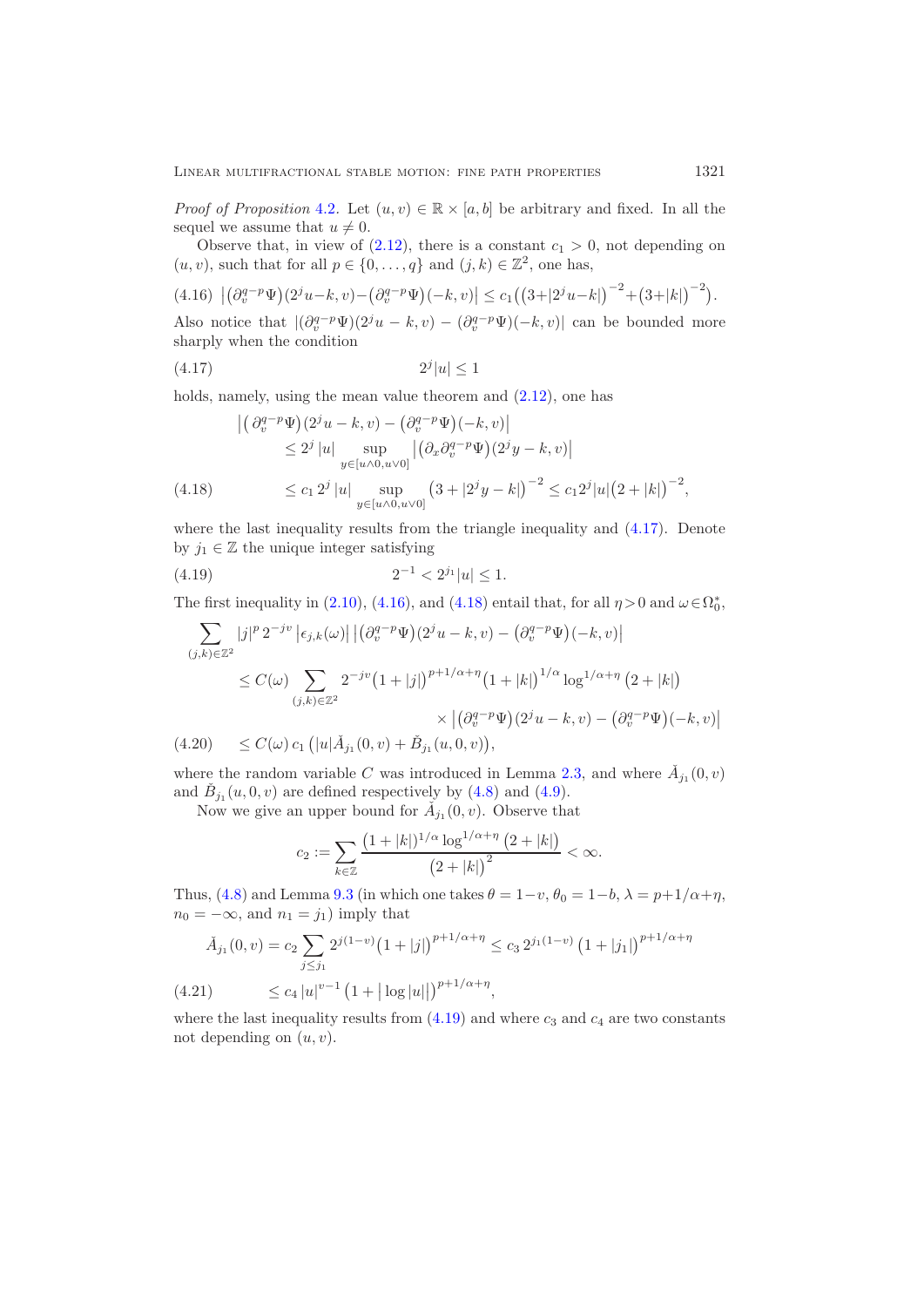Now we give an upper bound for  $B_{i_1}(u, 0, v)$ . In view of  $(4.9)$ , this quantity can be expressed as

<span id="page-21-1"></span>(4.22) 
$$
\tilde{B}_{j_1}(u,0,v) := T_{j_1}(u,v) + T_{j_1}(0,v),
$$

where  $T_{j_1}(u, v)$  and  $T_{j_1}(0, v)$  are defined by [\(4.12\)](#page-19-0).

Assume that  $j > j_1$  and that  $x \in \{u, 0\}$ ; it follows from Lemma [9.4,](#page-47-0) in which one takes  $\theta = 1/\alpha$  and  $\zeta = 1/\alpha + \eta$ , that

$$
\sum_{k\in\mathbb{Z}}\frac{\left(1+|k|\right)^{1/\alpha}\log^{1/\alpha+\eta}\left(2+|k|\right)}{\left(3+|2^{j}x-k|\right)^{2}}\leq c_{5}\left(1+2^{j}|x|\right)^{1/\alpha}\log^{1/\alpha+\eta}\left(2+2^{j}|x|\right)
$$

$$
\leq c_{6}2^{(j-j_{1})/\alpha}\left(1+j-j_{1}\right)^{1/\alpha+\eta},
$$

where the last inequality results from  $(4.19)$  and where  $c_5$  and  $c_6$  are two constants not depending on x, v, j, and  $j_1$ . Therefore, in view of  $(4.12)$ , one obtains that

<span id="page-21-0"></span>(4.23) 
$$
T_{j_1}(x,v) \le c_6 \sum_{j>j_1} 2^{-jv} 2^{(j-j_1)/\alpha} (1+|j|)^{p+1/\alpha+\eta} (1+j-j_1)^{1/\alpha+\eta}.
$$

Next, taking  $l = j - j_1$  on the right-hand side of [\(4.23\)](#page-21-0), it follows that

$$
T_{j_1}(x, v) \le c_6 \sum_{l=1}^{+\infty} 2^{-j_1 v} 2^{-l(v-1/\alpha)} (1+l)^{1/\alpha+\eta} (1+|l+j_1|)^{p+1/\alpha+\eta}
$$
  
\n
$$
\le c_7 2^{-j_1 v} \sum_{l=1}^{+\infty} 2^{-l(v-1/\alpha)} (1+l)^{1/\alpha+\eta} ((1+l)^{p+1/\alpha+\eta} + (1+|j_1|)^{p+1/\alpha+\eta})
$$
  
\n
$$
\le c_7 2^{-j_1 v} \sum_{l=1}^{+\infty} 2^{-l(a-1/\alpha)} (1+l)^{1/\alpha+\eta} ((1+l)^{p+1/\alpha+\eta} + (1+|j_1|)^{p+1/\alpha+\eta})
$$
  
\n(4.24) 
$$
\le c_8 2^{-j_1 v} (1+|j_1|)^{p+1/\alpha+\eta} \le c_9 |u|^v (1+|\log|u||)^{p+1/\alpha+\eta},
$$

<span id="page-21-2"></span>where the last inequality results from  $(4.19)$  and where the constants  $c_7$ ,  $c_8$ , and  $c_9$  do not depend on x, v, and  $j_1$ . Next,  $(4.22)$  and  $(4.24)$  imply that

<span id="page-21-3"></span>(4.25) 
$$
\tilde{B}_{j_1}(u,0,v) \leq 2c_9 |u|^v (1+|\log|u||)^{p+1/\alpha+\eta}.
$$

Next, combining  $(4.20)$ ,  $(4.21)$ , and  $(4.25)$ , one gets that

$$
\sum_{(j,k)\in\mathbb{Z}^2} |j|^p 2^{-jv} |\epsilon_{j,k}(\omega)| |(\partial_v^{q-p} \Psi)(2^j u - k, v) - (\partial_v^{q-p} \Psi)(-k, v)|
$$
\n
$$
\leq C(\omega) c_{10} |u|^v (1 + |\log|u||)^{p+1/\alpha+\eta},
$$

<span id="page-21-4"></span>where  $c_{10}$  is a constant not depending on  $(u, v)$ . Finally, [\(3.3\)](#page-11-4), the triangle in-<br>equality and (4.26) entail that (4.2) holds. equality and  $(4.26)$  entail that  $(4.2)$  holds.

Before ending this section, we stress that, thanks to  $(3.18)$  and  $(4.1)$ , for each fixed  $\omega \in \Omega_0^*$ ,  $q \in \mathbb{Z}_+$ , and  $M, a, b \in \mathbb{R}$  satisfying  $M > 0$  and  $1/\alpha < a < b < 1$ , one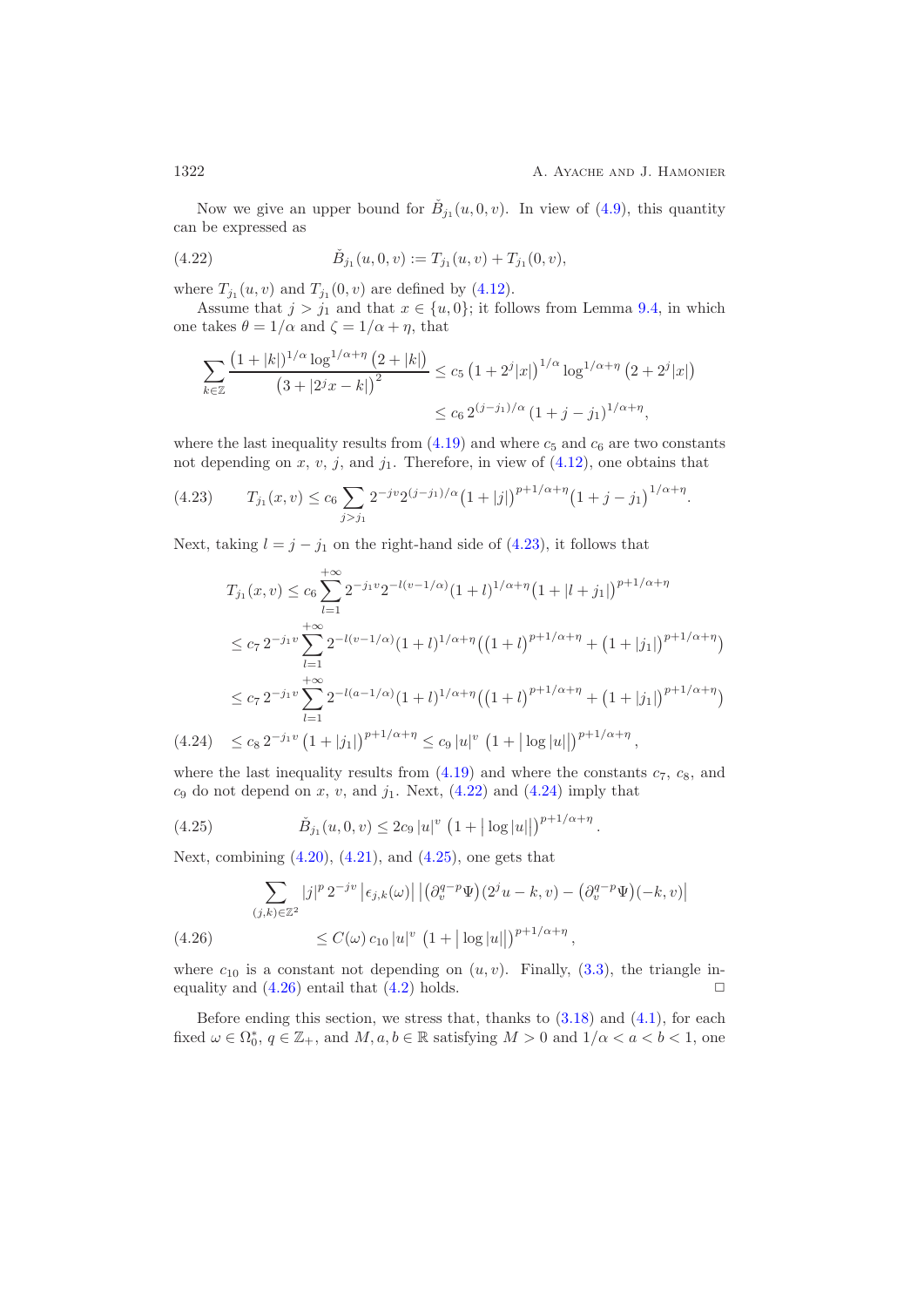<span id="page-22-3"></span>can derive a global modulus of continuity for the function  $(u, v) \mapsto (\partial_v^q X)(u, v, \omega)$ on the rectangle  $[-M, M] \times [a, b]$ . More precisely, the following result holds.

**Corollary 4.3.** *For each fixed*  $\omega \in \Omega_0^*$ ,  $q \in \mathbb{Z}_+$ , and  $M, a, b, \eta \in \mathbb{R}$  *satisfying*  $M > 0, 1/\alpha < a < b < 1$  and  $n > 0$  are has  $M > 0, 1/\alpha < a < b < 1, and \eta > 0,$  one has

$$
\sup_{(u_1, u_2, v_1, v_2) \in [-M, M]^2 \times [a, b]^2} \left\{ \frac{\left| \left( \partial_v^q X \right) (u_1, v_1, \omega) - \left( \partial_v^q X \right) (u_2, v_2, \omega) \right|}{|u_1 - u_2|^{v_1 \vee v_2 - 1/\alpha} (1 + |\log |u_1 - u_2|)|^{q+2/\alpha + \eta} + |v_1 - v_2|} \right\}
$$
\n
$$
(4.27) \leq \infty.
$$

*Proof.* For each  $(u_1, u_2, v_1, v_2) \in [-M, M]^2 \times [a, b]^2$ , one sets,

<span id="page-22-2"></span>
$$
f(u_1, u_2, v_1, v_2) := \frac{\left| \left( \partial_v^q X \right) (u_1, v_1, \omega) - \left( \partial_v^q X \right) (u_2, v_2, \omega) \right|}{\left| u_1 - u_2 \right|^{v_1 \vee v_2 - 1/\alpha} \left( 1 + \left| \log |u_1 - u_2| \right| \right)^{q + 2/\alpha + \eta} + \left| v_1 - v_2 \right|},
$$

with the convention  $0/0 = 0$ . Using the fact that  $f(u_1, u_2, v_1, v_2) = f(u_2, u_1, v_2, v_1)$ , it follows that (4.28)

<span id="page-22-0"></span>sup (u1,u2,v1,v2)∈[−M,M]2×[a,b]<sup>2</sup> ∂q vX (u1, v1, ω) <sup>−</sup> ∂q vX (u2, v2, ω) <sup>|</sup>u1−u2<sup>|</sup> <sup>v</sup>1∨v2−1/α 1+ log <sup>|</sup>u1−u2<sup>|</sup> <sup>q</sup>+2/α+<sup>η</sup> <sup>+</sup> <sup>|</sup>v1−v2<sup>|</sup> = sup (u1,u2,v1,v2)∈[−M,M]2×[a,b]<sup>2</sup> ∂q vX (u1, v1 <sup>∨</sup> <sup>v</sup>2, ω) <sup>−</sup> ∂q vX (u2, v1 <sup>∧</sup> <sup>v</sup>2, ω) <sup>|</sup>u1−u2<sup>|</sup> <sup>v</sup>1∨v2−1/α 1+ log <sup>|</sup>u1−u2<sup>|</sup> <sup>q</sup>+2/α+<sup>η</sup> <sup>+</sup> <sup>|</sup>v1−v2<sup>|</sup> .

Moreover, using the triangle inequality, and the inequality, for all  $(u_1, u_2, v_1, v_2) \in$  $[-M, M]^2 \times [a, b]^2,$ 

$$
\max \left\{ |u_1 - u_2|^{v_1 \vee v_2 - 1/\alpha} \left( 1 + |\log |u_1 - u_2| \right) \right\}^{q+2/\alpha + \eta}, |v_1 - v_2| \right\}
$$
  
 
$$
\leq |u_1 - u_2|^{v_1 \vee v_2 - 1/\alpha} \left( 1 + |\log |u_1 - u_2| \right)^{q+2/\alpha + \eta} + |v_1 - v_2|,
$$

one gets that

$$
\sup_{(u_1, u_2, v_1, v_2) \in [-M, M]^2 \times [a, b]^2} \left\{ \frac{\left| \left( \partial_v^q X \right) (u_1, v_1 \vee v_2, \omega) - \left( \partial_v^q X \right) (u_2, v_1 \wedge v_2, \omega) \right|}{|u_1 - u_2|^{v_1 \vee v_2 - 1/\alpha} (1 + |\log |u_1 - u_2||)^{q + 2/\alpha + \eta} + |v_1 - v_2|} \right\}
$$
\n
$$
\leq \sup_{(u_1, u_2, v_1, v_2) \in [-M, M]^2 \times [a, b]^2} \left\{ \frac{\left| \left( \partial_v^q X \right) (u_1, v_1 \vee v_2, \omega) - \left( \partial_v^q X \right) (u_2, v_1 \vee v_2, \omega) \right|}{|u_1 - u_2|^{v_1 \vee v_2 - 1/\alpha} (1 + |\log |u_1 - u_2||)^{q + 2/\alpha + \eta} + |v_1 - v_2|} \right\}
$$
\n
$$
+ \sup_{(u_1, u_2, v_1, v_2) \in [-M, M]^2 \times [a, b]^2} \left\{ \frac{\left| \left( \partial_v^q X \right) (u_2, v_1 \vee v_2, \omega) - \left( \partial_v^q X \right) (u_2, v_1 \wedge v_2, \omega) \right|}{|u_1 - u_2|^{v_1 \vee v_2 - 1/\alpha} (1 + |\log |u_1 - u_2||)^{q + 2/\alpha + \eta} + |v_1 - v_2|} \right\}
$$
\n
$$
\leq \sup_{(u_1, u_2, v) \in [-M, M]^2 \times [a, b]} \left\{ \frac{\left| \left( \partial_v^q X \right) (u_1, v, \omega) - \left( \partial_v^q X \right) (u_2, v, \omega) \right|}{|u_1 - u_2|^{v_1 - 1/\alpha} (1 + |\log |u_1 - u_2||\right)^{q + 2/\alpha + \eta}} \right\}
$$
\n
$$
(4.29) \qquad + \sup_{(u, v_1, v_2) \in [-M, M] \times [a, b]^2} \left\{ \frac{\left
$$

<span id="page-22-1"></span>Finally, combining  $(4.28)$ ,  $(4.29)$ ,  $(3.18)$ , and  $(4.1)$ , one obtains  $(4.27)$ .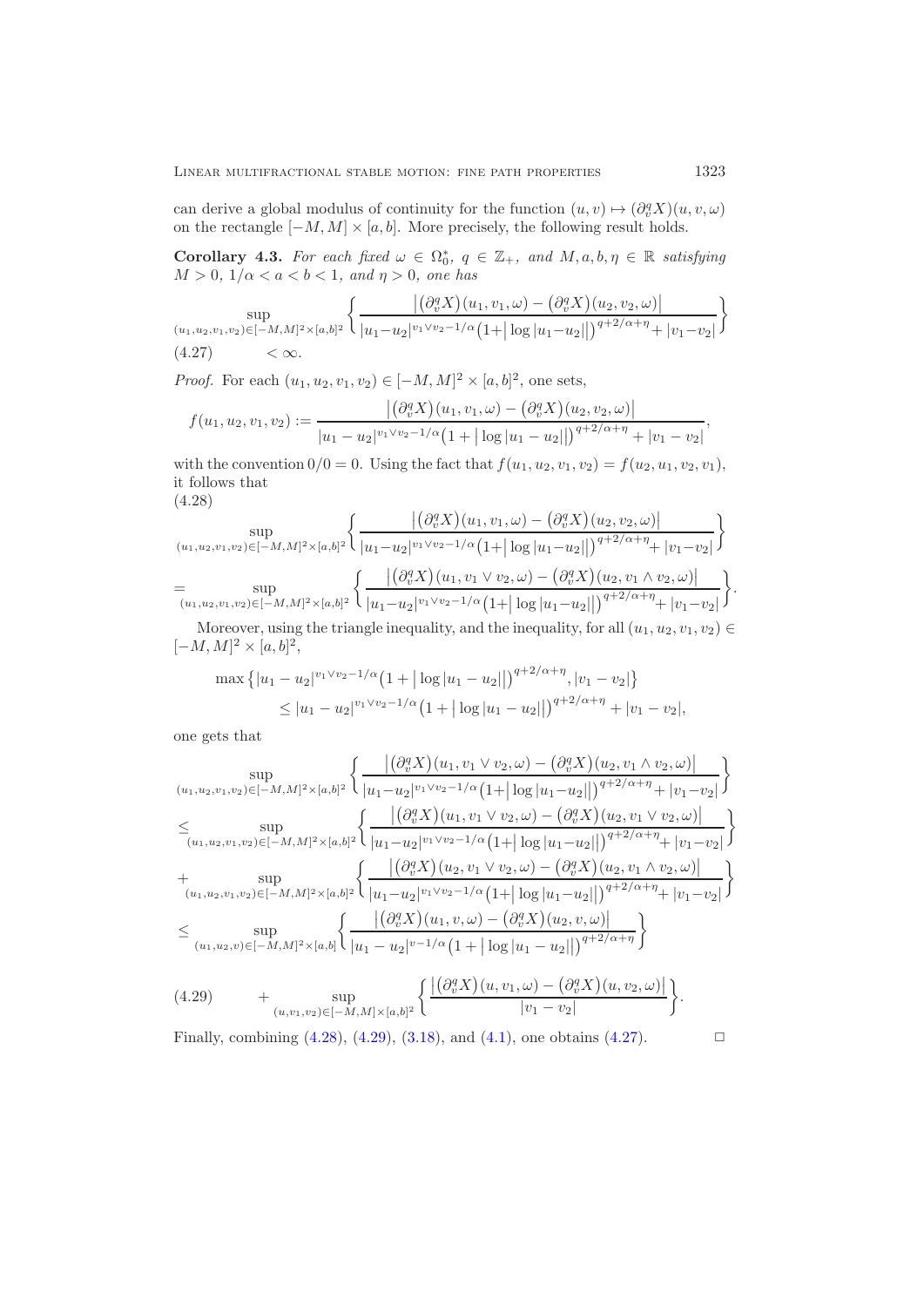## <span id="page-23-0"></span>**5. Global and local moduli of continuity for LMSM**

From now until the end of the article, LMSM is identified with its version  ${Y(t)}$ :  $t \in \mathbb{R}$ , defined for all  $t \in \mathbb{R}$ , by,

<span id="page-23-1"></span>
$$
(5.1) \t\t Y(t) = X(t, H(t)),
$$

where  $\{X(u, v): (u, v) \in \mathbb{R} \times (1/\alpha, 1)\}\$  is the  $\mathcal{S} \text{to } \mathcal{S}$  field introduced in Theorem [2.1.](#page-5-0) Recall that  $H(\cdot)$  denotes an arbitrary continuous function defined on the real line and with values in a compact interval  $[\underline{H}, \overline{H}] \subset (1/\alpha, 1)$ .

First we determine a global modulus of continuity for  $\{Y(t): t \in \mathbb{R}\}\)$  on an arbitrary nonempty compact interval; it is no restriction to assume that this interval has the form  $[-M, M]$ , where M is an arbitrary positive real number.

<span id="page-23-2"></span>**Theorem 5.1.** *Let*  $\Omega_0^*$  *be the event of probability* 1 *introduced in Lemma* [2.3](#page-6-0)*. Then*  $\alpha$  *for each*  $\omega \in \Omega_0^*$  *and for all positive real pympers M* and *n* one has *for each*  $\omega \in \Omega_0^*$  *and for all positive real numbers* M *and*  $\eta$ *, one has*  $(5.2)$ (5.2)

$$
\sup_{(t,s)\in[-M,M]^2}\bigg\{\frac{\big|\big(Y(t,\omega)-Y(s,\omega)\big|}{|t-s|^{H(t)\vee H(s)-1/\alpha}\big(1+\big|\log|t-s|\big|\big)^{2/\alpha+\eta}+\big|H(t)-H(s)\big|}\bigg\}<\infty.
$$

*Proof.* The claim follows easily from  $(5.1)$  and Corollary [4.3,](#page-22-3) in which one takes  $q = 0, a = \min_{x \in [-M, M]} H(x),$  and  $b = \max_{x \in [-M, M]} H(x).$   $\Box$ 

**Remark 5.2.** (i) Theorem [5.1](#page-23-2) remains valid under the weaker condition that  $H(\cdot)$ is a continuous function on the real line with values in the open interval  $(1/\alpha, 1);$ indeed, even in this case,  $H([-M, M])$  is a compact interval contained in  $(1/\alpha, 1)$ .

(ii) A straightforward consequence of Theorem [5.1](#page-23-2) is that LMSM has a version with almost surely continuous paths, as soon as its functional Hurst parameter  $H(\cdot)$  is a continuous function with values in  $(1/\alpha, 1)$ . This proves the conjecture made by Stoev and Taqqu in Remark 1 on page 166 of [\[29\]](#page-53-2).

<span id="page-23-5"></span>The following corollary follows easily from Theorem [5.1.](#page-23-2)

**Corollary 5.3.** (i) *Assume that for some real numbers*  $M_1 < M_2$ , one has, for *each*  $\eta > 0$ *,* 

<span id="page-23-3"></span>(5.3) 
$$
\sup_{(t,s)\in[M_1,M_2]^2} \frac{|H(t)-H(s)|}{|t-s|^{H(t)\vee H(s)-1/\alpha} (1+|\log|t-s||)^{2/\alpha+\eta}} < \infty.
$$

*Then it follows that, for all*  $\omega \in \Omega_0^*$  *and*  $\eta > 0$ *,* 

(5.4) 
$$
\sup_{(t,s)\in[M_1,M_2]^2} \left\{ \frac{|Y(t,\omega)-Y(s,\omega)|}{|t-s|^{H(t)\vee H(s)-1/\alpha} (1+|\log|t-s||)^{2/\alpha+\eta}} \right\} < \infty.
$$

<span id="page-23-4"></span>(ii) Assume that for some real numbers  $M_1 \langle M_2, \rho \rangle$  one has, for each  $\eta > 0$ ,

(5.5) 
$$
\sup_{(t,s)\in[M_1,M_2]^2} \frac{|H(t)-H(s)|}{|t-s|^{\min_{x\in[M_1,M_2]} H(x)-1/\alpha} \left(1+|\log|t-s|\right)^{2/\alpha+\eta}} < \infty.
$$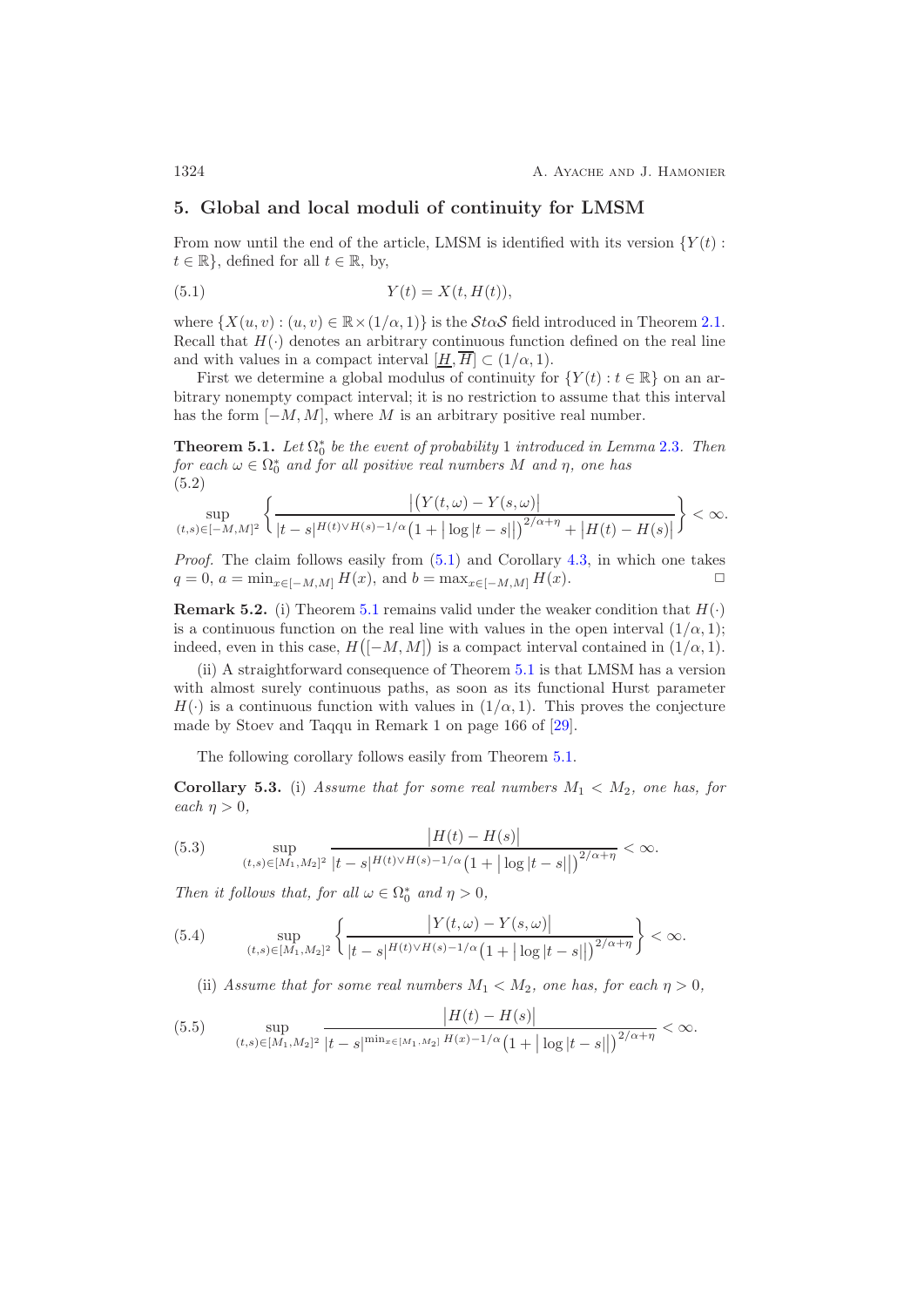*Then it follows that, for all*  $\omega \in \Omega_0^*$  *and*  $\eta > 0$ *,* 

<span id="page-24-4"></span>
$$
(5.6) \quad \sup_{(t,s)\in[M_1,M_2]^2} \left\{ \frac{|Y(t,\omega)-Y(s,\omega)|}{|t-s|^{\min_{x\in[M_1,M_2]} H(x)-1/\alpha} \left(1+|\log|t-s|\right)\right)^{2/\alpha+\eta}} \right\} < \infty.
$$

**Remark 5.4.** (i) Condition [\(5.3\)](#page-23-3) is satisfied if

$$
H(\cdot) \in \mathcal{C}^{\max_{x \in [M_1, M_2]} H(x) - 1/\alpha} ([M_1, M_2], \mathbb{R}).
$$

(ii) Condition [\(5.5\)](#page-23-4) is satisfied if

$$
H(\cdot) \in \mathcal{C}^{\min_{x \in [M_1, M_2]} H(x) - 1/\alpha} ([M_1, M_2], \mathbb{R}).
$$

<span id="page-24-3"></span>Now we determine a local modulus of continuity for  $\{Y(t): t \in \mathbb{R}\}.$ 

**Theorem 5.5.** *Assume that the skewness intensity function*  $\beta(\cdot)$  *of the* StaS *measure*  $Z_{\alpha}(ds)$  *is constant. Let*  $t_0 \in \mathbb{R}$  *be arbitrary and fixed. Then, one has, almost surely, for all positive real numbers* M *and* η*,*

<span id="page-24-2"></span>
$$
(5.7) \quad \sup_{t\in[-M,M]} \left\{ \frac{|Y(t) - Y(t_0)|}{|t - t_0|^{H(t_0)} \left(1 + |\log|t - t_0||\right)^{1/\alpha + \eta} + |H(t) - H(t_0)|} \right\} < \infty.
$$

*Proof.* First observe that for any fixed  $t_0 \in \mathbb{R}$ , the process  $\{X(t, H(t_0)) : t \in \mathbb{R}\}$ has stationary increments since it is a LFSM with Hurst parameter  $H(t_0)$ . Hence, the processes  $\{X(t, H(t_0)) - X(t_0, H(t_0)) : t \in \mathbb{R}\}$  and  $\{X(t - t_0, H(t_0)) : t \in \mathbb{R}\}$ have the same finite-dimensional distributions. Therefore, using their path continuity, and the fact that the set of dyadic numbers in  $[-M, M]$  is dense in  $[-M, M]$ , it follows that the random variables

$$
\sup_{t \in [-M,M]} \left\{ \frac{|X(t, H(t_0)) - X(t_0, H(t_0))|}{|t - t_0|^{H(t_0)} (1 + |\log|t - t_0||)^{1/\alpha + \eta}} \right\}
$$

and

$$
\sup_{t \in [-M,M]} \left\{ \frac{\left| X(t - t_0, H(t_0)) \right|}{|t - t_0|^{H(t_0)} \left( 1 + |\log |t - t_0| \right| \right)^{1/\alpha + \eta}} \right\}
$$

are equal in law. Thus, taking  $q = 0$  and  $a, b$  such that  $H(t_0) \in [a, b]$  in Proposition [4.2,](#page-17-0) one gets that, almost surely,

<span id="page-24-0"></span>(5.8) 
$$
\sup_{t \in [-M,M]} \left\{ \frac{|X(t, H(t_0)) - X(t_0, H(t_0))|}{|t - t_0|^{H(t_0)} (1 + |\log|t - t_0||)^{1/\alpha + \eta}} \right\} < \infty.
$$

On the other hand, taking  $q = 0$ ,  $a = \underline{H} := \inf_{x \in \mathbb{R}} H(x)$ , and  $b = \overline{H} :=$  $\sup_{x\in\mathbb{R}} H(x)$  in [\(3.18\)](#page-16-4), one obtains that

<span id="page-24-1"></span>(5.9) 
$$
\sup_{t \in [-M,M]} \left\{ \frac{|X(t, H(t)) - X(t, H(t_0))|}{|H(t) - H(t_0)|} \right\} < \infty.
$$

Finally, combining  $(5.1)$ ,  $(5.8)$ , and  $(5.9)$ , it follows that  $(5.7)$  holds.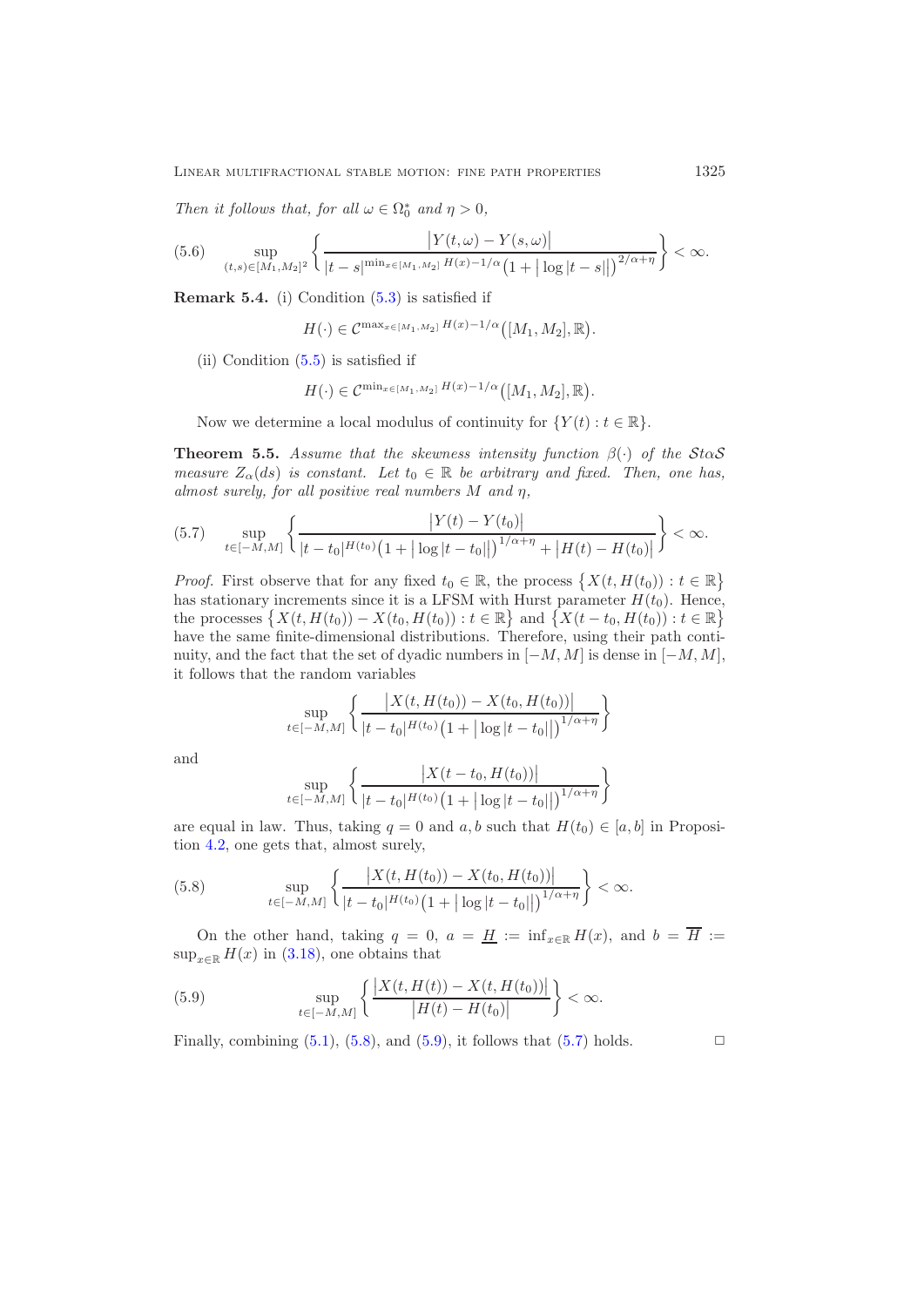<span id="page-25-0"></span>The following result is a straightforward consequence of Theorem [5.5.](#page-24-3)

**Corollary 5.6.** *Assume that the skewness intensity function*  $\beta(\cdot)$  *of the* StaS *measure*  $Z_{\alpha}(ds)$  *is constant. Also assume that*  $t_0 \in \mathbb{R}$  *is such that, for each*  $\eta > 0$ *, one has, for all*  $t \in \mathbb{R}$ *,* 

<span id="page-25-6"></span>(5.10) 
$$
\left|H(t) - H(t_0)\right| \leq c \left|t - t_0\right|^{H(t_0)} \left(1 + |\log|t - t_0||\right)^{1/\alpha + \eta},
$$

*where*  $c > 0$  *is a constant depending only on*  $t_0$  *and*  $\eta$ *. Then, one has, almost surely, for each positive real numbers* M *and* η*,*

<span id="page-25-7"></span>(5.11) 
$$
\sup_{t \in [-M,M]} \left\{ \frac{|Y(t) - Y(t_0)|}{|t - t_0|^{H(t_0)} (1 + |\log|t - t_0||)^{1/\alpha + \eta}} \right\} < \infty.
$$

# <span id="page-25-1"></span>**6. Quasi-optimality of the global modulus of continuity for LMSM**

The goal of this section is to show that, under some conditions a bit stronger than [\(5.5\)](#page-23-4), the global modulus of continuity given in [\(5.6\)](#page-24-4) is quasi-optimal. More precisely:

<span id="page-25-3"></span>**Theorem 6.1.** Assume that  $M_1 < M_2$  are two arbitrary fixed real numbers such *that the condition*

 $(A)$ :  $H(\cdot)$  *belongs to the Hölder space*  $C^{\gamma*}([M_1, M_2], \mathbb{R})$  *for some* 

<span id="page-25-4"></span>
$$
\gamma_* \in \Big(\min_{x \in [M_1, M_2]} H(x) - 1/\alpha, 1\Big],
$$

*is satisfied. Set*

<span id="page-25-5"></span>
$$
\rho := \sup \left\{ \theta \in \mathbb{R}_+ : \exists t_0 \in [M_1, M_2] \text{ s.t. } H(t_0) = \min_{x \in [M_1, M_2]} H(x) \text{ and } \sup_{t \in [M_1, M_2]} |H(t) - H(t_0)| / |t - t_0|^{\theta} < \infty \right\}
$$

*and*

$$
\tau := \frac{1 + 2\alpha^{-1}}{\alpha \rho - 1},
$$

*with the convention that*  $\tau := 0$  *when*  $\rho = +\infty$ *. Assume that* 

<span id="page-25-2"></span>
$$
\alpha \rho > 1.
$$

*Then* τ *is a well-defined nonnegative real number, and one has, almost surely, for*  $all \eta > 0,$ 

<span id="page-25-8"></span>
$$
(6.4) \quad \sup_{(t,s)\in[M_1,M_2]^2} \left\{ \frac{|Y(t)-Y(s)|}{|t-s|^{\min_{x\in[M_1,M_2]} H(x)-1/\alpha} \left(1+|\log|t-s|\right)^{-\tau-\eta}} \right\} = \infty.
$$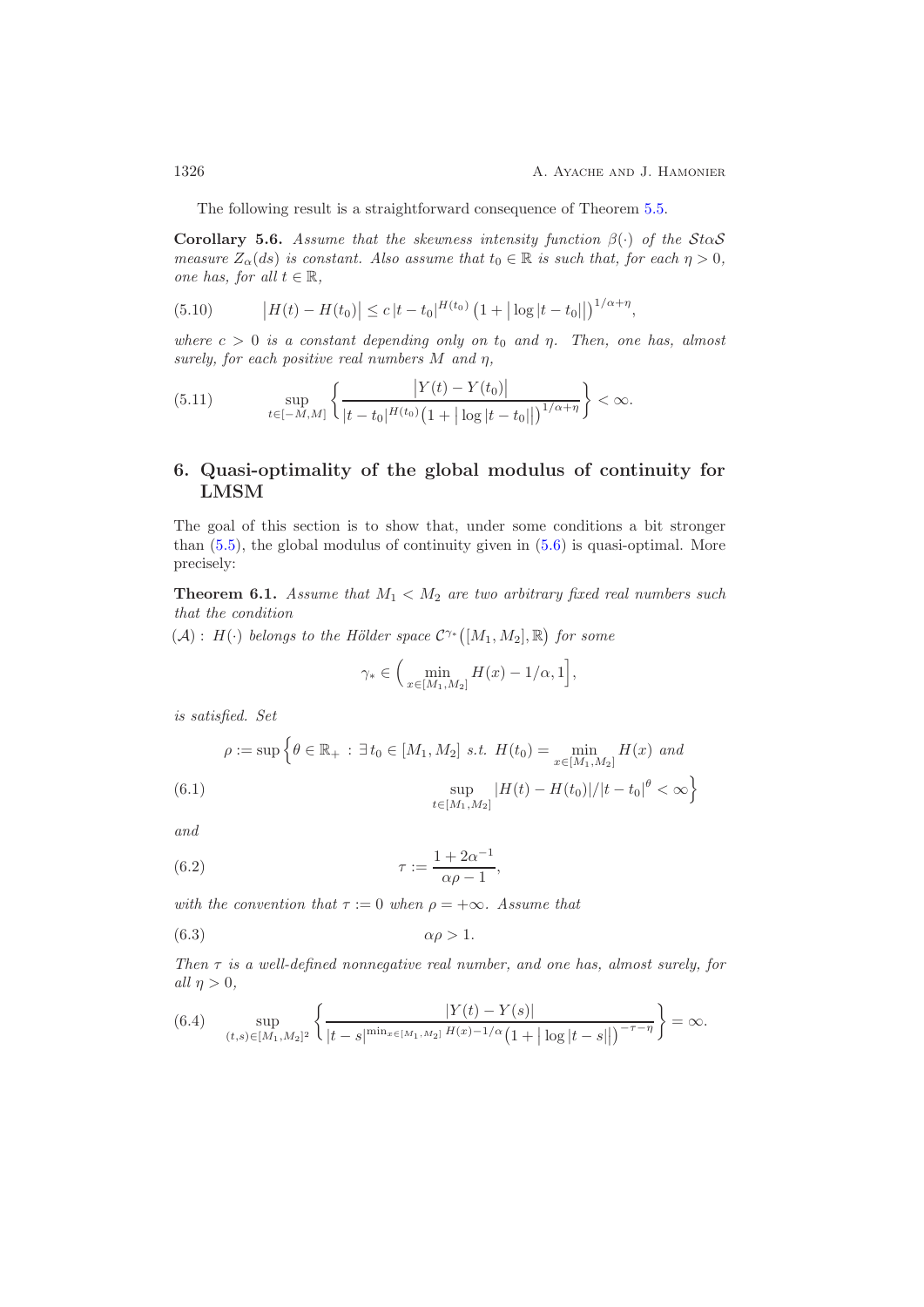**Remark 6.2.** Notice that the conditions (A) and [\(6.3\)](#page-25-2) are satisfied when  $H(\cdot)$ belongs to the Hölder space  $C^{\gamma}([M_1, M_2], \mathbb{R})$ , for some  $\gamma > 1/\alpha$ .

In order to prove Theorem [6.1,](#page-25-3) we need some preliminary results. First we introduce  $\Psi$  the real-valued deterministic continuous function defined, for all  $(x, v) \in$  $\mathbb{R} \times (1/\alpha, 1)$ , by

(6.5) 
$$
\widetilde{\Psi}(x,v) := \frac{1}{\Gamma(v+1-1/\alpha)\Gamma(1/\alpha-v+1)} \int_{\mathbb{R}} (s-x)_+^{1/\alpha-v} \psi^{(2)}(s) \, ds,
$$

where  $\psi^{(2)}$  is the second derivative of the Daubechies mother wavelet  $\psi$  defined at the very beginning of Section [2,](#page-4-0) and where  $\Gamma$  is the usual Gamma function. Also, recall the definition of  $\left(\cdot\right)_{+}^{1/\alpha-v}$  given in [\(1.2\)](#page-1-1). By using a result in [\[26\]](#page-53-8) concerning Fourier transforms of right-sided fractional derivatives, one has for each  $(\xi, v) \in \mathbb{R} \times (1/\alpha, 1),$ 

<span id="page-26-0"></span>(6.6) 
$$
\widehat{\widetilde{\Psi}}(\xi,v) = \frac{1}{\Gamma(v+1-1/\alpha)} |\xi|^{v+1-1/\alpha} e^{-i \operatorname{sgn}(\xi)(v+1-1/\alpha)\pi/2} \widehat{\psi}(\xi),
$$

<span id="page-26-3"></span>where  $\Psi(\cdot,v)$  denotes the Fourier transform of the function  $\Psi(\cdot,v)$ . We now give some useful properties of the function  $\Psi$ .

**Proposition 6.3.** *The function*  $\Psi$  *has the following three properties.* 

(i) *For all real numbers* a and b such that  $1 > b > a > 1/\alpha$ , the function  $\Psi$  is *well-localized in the variable* x, uniformly in the variable  $v \in [a, b]$ . Namely, *one has*

<span id="page-26-1"></span>(6.7) 
$$
\sup_{(x,v)\in\mathbb{R}\times[a,b]}(3+|x|)^2|\widetilde{\Psi}(x,v)|<\infty.
$$

(ii) *For any fixed*  $v \in (1/\alpha, 1)$ *, the first moment of the function*  $\tilde{\Psi}(\cdot, v)$  *vanishes, which means that*

<span id="page-26-2"></span>(6.8) 
$$
\int_{\mathbb{R}} \widetilde{\Psi}(x, v) dx = 0.
$$

(iii) Let  $\Psi$  be the function defined in [\(2.3\)](#page-5-1). Then, for each fixed  $v \in (1/\alpha, 1)$ , the system of functions  $\{2^{j/2}\Psi(2^j \cdot -k, v) : (j, k) \in \mathbb{Z}^2\}$  and  $\{2^{j/2}\widetilde{\Psi}(2^j \cdot -k, v) :$  $(j, k) \in \mathbb{Z}^2$  *is biorthogonal. This means that, for any*  $j \in \mathbb{Z}$ ,  $j' \in \mathbb{Z}$ ,  $k \in \mathbb{Z}$ , and  $k' \in \mathbb{Z}$ *, one has,* 

(6.9) 
$$
2^{(j+j')/2} \int_{\mathbb{R}} \Psi(2^{j}t-k,v) \widetilde{\Psi}(2^{j'}t-k',v) dt = \delta_{(j,k;j',k')},
$$

 $where \delta_{(j,k;j',k')} = 1 \text{ if } (j,k) = (j',k') \text{ and equals } 0 \text{ otherwise.}$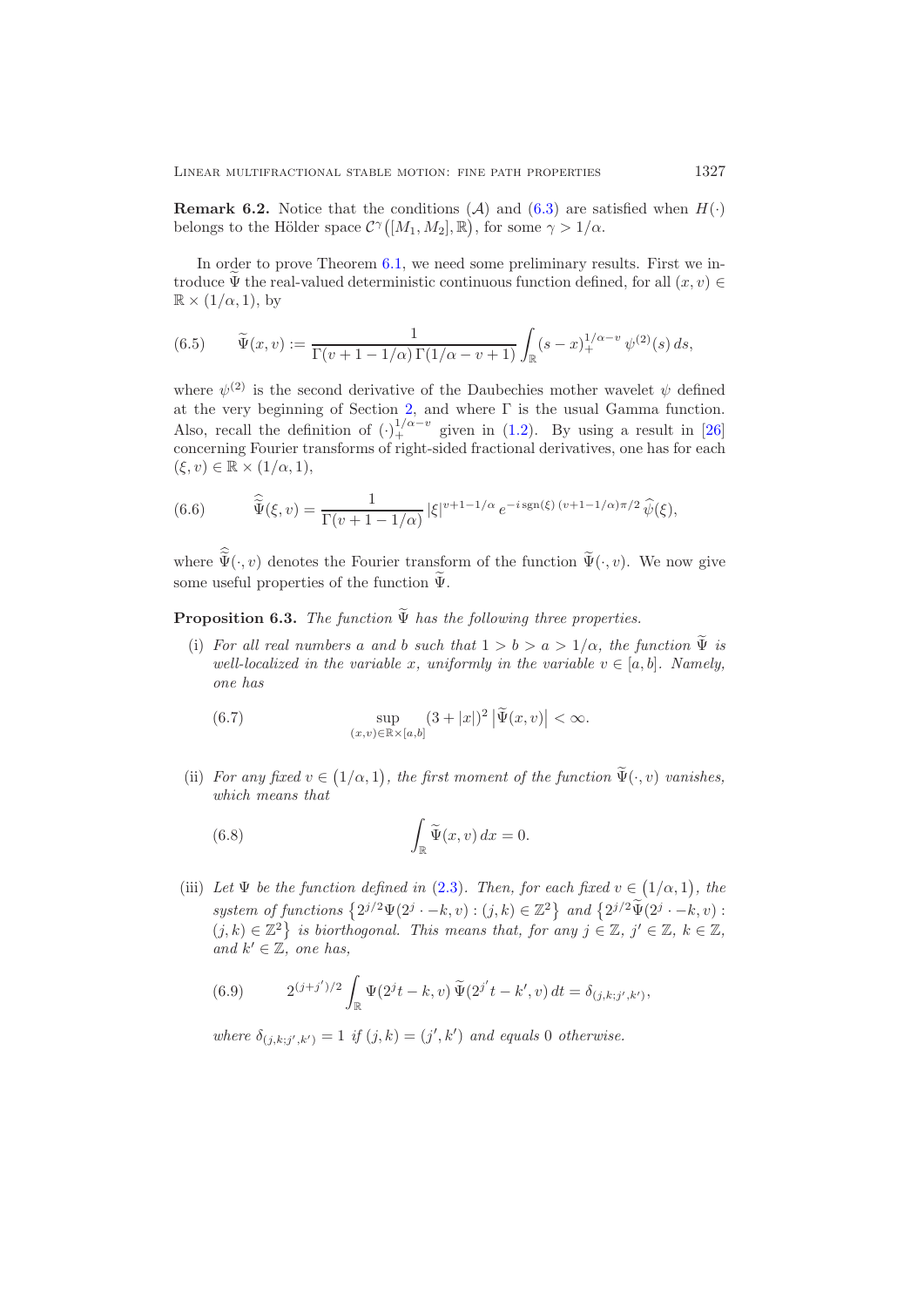*Proof.* Part (i) can be obtained by using the fact that

$$
\sup_{v \in [a,b]} \left\{ \frac{1}{\Gamma(v+1-1/\alpha)\Gamma(1/\alpha - v + 1)} \right\} < \infty
$$

and a method similar to the one used in the proof of part (ii) of Proposition [2.4.](#page-7-5) In view of the definition of a Fourier transform, taking  $\xi = 0$  in [\(6.6\)](#page-26-0) one gets (ii). Now we prove (iii). Using the Parseval formula, [\(2.4\)](#page-5-5), and [\(6.6\)](#page-26-0), one obtains, for all  $(j, k) \in \mathbb{Z}^2$ ,

$$
\int_{\mathbb{R}} 2^{j/2} \Psi(2^{j}t - k, v) 2^{j'/2} \widetilde{\Psi}(2^{j'}t - k', v) dt
$$
\n
$$
= 2^{-(j+j')/2} (2\pi)^{-1} \int_{\mathbb{R}} e^{-i\xi(k/2^{j} - k'/2^{j'})} \widehat{\Psi}(2^{-j}\xi, v) \overline{\widehat{\Psi}(2^{-j'}\xi, v)} d\xi
$$
\n
$$
= 2^{-(j+j')/2 + (j-j')(v+1-1/\alpha)} (2\pi)^{-1} \int_{\mathbb{R}} e^{-i\xi(k/2^{j} - k'/2^{j'})} \widehat{\psi}(2^{-j}\xi) \overline{\widehat{\psi}(2^{-j'}\xi)} d\xi
$$
\n
$$
= 2^{(j-j')(v+1-1/\alpha)} \int_{\mathbb{R}} 2^{j/2} \psi(2^{j}t - k) 2^{j'/2} \psi(2^{j'}t - k') dt = \delta_{(j,k;j',k')},
$$

where the last equality results from the fact that  $\{2^{j/2}\psi(2^j \cdot -k) : (j,k) \in \mathbb{Z}^2\}$  is an orthonormal basis of  $L^2(\mathbb{R})$ .

In the rest of this section,  $M_1 < M_2$  denote two arbitrary real numbers such that the conditions  $(A)$  and  $(6.3)$  hold. For the sake of simplicity, we set

<span id="page-27-3"></span>(6.10) 
$$
H_* := \min_{x \in [M_1, M_2]} H(x).
$$

<span id="page-27-4"></span>**Lemma 6.4.** *Let*  $\Omega_0^*$  *be the event of probability* 1 *defined in Lemma [2.3](#page-6-0) and let*<br>*La*  $\cdot$  (*i*  $k$ )  $\in$  N  $\times$  Z, *be the sequence* of the random variables defined on  $\Omega_0^*$  by  $\{g_{j,k} : (j,k) \in \mathbb{N} \times \mathbb{Z}\}\$ be the sequence of the random variables defined on  $\Omega_0^*$  by

<span id="page-27-0"></span>(6.11) 
$$
g_{j,k} = 2^{j(1+H_*)} \int_{\mathbb{R}} Y(t) \, \tilde{\Psi}(2^j t - k, H_*) \, dt.
$$

Assume that there exists  $\omega_0 \in \Omega_0^*$ ,  $\tau_0 > \tau$ , and  $\eta_0 > 0$  such that

<span id="page-27-2"></span>(6.12) 
$$
\sup_{(t,s)\in[M_1,M_2]^2} \frac{|Y(t,\omega_0)-Y(s,\omega_0)|}{|t-s|^{H_*-1/\alpha}(1+|\log|t-s||)^{-\tau_0-\eta_0}} < \infty.
$$

*Then one has*

$$
\limsup_{j \to +\infty} j^{\tau_0} 2^{-j/\alpha} \max \{|g_{j,k}(\omega_0)| : k \in \mathbb{Z} \text{ and } M_1 + 2^{-j/(2\alpha)} \le k/2^j \le M_2 - 2^{-j/(2\alpha)}\}
$$
\n(6.13) = 0.

<span id="page-27-1"></span>**Remark 6.5.** Notice that [\(6.7\)](#page-26-1) (in which one takes a and b such that  $H_* \in [a, b]$ ), Proposition [4.2](#page-17-0) (in which one takes  $q = 0$ ,  $a = \underline{H} := \inf_{x \in \mathbb{R}} H(x)$ ,  $b = \overline{H} :=$  $\sup_{x\in\mathbb{R}} H(x)$ , and  $\eta$  an arbitrary positive real number) and the relation [\(5.1\)](#page-23-1) imply that the random variables  $g_{j,k}$  are well-defined and finite on  $\Omega_0^*$ .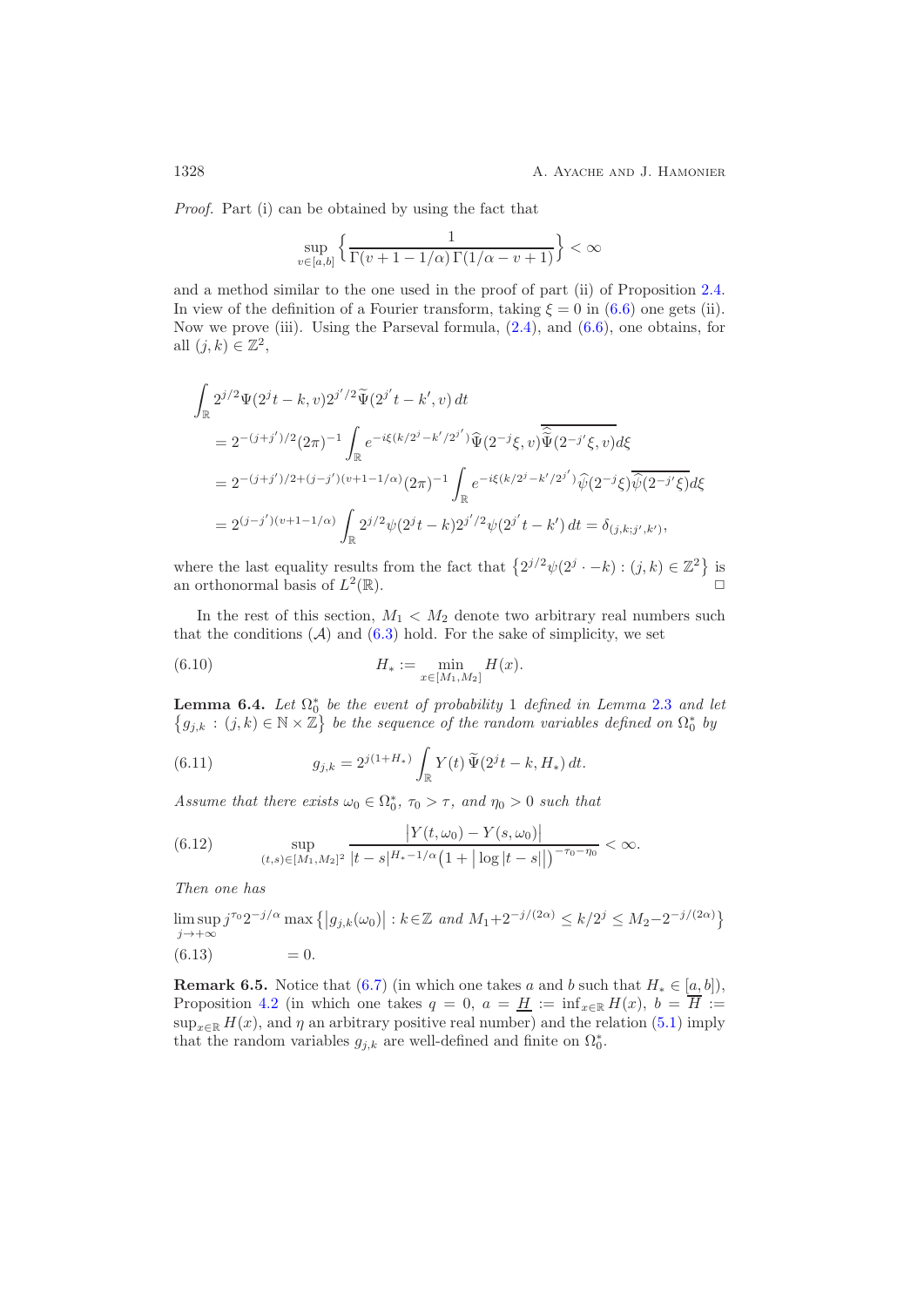*Proof.* In all that follows, we assume that  $j \in \mathbb{N}$  and  $k \in \mathbb{Z}$  are arbitrary and satisfy

<span id="page-28-2"></span>(6.14) 
$$
M_1 + 2^{-j/(2\alpha)} \le \frac{k}{2^j} \le M_2 - 2^{-j/(2\alpha)}.
$$

It follows from [\(6.11\)](#page-27-0) and [\(6.8\)](#page-26-2), in which one takes  $v = H_*$ , that

<span id="page-28-0"></span>(6.15) 
$$
g_{j,k}(\omega_0) = 2^{j(1+H_*)} \int_{\mathbb{R}} \left( Y(t,\omega_0) - Y(k2^{-j},\omega_0) \right) \widetilde{\Psi}(2^j t - k, H_*) dt.
$$

In order to bound conveniently  $|g_{j,k}(\omega_0)|$ , we split  $\mathbb R$  into the three disjoint subdomains

<span id="page-28-3"></span>
$$
(6.16) \ \mathcal{B}_1 := [M_1, M_2], \ \mathcal{B}_2 := [-2M_0, 2M_0] \setminus [M_1, M_2] \ \text{and} \ \mathcal{B}_3 := \mathbb{R} \setminus [-2M_0, 2M_0],
$$

where  $M_0 := |M_1| + |M_2|$ . Therefore [\(6.15\)](#page-28-0) implies that

<span id="page-28-5"></span>(6.17) 
$$
|g_{j,k}(\omega_0)| \leq \sum_{l=1}^3 A_{j,k}^l(\omega_0),
$$

where, for each  $l \in \{1, 2, 3\}$ , one has set,

<span id="page-28-4"></span>(6.18) 
$$
A_{j,k}^{l}(\omega_0) = 2^{j(1+H_{*})} \int_{\mathcal{B}_l} \left| Y(t,\omega_0) - Y(k2^{-j},\omega_0) \right| \left| \tilde{\Psi}(2^{j}t - k, H_{*}) \right| dt.
$$

First, we show that [\(6.13\)](#page-27-1) holds when  $|g_{j,k}(\omega_0)|$  is replaced by  $A_{j,k}^1(\omega_0)$ . The relation [\(6.12\)](#page-27-2) and the change of variable  $u = 2<sup>j</sup>t - k$ , yield

$$
A_{j,k}^{1}(\omega_{0}) \leq C_{1}(\omega_{0}) 2^{j(1+H_{*})} \int_{\mathcal{B}_{1}} |t - k2^{-j}|^{H_{*}-1/\alpha} (1 + |\log|t - k2^{-j}||)^{-\tau_{0}-\eta_{0}} \times
$$
  

$$
|\tilde{\Psi}(2^{j}t - k, H_{*})| dt
$$
  

$$
\leq C_{1}(\omega_{0}) 2^{j(1+H_{*})} \int_{\mathbb{R}} |t - k2^{-j}|^{H_{*}-1/\alpha} (1 + |\log|t - k2^{-j}||)^{-\tau_{0}-\eta_{0}} \times
$$
  

$$
|\tilde{\Psi}(2^{j}t - k, H_{*})| dt
$$
  

$$
= C_{1}(\omega_{0}) 2^{j/\alpha} \int_{\mathbb{R}} |u|^{H_{*}-1/\alpha} (1 + |\log|2^{-j}u||)^{-\tau_{0}-\eta_{0}} |\tilde{\Psi}(u, H_{*})| du
$$
  
(6.19)  

$$
= C_{1}(\omega_{0}) j^{-\tau_{0}-\eta_{0}} 2^{j/\alpha} \int_{\mathbb{R}} |u|^{H_{*}-1/\alpha} \Big(\frac{1}{j} + |\log(2) - \frac{\log|u|}{j}|\Big)^{-\tau_{0}-\eta_{0}} |\tilde{\Psi}(u, H_{*})| du,
$$

<span id="page-28-1"></span>where

$$
C_1(\omega_0) := \sup_{(t,s)\in\mathcal{B}_1^2} \frac{|Y(t,\omega_0) - Y(s,\omega_0)|}{|t-s|^{H_*-1/\alpha} (1+|\log|t-s||)^{-\tau_0-\eta_0}} < \infty.
$$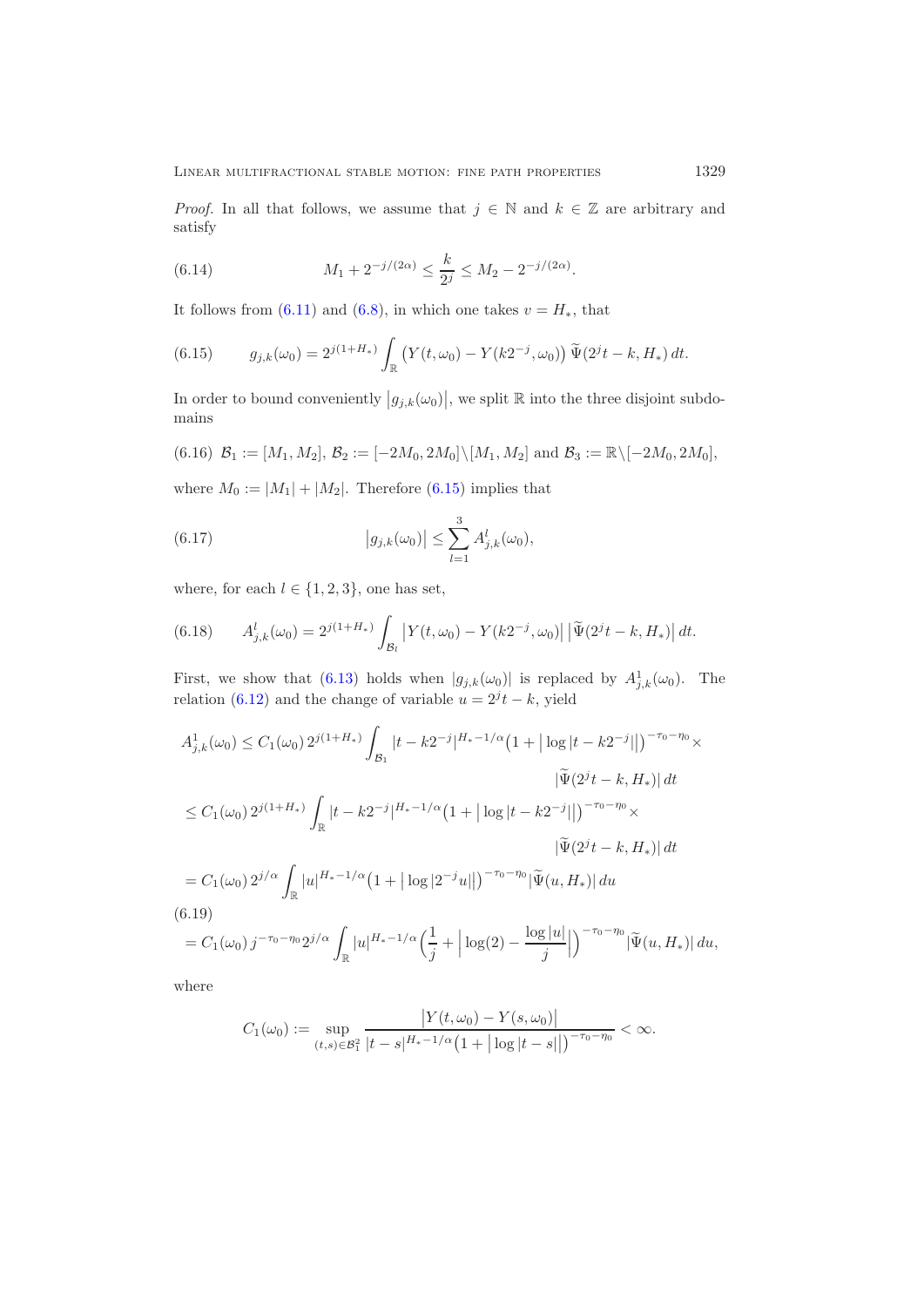Now we show that

<span id="page-29-0"></span>
$$
(6.20) \qquad \sup_{j\geq 1} \int_{\mathbb{R}} |u|^{H_*-1/\alpha} \left(\frac{1}{j} + \left|\log(2) - \frac{\log|u|}{j}\right|\right)^{-\tau_0-\eta_0} |\widetilde{\Psi}(u, H_*)| \, du < \infty.
$$

In view of  $(6.7)$  and the inequality

$$
\left(\frac{1}{j} + \left|\log(2) - \frac{\log|u|}{j}\right|\right)^{-\tau_0 - \eta_0} \le \left(\frac{\log 2}{2}\right)^{-\tau_0 - \eta_0},
$$

which holds for all real number u satisfying  $|u| \leq 2^{j/2}$ , one gets, for some constants  $c_2, \ldots, c_5$  and all integers  $j \geq 1$ , that

$$
\int_{\mathbb{R}} |u|^{H_{*}-1/\alpha} \left(\frac{1}{j} + \left|\log(2) - \frac{\log|u|}{j}\right|\right)^{-\tau_{0}-\eta_{0}} |\widetilde{\Psi}(u, H_{*})| du
$$
\n
$$
\leq c_{2} j^{\tau_{0}+\eta_{0}} \int_{|u|>2^{j/2}} \frac{|u|^{H_{*}-1/\alpha}}{(3+|u|)^{2}} du + c_{2} \left(\frac{\log 2}{2}\right)^{-\tau_{0}-\eta_{0}} \int_{|u| \leq 2^{j/2}} \frac{|u|^{H_{*}-1/\alpha}}{(3+|u|)^{2}} du
$$
\n
$$
\leq 2c_{2} j^{\tau_{0}+\eta_{0}} \int_{u>2^{j/2}} \frac{u^{H_{*}-1/\alpha}}{(3+u)^{2}} du + c_{3} \int_{\mathbb{R}} \frac{|u|^{H_{*}-1/\alpha}}{(3+|u|)^{2}} du
$$
\n
$$
\leq c_{4} j^{\tau_{0}+\eta_{0}} \frac{2^{-j/2(1+1/\alpha-H_{*})}}{1+1/\alpha-H_{*}} + c_{5},
$$

which shows that  $(6.20)$  is satisfied. Next,  $(6.19)$  and  $(6.20)$  entail that (6.21)

<span id="page-29-3"></span>lim sup  $j \rightarrow +\infty$  $j^{\tau_0} 2^{-j/\alpha} \max\left\{ A_{j,k}^1(\omega_0) : k \in \mathbb{Z} \text{ and } M_1 + 2^{-\frac{j}{2\alpha}} \le k/2^j \le M_2 - 2^{-\frac{j}{2\alpha}} \right\} = 0.$ 

Next, we prove that [\(6.13\)](#page-27-1) holds when  $|g_{j,k}(\omega_0)|$  is replaced by  $A_{j,k}^2(\omega_0)$ . Set

(6.22) 
$$
C_6(\omega_0) := \sup_{t \in [-2M_0, 2M_0]} |Y(t, \omega_0)| < \infty.
$$

Observe that  $C_6(\omega_0)$  is finite, since the function  $t \mapsto Y(t, \omega_0)$  is continuous on the compact interval  $[-2M_0, 2M_0]$ . Also, observe that, in view of  $(6.14)$  and  $(6.16)$ , one has that, for all  $t \in \mathcal{B}_2$ ,

<span id="page-29-2"></span><span id="page-29-1"></span>
$$
|2^{j}t - k| > 2^{j(1 - 1/(2\alpha))}.
$$

Therefore, it follows from [\(6.7\)](#page-26-1), that, for each  $t \in \mathcal{B}_2$ ,

(6.23) 
$$
|\tilde{\Psi}(2^{j}t-k, H_{*})| \leq c_{7} 2^{-j(2-1/\alpha)},
$$

where  $c_7$  is a constant not depending on t, j, and k. Combining [\(6.18\)](#page-28-4), [\(6.22\)](#page-29-1), and [\(6.23\)](#page-29-2), one gets that

$$
A_{j,k}^2(\omega_0) \le C_8(\omega_0) 2^{-j(1-H_*-1/\alpha)},
$$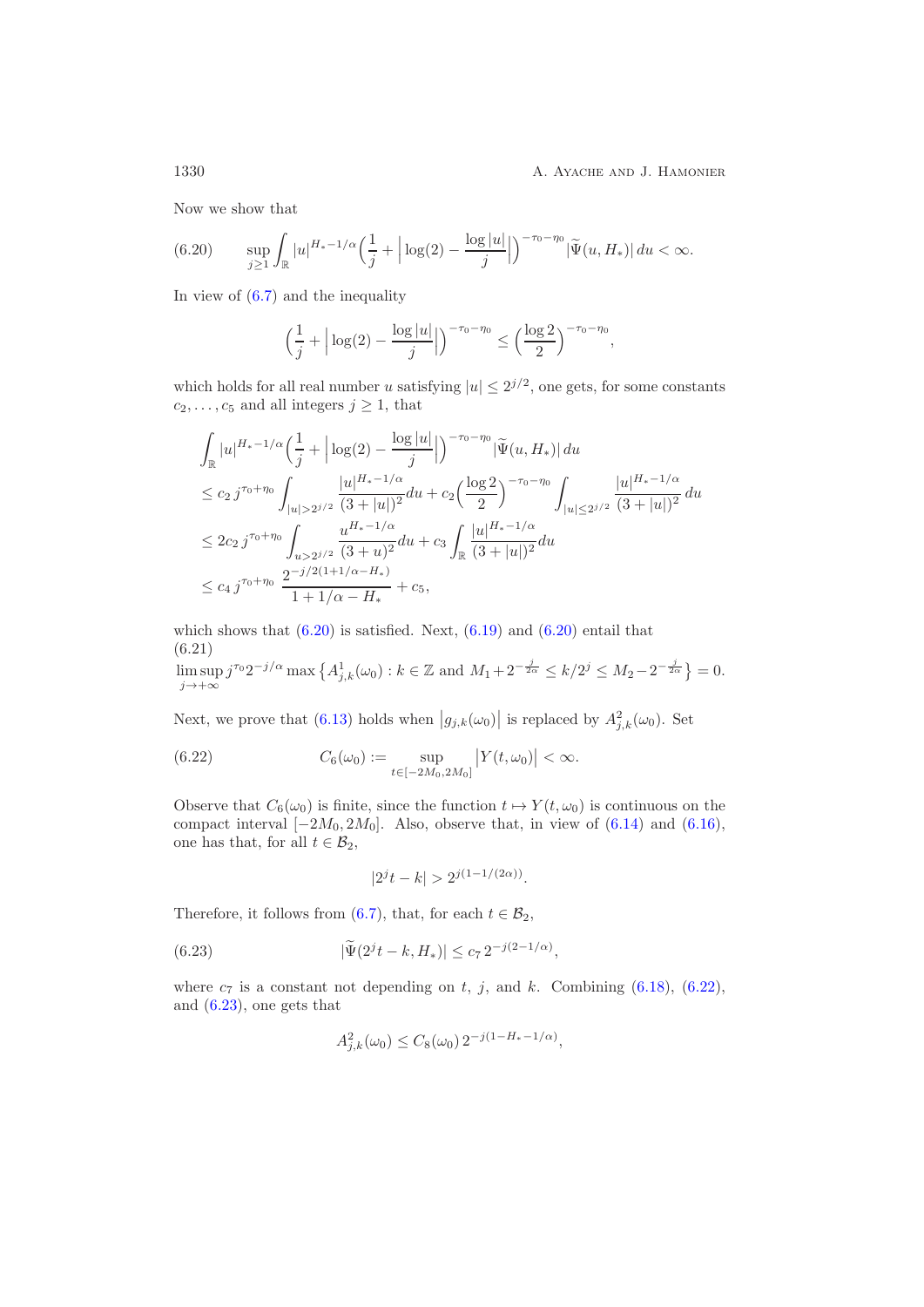where  $C_8(\omega_0)$  is a constant not depending on j and k. This last inequality and the inequality  $H_* < 1$ , imply that

$$
(6.24)
$$

<span id="page-30-2"></span> $\limsup_{j \to +\infty} j^{\tau_0} 2^{-j/\alpha} \max\{A_{j,k}^2(\omega_0) : k \in \mathbb{Z} \text{ and } M_1 + 2^{-\frac{j}{2\alpha}} \le k/2^j \le M_2 - 2^{-\frac{j}{2\alpha}}\} = 0.$  $j\rightarrow+\infty$ 

Next, we prove that  $(6.13)$  holds when  $|g_{j,k}(\omega_0)|$  is replaced by  $A_{j,k}^3(\omega_0)$ . Observe that, by using the triangle inequality, [\(6.14\)](#page-28-2), and [\(6.16\)](#page-28-3), one has, for each  $t \in \mathcal{B}_3$ ,

$$
|2^{j}t-k|=2^{j}\left|t-\frac{k}{2^{j}}\right|\geq 2^{j}\left(|t|-\frac{|k|}{2^{j}}\right)>2^{j}\left(|t|-M_{0}\right)>2^{j-1}|t|.
$$

Therefore, it follows from [\(6.7\)](#page-26-1), that, for each  $t \in \mathcal{B}_3$ ,

(6.25) 
$$
|\widetilde{\Psi}(2^{j}t-k, H_{*})| \leq c_{9} 2^{-2j} |t|^{-2},
$$

where  $c_9$  is a constant not depending on t, j, and k. On the other hand, using [\(5.1\)](#page-23-1) and Proposition [4.2,](#page-17-0) in the case where  $q = 0$ ,  $a = H := \inf_{x \in \mathbb{R}} H(x)$ , and  $b = \overline{H} :=$  $\sup_{x\in\mathbb{R}} H(x)$ , one obtains that, for any fixed  $\eta > 0$ , and for each  $t \in \mathcal{B}_3$ ,

<span id="page-30-0"></span>
$$
|Y(t,\omega_0)| \leq C_{10}(\omega_0) |t|^{\overline{H}} \left(1 + |\log|t||\right)^{1/\alpha + \eta},
$$

where  $C_{10}(\omega_0)$  is a positive finite constant not depending on t. Next, combining the last inequality with [\(6.14\)](#page-28-2) and [\(6.22\)](#page-29-1), one gets that, for all  $j \in \mathbb{N}$  and  $k \in \mathbb{Z}$ satisfying [\(6.14\)](#page-28-2), and for each  $t \in \mathcal{B}_3$ , one has,

<span id="page-30-1"></span>(6.26) 
$$
|Y(t,\omega_0) - Y(k2^{-j},\omega_0)| \leq C_{11}(\omega_0) |t|^{\overline{H}} (1 + |\log|t| |)^{1/\alpha + \eta},
$$

where  $C_{11}(\omega_0)$  is a constant not depending on j, k, and t. Next, [\(6.18\)](#page-28-4), [\(6.25\)](#page-30-0), and [\(6.26\)](#page-30-1), yield

$$
A_{j,k}^3(\omega_0) \le C_{12}(\omega_0) 2^{-(1-H_*)j},
$$

where  $C_{12}(\omega_0)$  is a constant not depending on j and k. Moreover, this last inequality implies that

$$
(6.27)
$$

<span id="page-30-3"></span>lim sup  $j^{\tau_0} 2^{-j/\alpha} \max\{A_{j,k}^3(\omega_0):k\in\mathbb{Z} \text{ and } M_1+2^{-\frac{j}{2\alpha}} \leq k/2^j \leq M_2-2^{-\frac{j}{2\alpha}}\}=0.$  $i\rightarrow+\infty$ 

<span id="page-30-6"></span>Finally, combining  $(6.17)$ ,  $(6.21)$ ,  $(6.24)$ , and  $(6.27)$ , it follows that  $(6.13)$  holds.  $\Box$ 

**Lemma 6.6.** *Let*  $\Omega_0^*$  *be the event of probability* 1 *defined in Lemma [2.3](#page-6-0) and let*<br> $\{ \tilde{a}_{i,j} : (i, k) \in \mathbb{N} \times \mathbb{Z} \}$  be the sequence of random variables defined on  $\Omega^*$  by  ${\{\widetilde{g}_{j,k} : (j,k) \in \mathbb{N} \times \mathbb{Z}\}}$  *be the sequence of random variables defined on*  $\Omega_0^*$  *by* 

<span id="page-30-4"></span>(6.28) 
$$
\widetilde{g}_{j,k} = 2^{j(1+H_*)} \int_{\mathbb{R}} X(t,H(k2^{-j})) \widetilde{\Psi}(2^j t - k, H_*) dt.
$$

*Assume that* H(·) *satisfies condition* (A)*. Then one has*

<span id="page-30-5"></span>
$$
\limsup_{j \to +\infty} 2^{j(\theta - 1/\alpha)} \max\left\{ |g_{j,k}(\omega) - \widetilde{g}_{j,k}(\omega)| : k \in \mathbb{Z} \right\}
$$
  
(6.29)  

$$
and M_1 + 2^{-j/(2\alpha)} \le k/2^j \le M_2 - 2^{-j/(2\alpha)} \right\} = 0,
$$

*for each*  $\omega \in \Omega_0^*$  *and all*  $\theta \in [0, \min\{\gamma_* + 1/\alpha - H_*, 1 - H_*\})$ .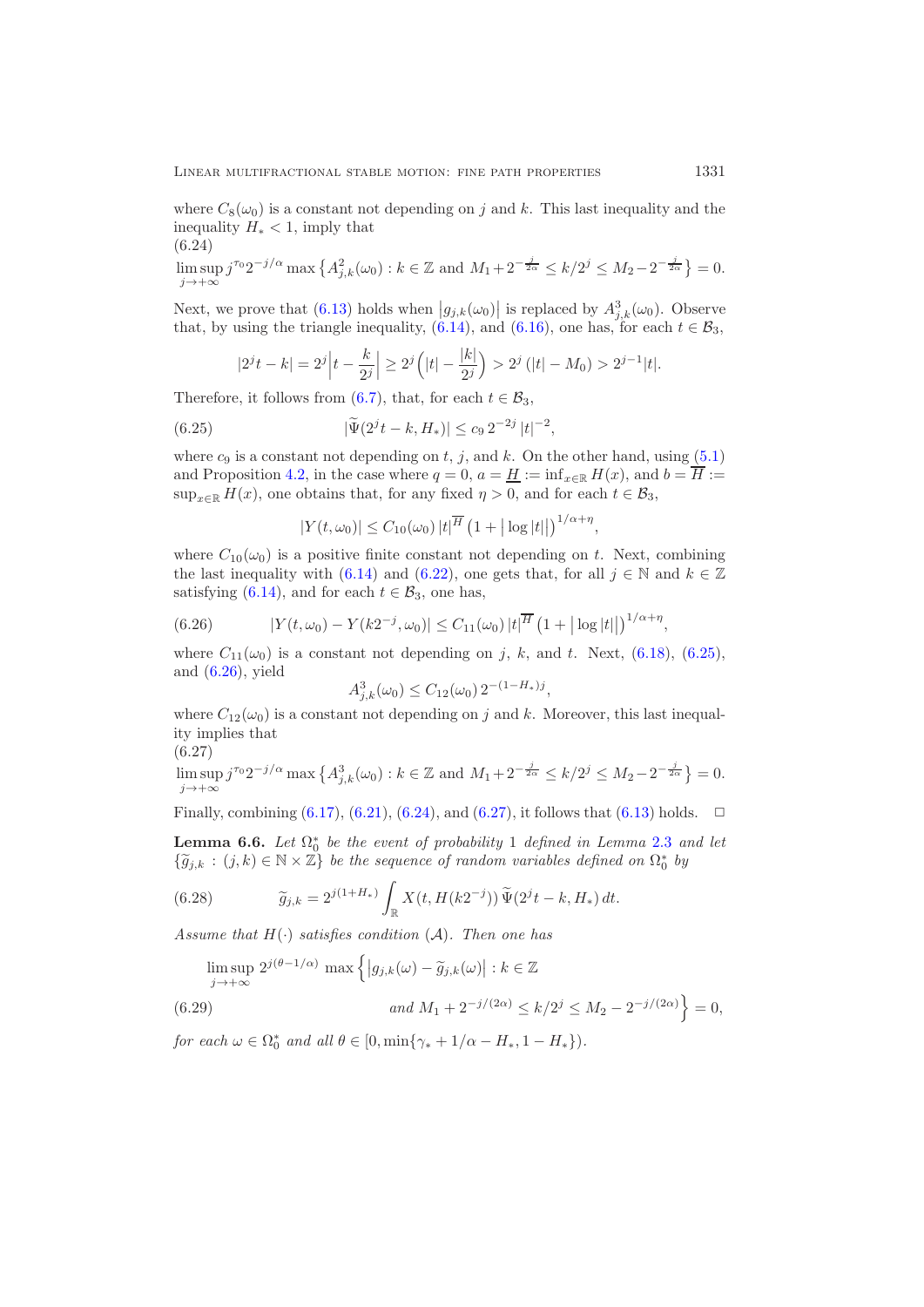**Remark 6.7.** Notice that [\(6.7\)](#page-26-1) (in which one takes a and b such that  $H_* \in [a, b]$ ) and Proposition [4.2](#page-17-0) (in which one takes  $q = 0$ ,  $a = H$ ,  $b = \overline{H}$ , and  $\eta$  to be an arbitrary positive real number) imply that the random variables  $\tilde{g}_{j,k}$  are well-<br>defined and finite an  $\Omega^*$ defined and finite on  $\Omega_0^*$ .

*Proof.* In what follows, we assume that  $j \in \mathbb{N}$  and  $k \in \mathbb{Z}$  are arbitrary and satisfy  $(6.14)$ . Using  $(5.1)$ ,  $(6.11)$ , and  $(6.28)$ , one has

<span id="page-31-4"></span>(6.30) 
$$
|g_{j,k}(\omega) - \widetilde{g}_{j,k}(\omega)| \leq \sum_{l=1}^{3} L_{j,k}^{l}(\omega),
$$

where for all  $l \in \{1, 2, 3\},\$ 

<span id="page-31-1"></span>
$$
(6.31) \ L_{j,k}^{l}(\omega) = 2^{j(1+H_{*})} \int_{\mathcal{B}_{l}} |X(t, H(t), \omega) - X(t, H(k2^{-j}), \omega)| \, |\tilde{\Psi}(2^{j}t - k, H_{*})| \, dt;
$$

the sets  $\mathcal{B}_1$ ,  $\mathcal{B}_2$ , and  $\mathcal{B}_3$  were defined in [\(6.16\)](#page-28-3). Now we prove that [\(6.29\)](#page-30-5) holds when  $|g_{j,k}(\omega) - \tilde{g}_{j,k}(\omega)|$  is replaced by  $L_{j,k}^1(\omega)$ . It follows from the definition of  $\mathcal{B}_1$ , [\(3.18\)](#page-16-4) (in which one takes  $q = 0$ ,  $M = M_0$ ,  $a = H$ , and  $b = \overline{H}$ ), [\(6.14\)](#page-28-2), condition (A), and the change of variable  $u = 2<sup>j</sup> t - k$ , that

$$
L_{j,k}^{1}(\omega) \le C_1(\omega) 2^{j(1+H_{*})} \int_{\mathcal{B}_1} |H(t) - H(k2^{-j})| |\tilde{\Psi}(2^{j}t - k, H_{*})| dt
$$
  
\n
$$
\le C_2(\omega) 2^{j(1+H_{*})} \int_{\mathcal{B}_1} |t - k2^{-j}|^{\gamma_{*}} |\tilde{\Psi}(2^{j}t - k, H_{*})| dt
$$
  
\n
$$
\le C_2(\omega) 2^{j(1+H_{*})} \int_{\mathbb{R}} |t - k2^{-j}|^{\gamma_{*}} |\tilde{\Psi}(2^{j}t - k, H_{*})| dt
$$
  
\n(6.32)  
\n
$$
= C_2(\omega) 2^{jH_{*}} \int_{\mathbb{R}} |2^{-j}u|^{\gamma_{*}} |\tilde{\Psi}(u, H_{*})| du \le C_3(\omega) 2^{j(H_{*}-\gamma_{*})},
$$

<span id="page-31-0"></span>where the positive and finite constants  $C_1(\omega)$ ,  $C_2(\omega)$ , and  $C_3(\omega)$  do not depend on j and k. Then, using [\(6.32\)](#page-31-0) and the inequality  $\theta < \gamma_* + 1/\alpha - H_*$ , one gets (6.33)

<span id="page-31-5"></span>lim sup  $j \rightarrow +\infty$  $2^{j(\theta-1/\alpha)} \max\left\{ L_{j,k}^1(\omega) : k \in \mathbb{Z} \text{ and } M_1 + 2^{-\frac{j}{2\alpha}} \le k/2^j \le M_2 - 2^{-\frac{j}{2\alpha}} \right\} = 0.$ 

Next, we prove that [\(6.29\)](#page-30-5) holds when  $|g_{j,k}(\omega) - \tilde{g}_{j,k}(\omega)|$  is replaced by  $L^2_{j,k}(\omega)$ . Set

<span id="page-31-2"></span>(6.34) 
$$
C_4(\omega) := \sup_{(u,v) \in [-2M_0, 2M_0] \times [\underline{H}, \overline{H}]} |X(u, v, \omega)| < \infty.
$$

Observe that  $C_4(\omega)$  is finite, since the function  $(u, v) \mapsto X(u, v, \omega)$  is continuous on the compact rectangle  $[-2M_0, 2M_0] \times [\underline{H}, \overline{H}]$ . Combining [\(6.31\)](#page-31-1), [\(6.34\)](#page-31-2), and [\(6.23\)](#page-29-2), one obtains that

<span id="page-31-3"></span>(6.35) 
$$
L_{j,k}^{2}(\omega) \leq C_{5}(\omega) 2^{-j(1-H_{*}-1/\alpha)},
$$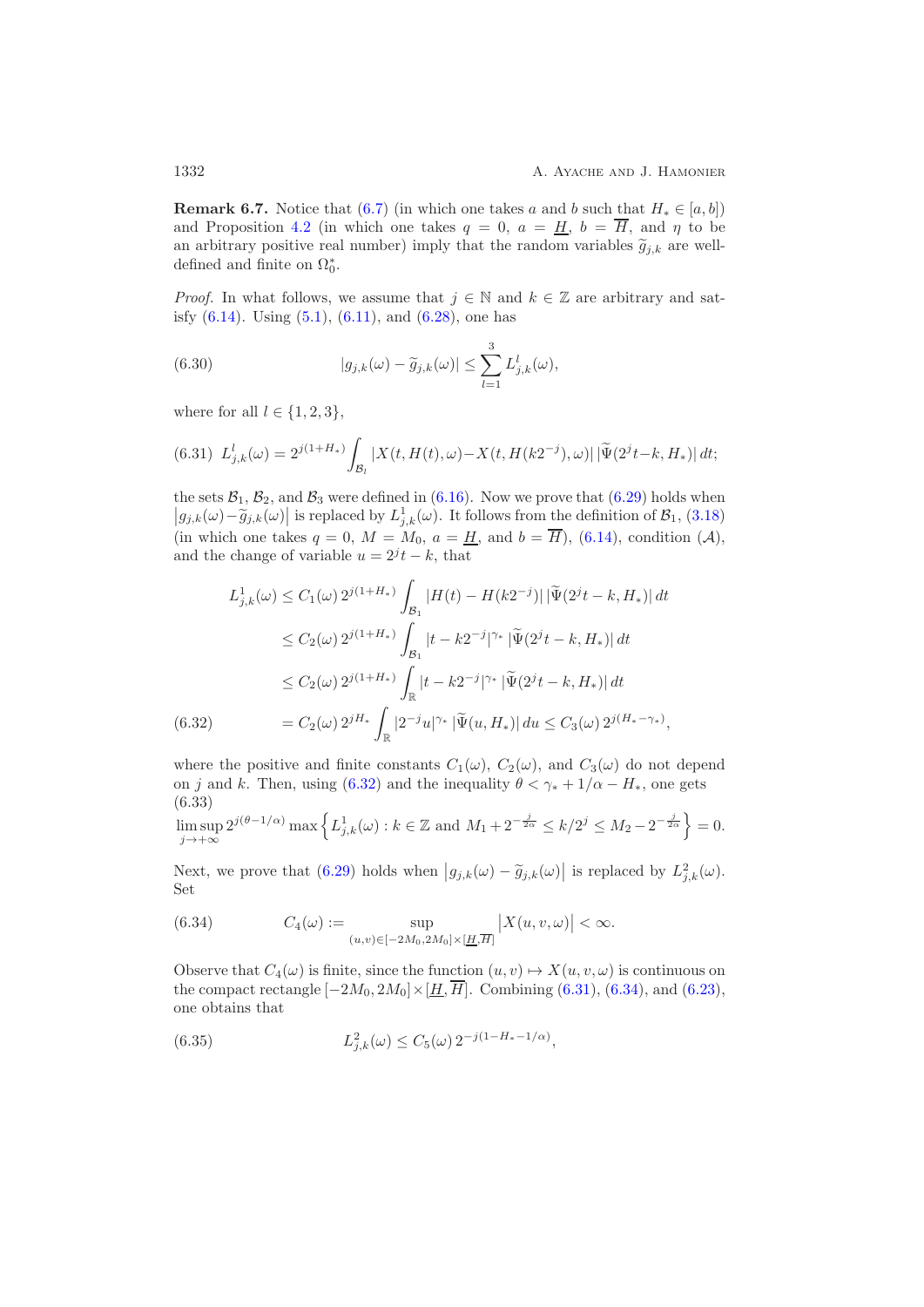where  $C_5(\omega)$  is a constant not depending on j and k. Then, using [\(6.35\)](#page-31-3) and the inequality  $\theta < 1 - H_*$ , it follows that (6.36)

<span id="page-32-1"></span>
$$
\limsup_{j \to +\infty} 2^{j(\theta - 1/\alpha)} \max \left\{ L_{j,k}^2(\omega) : k \in \mathbb{Z} \text{ and } M_1 + 2^{-\frac{j}{2\alpha}} \le k/2^j \le M_2 - 2^{-\frac{j}{2\alpha}} \right\} = 0.
$$

Next, we prove that  $(6.29)$  holds, when  $|g_{j,k}(\omega) - \tilde{g}_{j,k}(\omega)|$  is replaced by  $L_{j,k}^3(\omega)$ . Setting  $q = 0$ ,  $a = \underline{H}$ , and  $b = \overline{H}$  in Proposition [4.2,](#page-17-0) one gets that, for any fixed  $\eta > 0$  and for each  $t \in \mathcal{B}_3$ ,

<span id="page-32-0"></span>
$$
|X(t, H(t), \omega) - X(t, H(k2^{-j}), \omega)| \leq C_6(\omega) |t|^{\overline{H}} (1 + |\log|t||)^{1/\alpha + \eta},
$$

where  $C_6(\omega)$  is a constant not depending on t and  $(j, k)$ . Next, combining this last inequality with  $(6.31)$  and  $(6.25)$ , it follows that

(6.37) 
$$
L_{j,k}^{3}(\omega) \leq C_{7}(\omega) 2^{-(1-H_{*})j},
$$

where  $C_7(\omega)$  is a constant not depending on j and k. Then, using [\(6.37\)](#page-32-0) and the inequality  $\theta < 1 - H_*$ , it follows that (6.38)

<span id="page-32-2"></span>
$$
\limsup_{j \to +\infty} 2^{j(\theta - 1/\alpha)} \max \left\{ L_{j,k}^3(\omega) : k \in \mathbb{Z} \text{ and } M_1 + 2^{-\frac{j}{2\alpha}} \le k/2^j \le M_2 - 2^{-\frac{j}{2\alpha}} \right\} = 0.
$$

Finally, combining  $(6.30)$ ,  $(6.33)$ ,  $(6.36)$ , and  $(6.38)$ , it follows that  $(6.29)$  holds.  $\Box$ 

**Proposition 6.8.** *Let*  $\Omega_0^*$  *be the event of probability* 1 *defined in Lemma* [2.3](#page-6-0)*. Then*  $\Omega_0^*$  *c*  $\Omega_1^*$  *c*  $\Omega_2^*$  *c*  $\Omega_1^*$  *c*  $\Omega_2^*$  *c*  $\Omega_2^*$  *c*  $\Omega_2^*$  *cane has for all*  $\omega \in \Omega_0^*$ ,  $v \in (1/\alpha, 1)$  *and*  $(j, k) \in \mathbb{Z}^2$ , *one has* 

<span id="page-32-3"></span>(6.39) 
$$
2^{j(1+v)}\int_{\mathbb{R}} X(t,v,\omega)\tilde{\Psi}(2^{j}t-k,v) dt = \epsilon_{j,k}(\omega),
$$

*where*  $\epsilon_{i,k}$  *is the random variable defined in* [\(2.5\)](#page-5-2).

*Proof.* First observe that, by using  $(6.7)$  and  $(4.2)$  in which one takes  $q = 0$  and a and b such that  $v \in [a, b]$ , it follows that, for all  $\omega \in \Omega_0^*$  and  $(j, k) \in \mathbb{Z}^2$ ,

$$
\label{eq:2.1} \begin{split} 2^{j(1+v)}\bigg(\sum_{(j',k')\in\mathbb{Z}^2}2^{-j'v}|\epsilon_{j',k'}(\omega)||\Psi(2^{j'}\cdot-k',v)-\Psi(-k',v)|\bigg)\\ &\quad\times\left|\widetilde{\Psi}(2^j\cdot-k,v)\right|\in L^1_t(\mathbb{R}). \end{split}
$$

Therefore we can apply the dominated convergence theorem, and we obtain, in view of part (i) of Theorem [2.1](#page-5-0) that

$$
2^{j(1+v)} \int_{\mathbb{R}} X(t, v, \omega) \widetilde{\Psi}(2^{j}t - k, v) dt
$$
  
=  $2^{j(1+v)} \sum_{(j',k') \in \mathbb{Z}^2} 2^{-j'v} \epsilon_{j',k'}(\omega) \int_{\mathbb{R}} (\Psi(2^{j'}t - k', v) - \Psi(-k', v)) \widetilde{\Psi}(2^{j}t - k, v) dt.$ 

Finally, combining this equality with (ii) and (iii) of Proposition [6.3,](#page-26-3) one gets [\(6.39\)](#page-32-3).  $\Box$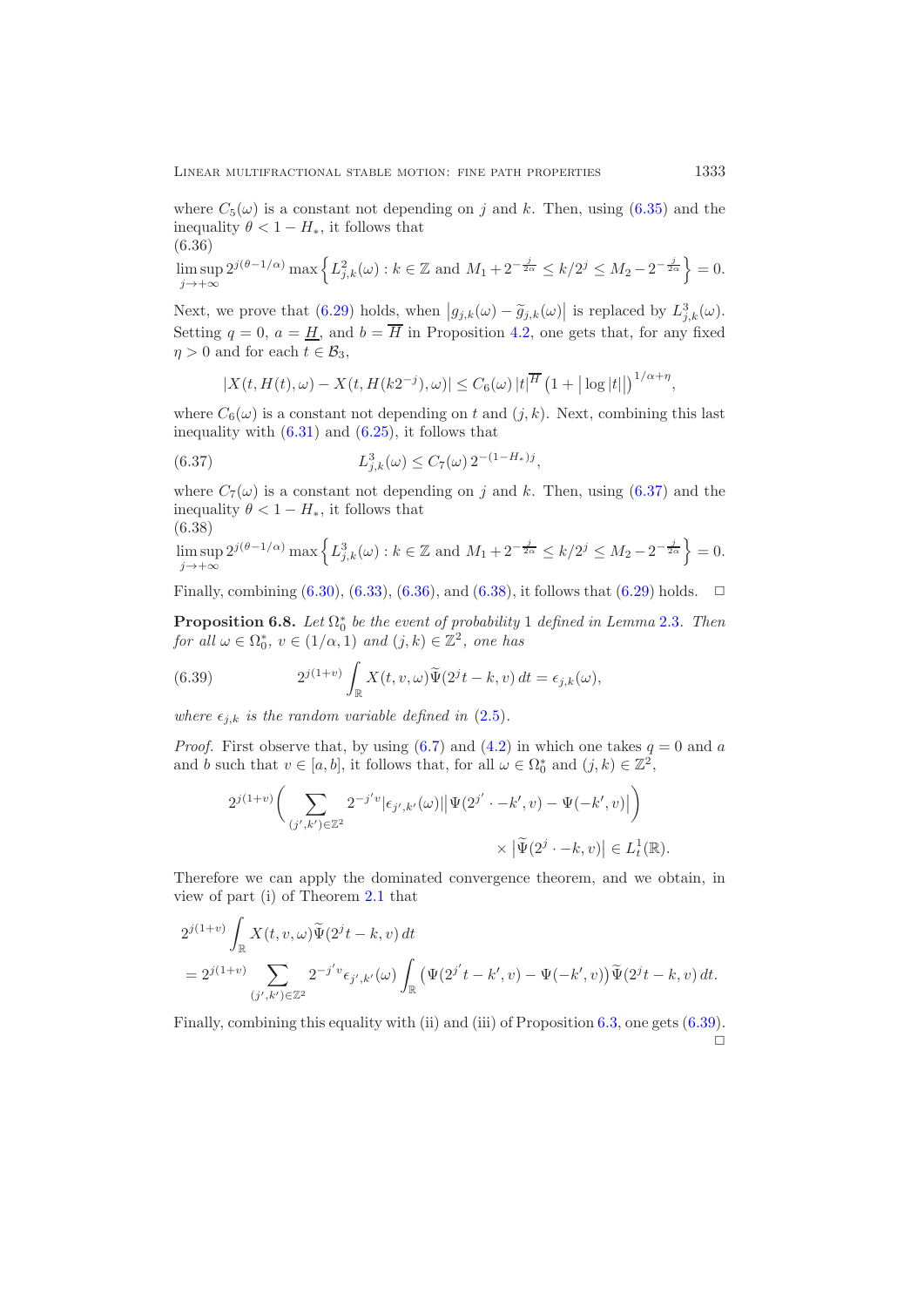**Remark 6.9.** Let  $\tau$  and  $\rho$  be as in Theorem [6.1.](#page-25-3) Also suppose that [\(6.3\)](#page-25-2) holds. We denote by  $\tau_0$  an arbitrary real number such that  $\tau_0 > \tau \geq 0$ .

<span id="page-33-0"></span>(i) One has

(6.40) 
$$
\frac{1 + 2\alpha^{-1} + \tau_0}{\rho} < \alpha \tau_0.
$$

(ii) Denote by  $d(\tau_0)$  and  $e(\tau_0)$  the positive real numbers defined by

(6.41) 
$$
d(\tau_0) := \frac{2}{3} \left( \frac{1 + 2\alpha^{-1} + \tau_0}{\rho} \right) + \frac{1}{3} (\alpha \tau_0) \text{ and } e(\tau_0)
$$

$$
:= \frac{1}{3} \left( \frac{1 + 2\alpha^{-1} + \tau_0}{\rho} \right) + \frac{2}{3} (\alpha \tau_0).
$$

<span id="page-33-1"></span>Then,

<span id="page-33-3"></span>(6.42) 
$$
\frac{1+2\alpha^{-1}+\tau_0}{\rho} < d(\tau_0) < e(\tau_0) < \alpha\tau_0.
$$

(iii) For any fixed  $t_0 \in [M_1, M_2]$  and  $j \in \mathbb{N}$ , denote by  $D_i(t_0, \tau_0)$  the set of indices, defined by

<span id="page-33-2"></span>
$$
(6.43) \ D_j(t_0, \tau_0) := \left\{ k \in \mathbb{Z} \colon k2^{-j} \in [M_1, M_2] \text{ and } j^{-e(\tau_0)} \leq |t_0 - k2^{-j}| \leq j^{-d(\tau_0)} \right\}.
$$

Then, for all large enough j, the set  $D_i(t_0, \tau_0)$  is nonempty and satisfies

<span id="page-33-4"></span>
$$
(6.44) \tDj(t0, \tau0) \subseteq \{k \in \mathbb{Z} : M_1 + 2^{-j/(2\alpha)} \le k/2^j \le M_2 - 2^{-j/(2\alpha)}\}.
$$

*Proof.* Observe that, in view of [\(6.2\)](#page-25-4), one has

$$
\frac{1 + 2\alpha^{-1} + \tau}{\rho} = \alpha \tau;
$$

therefore,  $(6.3)$  implies that (i) holds. Part (ii) follows easily from  $(6.40)$  and  $(6.41)$ . Now we prove (iii). For the sake of simplicity, we set  $d = d(\tau_0)$  and  $e = e(\tau_0)$ . Observe that, since  $\lim_{j\to+\infty} 2^j (j^{-d}-j^{-e})=+\infty$ , the set  $D_j(t_0,\tau_0)$  is nonempty for all large enough j. Let  $j \geq 1$  and k be arbitrary integers such that j is large enough and  $k \in D_i(t_0, \tau_0)$ .

In order to show that these integers satisfy [\(6.14\)](#page-28-2), we study three cases:  $t_0 \in$  $(M_1, M_2), t_0 = M_1$ , and  $t_0 = M_2$ .

First suppose that  $M_1 < t_0 < M_2$ , i.e.,  $\min\{t_0 - M_1, M_2 - t_0\} > 0$ . Then, in view of the fact that j is large enough, one can assume that  $j^{-d} + 2^{-j/(2\alpha)} \le$  $\min\{t_0 - M_1, M_2 - t_0\}$ ; this inequality and the inequality  $|t_0 - k2^{-j}| \leq j^{-d}$  imply that  $(6.14)$  holds.

Now assume that  $t_0 = M_1$ . It follows from the equality  $|t_0 - k2^{-j}| = k2^{-j} - M_1$ and the inequalities  $j^{-e} \le |t_0 - k2^{-j}| \le j^{-d}$ , that  $M_1 + j^{-e} \le k2^{-j} \le M_1 + j^{-d}$ . Moreover, in view of the fact that j is large enough, one can assume  $M_1 + j^{-e} \geq$  $M_1 + 2^{-j/(2\alpha)}$  and  $M_1 + j^{-d} \le M_2 - 2^{-j/(2\alpha)}$ ; thus [\(6.14\)](#page-28-2) holds. Finally, the case where  $t_0 = M_2$ , can be treated in a manner similar to the case  $t_0 = M_1$ .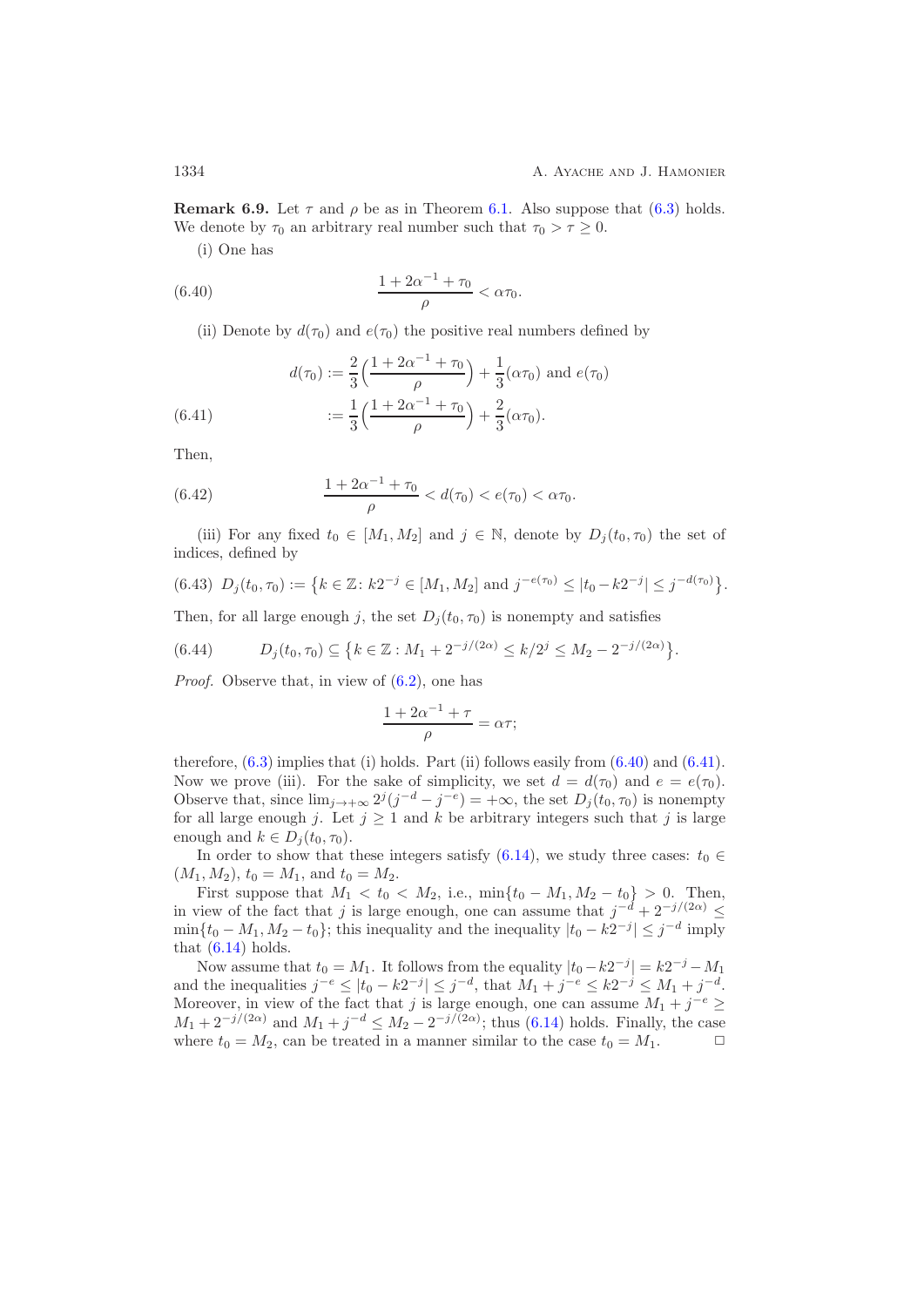<span id="page-34-6"></span>**Lemma [6.1](#page-25-3)0.** *Let*  $\tau$  *be as in Theorem* 6.1*. Also suppose that* [\(6.3\)](#page-25-2) *holds.* We *denote by*  $\tau_0$  *an arbitrary fixed real number such that*  $\tau_0 > \tau \geq 0$ *. Then, for all*  $t_0 \in$  $[M_1, M_2]$ , there exists  $\Omega^*_{1,\tau_0}(t_0)$  an event of probability 1 (which a priori depends<br>on  $\tau_2$  and to) contained in  $\Omega^*$  (recall that this event was defined in Lemma 2.3) *on*  $\tau_0$  *and*  $t_0$ ) *contained in*  $\Omega_0^*$  (*recall that this event was defined in Lemma [2.3\)](#page-6-0)*, such that for each  $\omega \in \Omega^*$  (*to*) one has such that, for each  $\omega \in \Omega^*_{1,\tau_0}(t_0)$ , one has

<span id="page-34-5"></span>(6.45) 
$$
\liminf_{j \to +\infty} j^{\tau_0} 2^{-j/\alpha} \max\left\{ |\epsilon_{j,k}(\omega)| : k \in D_j(t_0, \tau_0) \right\} > 0,
$$

*where the*  $\epsilon_{j,k}$  *are the random variables defined in* [\(2.5\)](#page-5-2) *and where*  $D_j(t_0, \tau_0)$  *is the set defined in* [\(6.43\)](#page-33-2)*.*

*Proof.* Let p be a fixed integer such that  $p > 2R$  (see [\(2.2\)](#page-4-1) for the definition of R). We assume that  $j$  is sufficiently large that

<span id="page-34-1"></span>
$$
\overline{D_j}(t_0, \tau_0) := \left\{ q \in \mathbb{Z} : pq \in D_j(t_0, \tau_0) \right\}
$$
  
(6.46) 
$$
= \left\{ q \in \mathbb{Z} : pq/2^j \in [M_1, M_2] \text{ and } j^{-e(\tau_0)} \le |pq 2^{-j} - t_0| \le j^{-d(\tau_0)} \right\}.
$$

is nonempty. From now on, for the sake of simplicity,  $d(\tau_0)$  and  $e(\tau_0)$  are denoted by d and e. Notice that, since j is large enough, the cardinality of  $\overline{D_j}(t_0, \tau_0)$ satisfies

<span id="page-34-2"></span>(6.47) 
$$
c_1 j^{-d} 2^j \leq \text{card} \left( \overline{D_j}(t_0, \tau_0) \right) \leq c_2 j^{-d} 2^j,
$$

where  $c_1$  and  $c_2$  are positive constants not depending on j. We denote by  $\Gamma_i$  the event defined by

<span id="page-34-0"></span>(6.48) 
$$
\Gamma_j := \{ \omega \in \Omega_0^* : \max \left\{ \left| \epsilon_{j,k}(\omega) \right| : k \in D_j(t_0, \tau_0) \right\} \leq j^{-\tau_0} 2^{j/\alpha} \}.
$$

Now we give an upper bound for the probability  $\mathbb{P}(\Gamma_j)$ . Since j is large enough, it is no restriction to suppose that  $j^{-\tau_0}2^{j/\alpha} \geq 1$  and that  $c_3j^{\alpha\tau_0}2^{-j} < 1$ , where  $c_3$  is the positive constant  $c'$  in [\(2.9\)](#page-6-1). Next, using [\(6.48\)](#page-34-0), [\(6.46\)](#page-34-1), (iv) of Remark [2.2,](#page-6-3) [\(2.9\)](#page-6-1), and the first inequality in [\(6.47\)](#page-34-2), one obtains that

$$
\mathbb{P}(\Gamma_j) \leq \mathbb{P}\bigg(\bigcap_{q \in \overline{D_j}(t_0,\tau_0)} \left\{ |\epsilon_{j,pq}| \leq j^{-\tau_0} 2^{j/\alpha} \right\} \bigg) = \prod_{q \in \overline{D_j}(t_0,\tau_0)} \mathbb{P}\big(|\epsilon_{j,pq}| \leq j^{-\tau_0} 2^{j/\alpha}\big)
$$
\n
$$
(6.49) \quad = \prod_{q \in \overline{D_j}(t_0,\tau_0)} \left(1 - \mathbb{P}\big(|\epsilon_{j,pq}| > j^{-\tau_0} 2^{j/\alpha}\big)\right) \leq \left(1 - c_3 j^{\alpha \tau_0} 2^{-j}\right)^{c_1 j^{-d} 2^j}.
$$

<span id="page-34-3"></span>Moreover, the inequality  $\log(1-x) \leq -x$  for all  $x \in [0,1)$ , allows us to prove that

<span id="page-34-4"></span>
$$
(1 - c_3 j^{\alpha \tau_0} 2^{-j})^{c_1 j^{-d} 2^j} := \exp\left(c_1 j^{-d} 2^j \log(1 - c_3 j^{\alpha \tau_0} 2^{-j})\right)
$$
  

$$
\leq \exp\left(-c_1 c_3 j^{\alpha \tau_0 - d}\right).
$$

Finally, combining  $(6.42)$ ,  $(6.49)$ , and  $(6.50)$ , one gets that

$$
\sum_{j\in\mathbb{N}}\mathbb{P}\big(\Gamma_j\big)<\infty.
$$

Thus, the Borel–Cantelli lemma implies that  $(6.45)$  holds.  $\Box$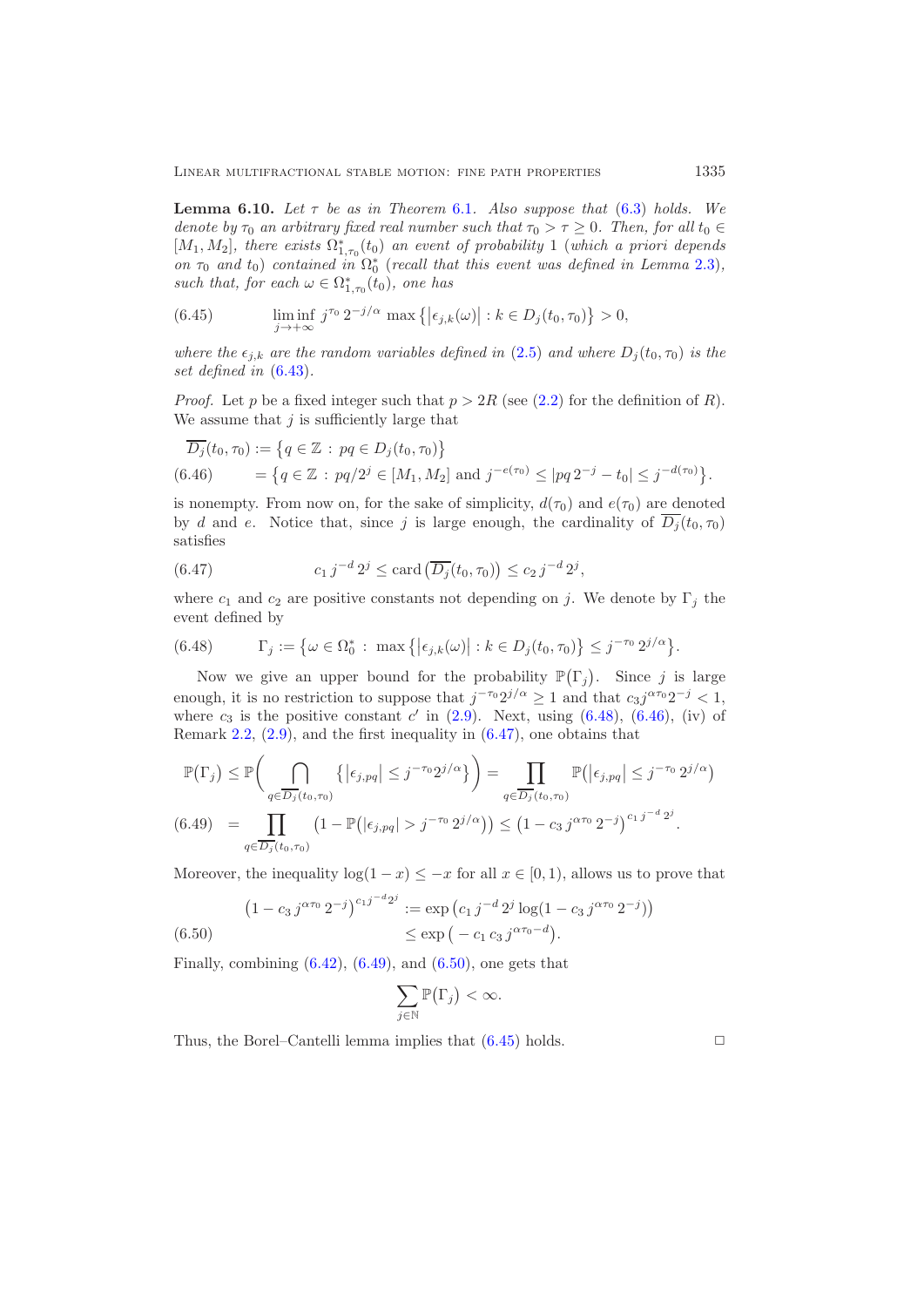<span id="page-35-5"></span>**Lemma [6.1](#page-25-3)1.** Let  $\tau$  be as in Theorem 6.1. Also suppose that [\(6.3\)](#page-25-2) holds. We *denote by*  $\tau_0$  *an arbitrary fixed real number such that*  $\tau_0 > \tau \geq 0$ *. Then there exists*  $t_0 \in [M_1, M_2]$  (*a priori*  $t_0$  *depends on*  $\tau_0$ ) *such that, for all*  $\omega \in \Omega_0^*$  (*the event of*<br>probability 1 defined in Lemma 2.3), one has *probability* 1 *defined in Lemma* [2.3\)](#page-6-0)*, one has*

<span id="page-35-2"></span>(6.51) 
$$
\limsup_{j \to +\infty} j^{\tau_0} 2^{-j/\alpha} \max \left\{ \left| \widetilde{g}_{j,k}(\omega) - \epsilon_{j,k}(\omega) \right| : k \in D_j(t_0, \tau_0) \right\} = 0.
$$

*Recall that the random variables*  $\tilde{g}_{j,k}$  *and*  $\epsilon_{j,k}$  *were defined in* [\(6.28\)](#page-30-4) *and* [\(2.5\)](#page-5-2)*.*<br>Also resell that the set  $D_i(t, \tau)$  was defined in (6.42) *Also recall that the set*  $D_i(t_0, \tau_0)$  *was defined in* [\(6.43\)](#page-33-2).

*Proof.* Let  $\rho$  be as in [\(6.1\)](#page-25-5). Assume that  $\rho_0 \in (1/\alpha, \rho)$  is arbitrary and such that

<span id="page-35-1"></span>(6.52) 
$$
\frac{1+2\alpha^{-1}+\tau_0}{\rho} < \frac{1+2\alpha^{-1}+\tau_0}{\rho_0} < d(\tau_0) < e(\tau_0) < \alpha\tau_0,
$$

where  $d(\tau_0)$  and  $e(\tau_0)$  are defined in [\(6.41\)](#page-33-1). Then, in view of [\(6.1\)](#page-25-5) and [\(6.10\)](#page-27-3), there exists  $t_0 \in [M_1, M_2]$ , that satisfies

<span id="page-35-0"></span>(6.53) 
$$
\begin{cases} H(t_0) = H_* \\ \sup_{t \in [M_1, M_2]} \frac{|H(t) - H(t_0)|}{|t - t_0|^{\rho_0}} < \infty. \end{cases}
$$

In what follows, we suppose that  $j$  is a sufficiently large integer. Thus the set  $D_i(t_0, \tau_0)$  is nonempty and [\(6.44\)](#page-33-4) holds. Also we suppose that  $k \in D_i(t_0, \tau_0)$  is arbitrary. Using [\(6.39\)](#page-32-3), in which one takes  $v = H_*$ , [\(6.28\)](#page-30-4), and the equality, for each fixed  $t \in \mathbb{R}$ ,

$$
X(t, H(k2^{-j}), \omega) - X(t, H_*, \omega)
$$
  
=  $(H(k2^{-j}) - H_*) \int_0^1 (\partial_v X)(t, H_* + \theta (H(k2^{-j}) - H_*), \omega) d\theta,$ 

one gets that

$$
\widetilde{g}_{j,k}(\omega) - \epsilon_{j,k}(\omega) = 2^{j(1+H_*)} \int_{\mathbb{R}} \left( X(t, H(k2^{-j}), \omega) - X(t, H_*, \omega) \right) \widetilde{\Psi}(2^{j}t - k, H_*) dt
$$
  
=  $2^{j(1+H_*)} \left( H(k2^{-j}) - H_* \right) \int_{\mathbb{R}} \int_0^1 (\partial_v X)(t, H_* + \theta(H(k2^{-j}) - H_*), \omega) \times \widetilde{\Psi}(2^{j}t - k, H_*) d\theta dt.$ 

Therefore, it follows from [\(6.8\)](#page-26-2), in which one takes  $v = H_*$ , that

<span id="page-35-4"></span>(6.54) 
$$
|\epsilon_{j,k}(\omega) - \tilde{g}_{j,k}(\omega)| \le |H(k2^{-j}) - H_*| \sum_{l=1}^3 F_{j,k}^l(\omega),
$$

where, for each  $l \in \{1, 2, 3\}$ ,

<span id="page-35-3"></span>
$$
F_{j,k}^{l}(\omega) = 2^{j(1+H_{*})} \int_{\mathcal{B}_{l}} \int_{0}^{1} |\widetilde{\Psi}(2^{j}t - k, H_{*})| |(\partial_{\nu} X)(t, H_{*} + \theta(H(k2^{-j}) - H_{*}), \omega) - (\partial_{\nu} X)(k2^{-j}, H_{*} + \theta(H(k2^{-j}) - H_{*}), \omega) | d\theta dt.
$$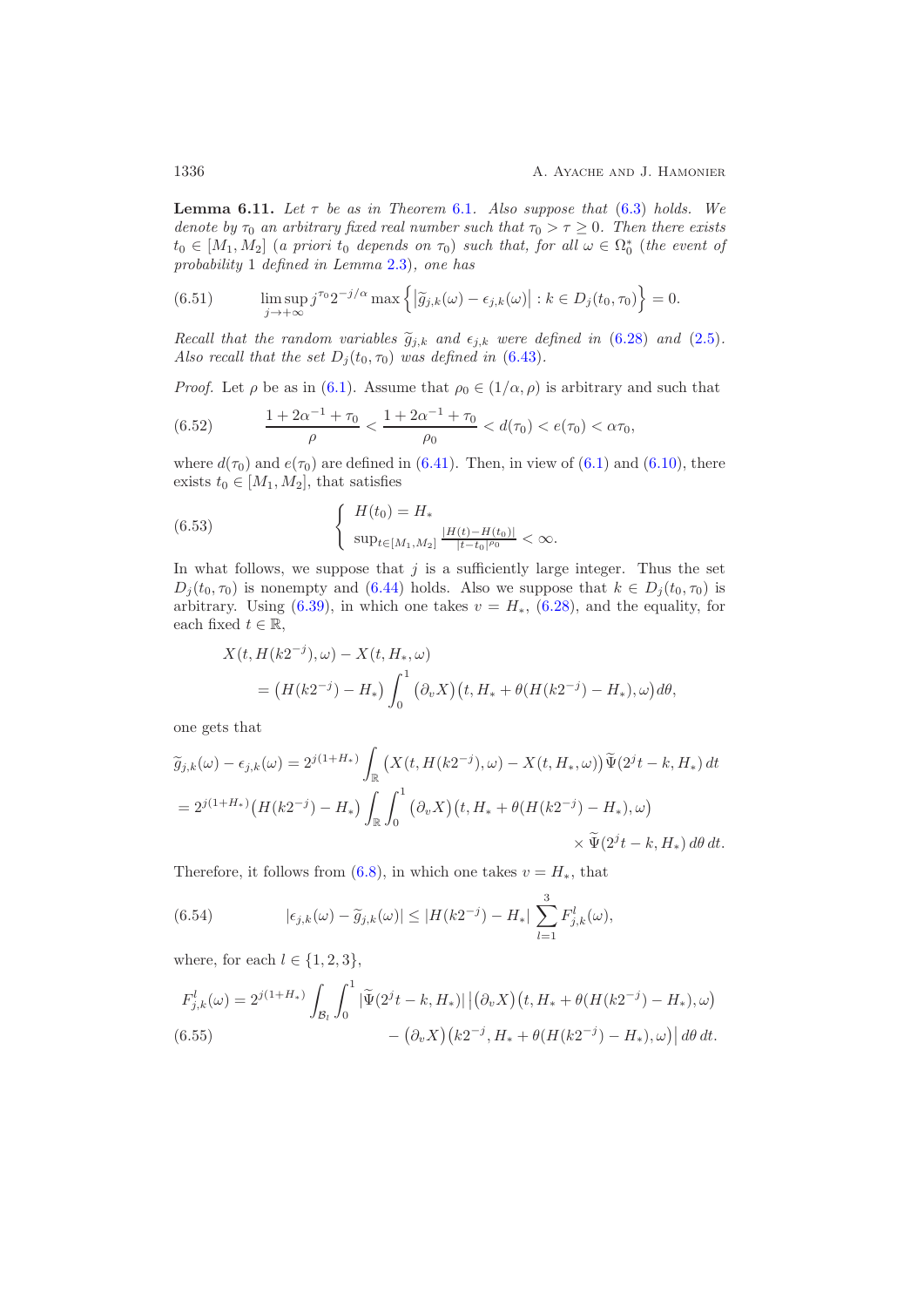The sets  $B_l$  were defined in [\(6.16\)](#page-28-3). Observe that, in view of [\(6.53\)](#page-35-0) and [\(6.43\)](#page-33-2), one has

<span id="page-36-0"></span>(6.56) 
$$
|H(k2^{-j}) - H_*| \leq c_1 j^{-d(\tau_0)\rho_0},
$$

where  $c_1$  is a constant not depending on j and k. Also observe that, in view of [\(6.52\)](#page-35-1), there exists  $\eta_1$ , an arbitrarily small positive real number, such that

<span id="page-36-1"></span>(6.57) 
$$
\frac{1+2\alpha^{-1}+\tau_0+\eta_1}{\rho_0} < d(\tau_0).
$$

Now we prove that  $(6.51)$  holds when  $|\widetilde{g}_{j,k}(\omega) - \epsilon_{j,k}(\omega)|$  is replaced by  $|H(k2^{-j}) - H(k1^{-j})|$  $H_*|F_{j,k}^1(\omega)$ . Using Proposition [4.1](#page-16-3) (in which one takes  $q = 1, M = M_0, a = H$ )  $b = \overline{H}$ , and  $\eta = \eta_1$ , the inequality  $H(k2^{-j}) \ge H_*$ , and the fact that  $k2^{-j} \in \mathcal{B}_1 \subset$  $[-M_0, M_0]$ , one gets that

$$
F_{j,k}^{1}(\omega) \le C_2(\omega) 2^{j(1+H_{*})} \int_{\mathcal{B}_1} \int_0^1 |\tilde{\Psi}(2^{j}t - k, H_{*})|
$$
  
 
$$
\times |t - k2^{-j}|^{H_{*}-1/\alpha + \theta(H(k2^{-j}) - H_{*})} (1 + |\log|t - k2^{-j}||)^{1+2/\alpha + \eta_1} d\theta dt
$$
  

$$
\le C_2(\omega) 2^{j(1+H_{*})} \int_{\mathcal{B}_1} |\tilde{\Psi}(2^{j}t - k, H_{*})||t - k2^{-j}|^{H_{*}-1/\alpha}
$$
  

$$
\times (1 + |\log|t - k2^{-j}||)^{1+2/\alpha + \eta_1} \left\{ \int_0^1 |t - k2^{-j}|^{\theta(H(k2^{-j}) - H_{*})} d\theta \right\} dt
$$
  

$$
\le C_3(\omega) 2^{j(1+H_{*})} \int_{\mathbb{R}} |t - k2^{-j}|^{H_{*}-1/\alpha} (1 + |\log|t - k2^{-j}||)^{1+2/\alpha + \eta_1}
$$
  

$$
\times |\tilde{\Psi}(2^{j}t - k, H_{*})| dt,
$$

where  $C_2(\omega)$  is a constant not depending on j and k and where

$$
C_3(\omega) = \left(1 + 2M_0\right)^{\overline{H} - H_*} C_2(\omega).
$$

Then, setting  $u = 2^{j}t - k$  in the last integral, one obtains that

$$
F_{j,k}^{1}(\omega) \leq C_{3}(\omega) 2^{j/\alpha} \int_{\mathbb{R}} |u|^{H_{*}-1/\alpha} (1+ |\log|2^{-j}u||)^{1+2/\alpha+\eta_{1}} |\tilde{\Psi}(u, H_{*})| du
$$
  
\n
$$
\leq C_{4}(\omega) 2^{j/\alpha} \int_{\mathbb{R}} |u|^{H_{*}-1/\alpha} (j^{1+2/\alpha+\eta_{1}} + (1+ |\log|u||)^{1+2/\alpha+\eta_{1}}) |\tilde{\Psi}(u, H_{*})| du
$$
  
\n(6.58)  $\leq C_{5}(\omega) j^{1+2/\alpha+\eta_{1}} 2^{j/\alpha},$ 

<span id="page-36-2"></span>where  $C_4(\omega)$  and  $C_5(\omega)$  are constants not depending on j and k. Combining [\(6.56\)](#page-36-0),  $(6.57)$ , and  $(6.58)$ , it follows that

<span id="page-36-3"></span>(6.59) 
$$
\limsup_{j \to +\infty} j^{\tau_0} 2^{-j/\alpha} \max \left\{ |H(k2^{-j}) - H_*| F_{j,k}^1(\omega) : k \in D_j(t_0, \tau_0) \right\} = 0.
$$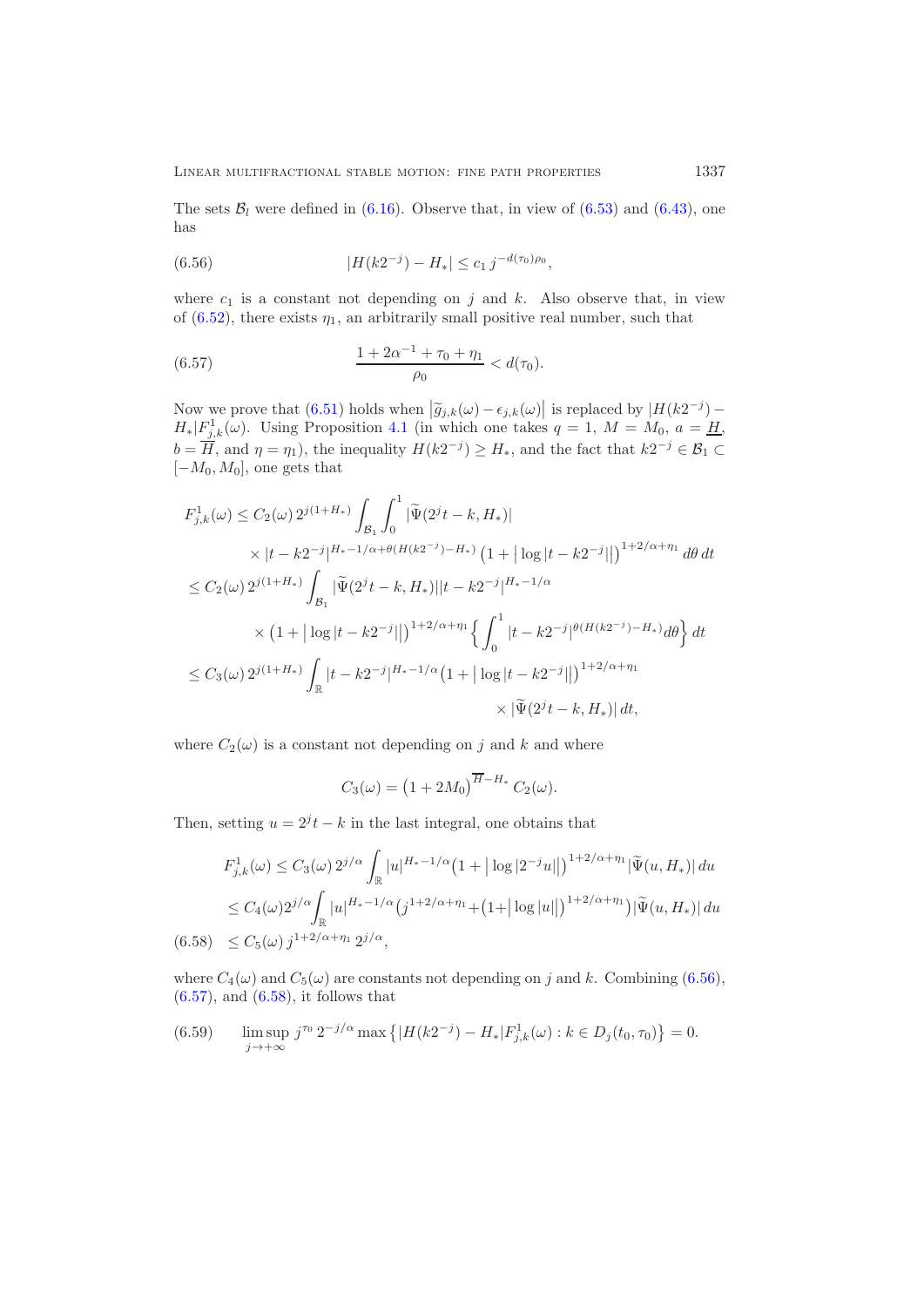Now we prove that  $(6.51)$  holds when  $|\widetilde{g}_{j,k}(\omega) - \epsilon_{j,k}(\omega)|$  is replaced by  $|H(k2^{-j}) - H| \to \infty$  $H_*|F_{j,k}^2(\omega)$ . We set

<span id="page-37-0"></span>(6.60) 
$$
C_6(\omega) := \sup_{(u,v) \in [-2M_0, 2M_0] \times [\underline{H}, \overline{H}]} |(\partial_v X)(u, v, \omega)| < \infty.
$$

Observe that  $C_6(\omega)$  is finite, since the function  $(u, v) \mapsto (\partial_v X)(u, v, \omega)$  is continuous on the compact rectangle  $[-2M_0, 2M_0] \times [\underline{H}, \overline{H}]$ . Combining [\(6.55\)](#page-35-3), [\(6.60\)](#page-37-0),  $(6.44)$ , and  $(6.23)$ , one obtains that

<span id="page-37-1"></span>(6.61) 
$$
F_{j,k}^{2}(\omega) \leq C_{7}(\omega) 2^{-j(1-H_{*}-1/\alpha)},
$$

where  $C_7(\omega)$  is a constant not depending on j and k. Then, using [\(6.61\)](#page-37-1), the fact that  $H(\cdot)$  is a bounded function, and the inequality  $0 < 1 - H_*$ , it follows that

<span id="page-37-3"></span>(6.62) 
$$
\limsup_{j \to +\infty} j^{\tau_0} 2^{-j/\alpha} \max \left\{ |H(k2^{-j}) - H_*| F_{j,k}^2(\omega) : k \in D_j(t_0, \tau_0) \right\} = 0.
$$

Now we prove that  $(6.51)$  holds when  $|\widetilde{g}_{j,k}(\omega) - \epsilon_{j,k}(\omega)|$  is replaced by  $|H(k2^{-j}) H_*|F_{j,k}^3(\omega)$ . Setting  $q=1, a=\underline{H}$ , and  $b=H$  in Proposition [4.2,](#page-17-0) one gets, in view of [\(6.60\)](#page-37-0), that, for any fixed  $\eta > 0$ , for each  $t \in \mathcal{B}_3$ , and for all  $\theta \in [0, 1]$ ,

$$
\left| \left( \partial_v X \right) (t, H_* + \theta (H(k2^{-j}) - H_*), \omega) - \left( \partial_v X \right) (k2^{-j}, H_* + \theta (H(k2^{-j}) - H_*), \omega) \right|
$$
  
\$\leq C\_8(\omega) |t|^\overline{H} (1 + |\log|t||)^{1+1/\alpha + \eta}\$,

where  $C_8(\omega)$  is a constant not depending on t,  $\theta$ , and  $(j, k)$ . Next, combining this last inequality with  $(6.55)$  and  $(6.25)$ , it follows that,

<span id="page-37-2"></span>(6.63) 
$$
F_{j,k}^3(\omega_0) \leq C_9(\omega) 2^{-(1-H_*)j},
$$

where  $C_9(\omega)$  is a constant not depending on j and k. Then, using [\(6.63\)](#page-37-2), the fact that  $H(\cdot)$  is a bounded function, and the inequality  $0 < 1 - H_*$ , it follows that

<span id="page-37-4"></span>(6.64) 
$$
\limsup_{j \to +\infty} j^{\tau_0} 2^{-j/\alpha} \max \left\{ |H(k2^{-j}) - H_*| F_{j,k}^3(\omega) : k \in D_j(t_0, \tau_0) \right\} = 0.
$$

<span id="page-37-5"></span>Finally, combining  $(6.54)$ ,  $(6.59)$ ,  $(6.62)$ , and  $(6.64)$ , it follows that  $(6.51)$  holds.  $\Box$ 

**Lemma [6.1](#page-25-3)2.** Let  $\tau$  be as in Theorem 6.1. Also suppose that the conditions  $(A)$ *and* [\(6.3\)](#page-25-2) *hold.* Let  $\tau_0$  be an arbitrary fixed real number such that  $\tau_0 > \tau \geq 0$ . *Then there exists*  $\Omega_{2,\tau_0}^*$  *an event of probability* 1 (*which a priori depends on*  $\tau_0$ ) *contained in*  $\Omega^*$  (*recall that this event was defined in Lemma 3.3)* even that for *contained in*  $\Omega_0^*$  (*recall that this event was defined in Lemma [2.3\)](#page-6-0), such that, for*  $\chi^e$ *each*  $\omega \in \Omega^*_{2,\tau_0}$ , one has

$$
(6.65)
$$

<span id="page-37-6"></span>
$$
\liminf_{j \to +\infty} j^{\tau_0} 2^{-j/\alpha} \max \left\{ |g_{j,k}(\omega)| : k \in \mathbb{Z} \text{ and } M_1 + 2^{-\frac{j}{2\alpha}} \le k/2^j \le M_2 - 2^{-\frac{j}{2\alpha}} \right\} > 0,
$$

*where the*  $g_{j,k}$  *are the random variables defined in*  $(6.11)$ *.* 

*Proof.* Combining  $(6.44)$  and Lemmas [6.11,](#page-35-5) [6.10,](#page-34-6) and [6.6](#page-30-6) one gets the lemma.  $\Box$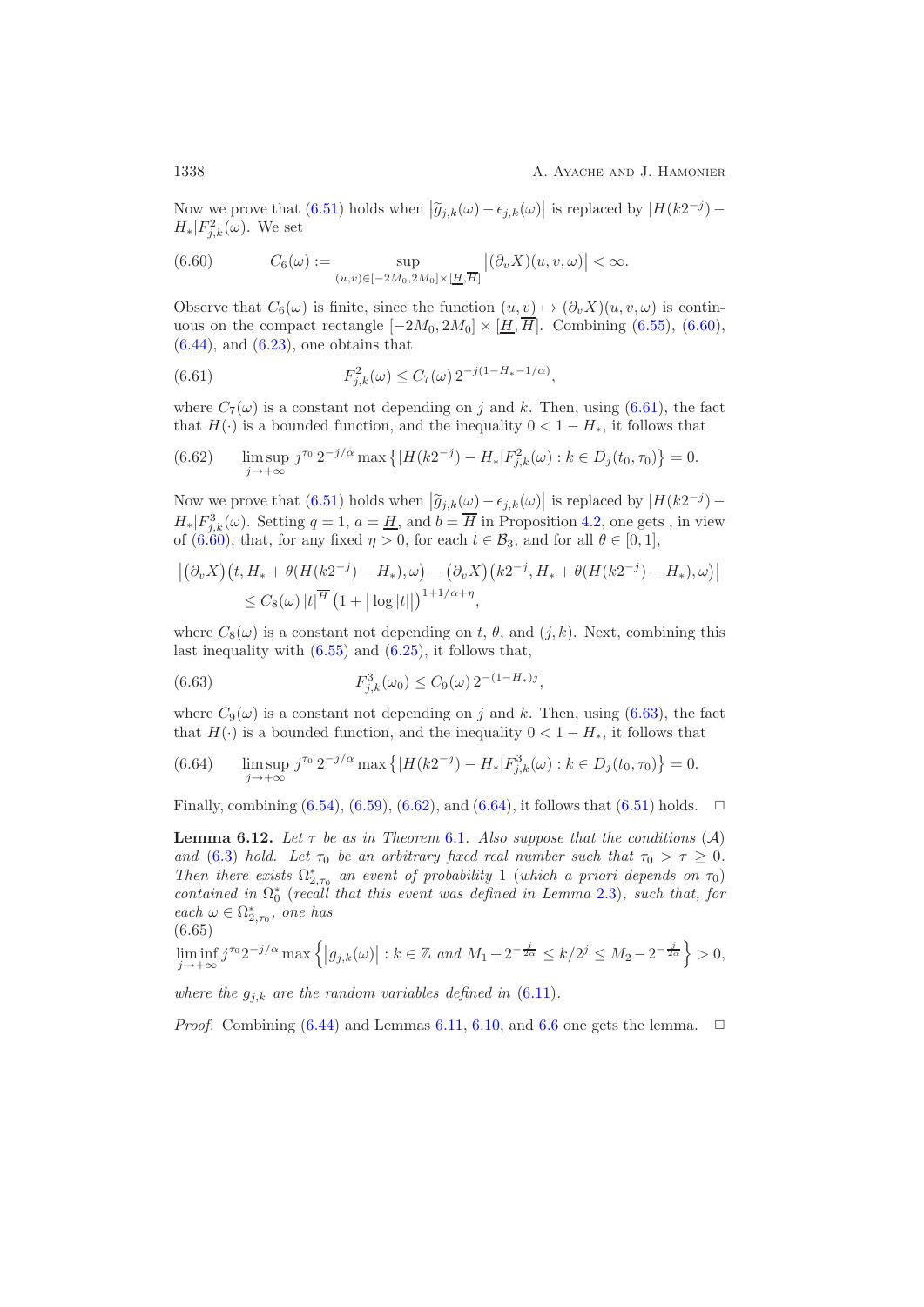Now, we are ready to prove Theorem [6.1.](#page-25-3)

*Proof of Theorem [6.1.](#page-25-3)* Denote by  $\Omega_3^*$  the event of probability 1 defined by

$$
\Omega_3^*:=\bigcap_{\tau_0\in\mathbb{Q}\text{ and }\tau_0>\tau}\Omega_{2,\tau_0}^*.
$$

The events  $\Omega^*_{2,\tau_0}$  were defined in Lemma [6.12.](#page-37-5) It is clear that  $(6.65)$  holds for all  $\omega \in \Omega^*$  and for all real  $\tau_0 > \tau > 0$ . Therefore, it follows from Lemma 6.4, that for  $\omega \in \Omega_3^*$  and for all real  $\tau_0 > \tau \ge 0$ . Therefore, it follows from Lemma [6.4,](#page-27-4) that for each  $\omega \in \Omega^*$ ,  $\tau_0 > \tau$ , and  $\eta_0 > 0$ . each  $\omega \in \Omega_3^*, \tau_0 > \tau$ , and  $\eta_0 > 0$ ,

$$
\sup_{(t,s)\in[M_1,M_2]^2} \frac{|Y(t,\omega)-Y(s,\omega)|}{|t-s|^{H_*-1/\alpha}(1+|\log|t-s||)^{-\tau_0-\eta_0}}=\infty.
$$

Then, in view of  $(6.10)$ , one gets the theorem.

### <span id="page-38-1"></span>**7. Optimality of the local modulus of continuity for LMSM**

<span id="page-38-0"></span>The goal of this section is to show that under a condition a bit stronger than [\(5.10\)](#page-25-6), the local modulus of continuity given in [\(5.11\)](#page-25-7) is optimal. More precisely:

**Theorem 7.1.** Let M be a positive real number. Assume that  $t_0 \in (-M, M)$ *satisfies*

<span id="page-38-5"></span>(7.1) 
$$
\left|H(t) - H(t_0)\right| \le c \left|t - t_0\right|^{H(t_0)} \left(1 + |\log|t - t_0| \right)^{1/\alpha}
$$

*for some constant*  $c > 0$  *and all*  $t \in \mathbb{R}$ *. Then one has, almost surely,* 

<span id="page-38-4"></span>(7.2) 
$$
\sup_{t \in [-M,M]} \left\{ \frac{|Y(t) - Y(t_0)|}{|t - t_0|^{H(t_0)} (1 + |\log|t - t_0||)^{1/\alpha}} \right\} = \infty.
$$

**Remark 7.2.** We mention that, even in the quite classical case of LFSM (in other words, in the particular case where the functional parameter  $H(\cdot)$  of LMSM is constant), the determination of the optimal lower bound for the power of the logarithmic factor in a local modulus of continuity has so far been an open problem. Corollary [5.6](#page-25-0) and Theorem [7.1](#page-38-0) in the present article solve it, in the more general case of LMSM, by showing that  $1/\alpha$  is in fact this optimal lower bound.

<span id="page-38-2"></span>The proof of Theorem [7.1](#page-38-0) relies on  $(3.18)$ , in which one takes  $q = 0$ . Also, more importantly, it relies on the following proposition.

**Proposition 7.3.** *Let* M *be a positive real number. For all*  $t_0 \in (-M, M)$ *, one has, almost surely,*

<span id="page-38-3"></span>(7.3) 
$$
\sup_{t \in [-M,M]} \left\{ \frac{|X(t, H(t_0)) - X(t_0, H(t_0))|}{|t - t_0|^{H(t_0)} (1 + |\log|t - t_0||)^{1/\alpha}} \right\} = \infty.
$$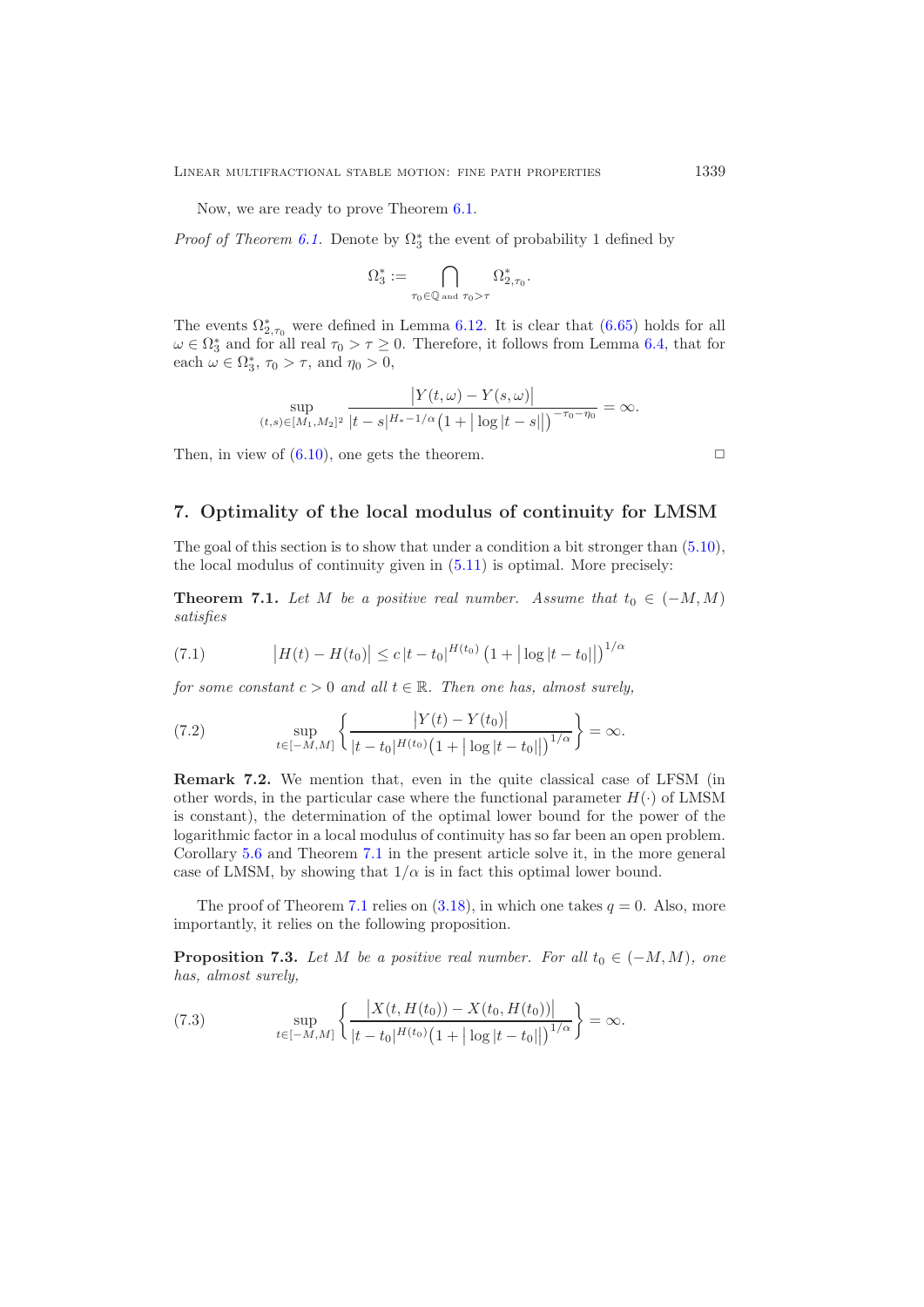In order to show that Proposition [7.3](#page-38-2) holds, we need to introduce some additional notation. Also we need to derive some preliminary results. Let  $m_0$  be the positive integer defined by

<span id="page-39-4"></span>(7.4) 
$$
m_0 := \left[\log_2(3R + 2)\right] + 1.
$$

Recall that R is a fixed real number strictly bigger than 1, such that  $(2.2)$  holds. For all  $j \in \mathbb{N}$ , one sets

<span id="page-39-3"></span>(7.5) 
$$
r(j, m_0) := jm_0
$$
 and  $l(j, m_0) := [2^{r(j, m_0)}t_0 + R + 2].$ 

Observe that the inequalities

<span id="page-39-2"></span>
$$
(7.6) \qquad (R+1)2^{-r(j,m_0)} < l(j,m_0)2^{-r(j,m_0)} - t_0 < (R+1)2^{1-r(j,m_0)} < 4/5
$$

hold. One denotes by  $\check{\epsilon}_i$  the  $\mathcal{S}t\alpha\mathcal{S}$  random variable

<span id="page-39-1"></span>
$$
\tilde{\epsilon}_j := \epsilon_{r(j,m_0),l(j,m_0)}.
$$

<span id="page-39-7"></span>In other words,  $\check{\epsilon}_j$  is defined through [\(2.5\)](#page-5-2) in which j and k are replaced, respectively, by  $r(j, m_0)$  and  $l(j, m_0)$ .

**Lemma 7.4.** *The StoS random variables*  $\check{\epsilon}_j$ ,  $j \in \mathbb{N}$ *, are independent and they all have the same scale parameter. Namely, for each*  $j \in \mathbb{N}$ ,

<span id="page-39-0"></span>(7.8) 
$$
\|\check{\epsilon}_j\|_{\alpha} = \left\{ \int_{\mathbb{R}} |\psi(t)|^{\alpha} dt \right\}^{1/\alpha}.
$$

*Proof.* First, observe that  $(7.8)$  is a straightforward consequence of  $(7.7)$  and  $(2.8)$ . Now we prove that the random variables  $\check{\epsilon}_j$ , for  $j \in \mathbb{N}$ , are independent. Notice that [\(2.2\)](#page-4-1) entails that

$$
\text{supp}\,\psi\big(2^{r(j,m_0)}-l(j,m_0)\big) \\
\subseteq [l(j,m_0)2^{-r(j,m_0)}-R\,2^{-r(j,m_0)},l(j,m_0)\,2^{-r(j,m_0)}+R\,2^{-r(j,m_0)}].
$$

Therefore, in view of [\(2.5\)](#page-5-2) and the fact that the  $\mathcal{S}t\alpha\mathcal{S}$  random measure  $Z_{\alpha}(ds)$  is independently scattered, it suffices to show that the intervals

$$
[l(j, m_0)2^{-r(j, m_0)} - R2^{-r(j, m_0)}, l(j, m_0)2^{-r(j, m_0)} + R2^{-r(j, m_0)}], \quad j \in \mathbb{N},
$$

are disjoint. This can be obtained by proving that the inequality

<span id="page-39-6"></span>
$$
(7.9) \quad R2^{-r(j,m_0)} + R2^{-r(j+p,m_0)} < |l(j,m_0)2^{-r(j,m_0)} - l(j+p,m_0)2^{-r(j+p,m_0)}|
$$

holds for all  $(j, p) \in \mathbb{N}^2$ . By using the triangle inequality, [\(7.6\)](#page-39-2), and the first equality in [\(7.5\)](#page-39-3), one has

<span id="page-39-5"></span>
$$
|l(j, m_0) 2^{-r(j, m_0)} - l(j + p, m_0) 2^{-r(j + p, m_0)}|
$$
  
\n
$$
\geq |l(j, m_0) 2^{-r(j, m_0)} - t_0| - |l(j + p, m_0) 2^{-r(j + p, m_0)} - t_0|
$$
  
\n
$$
> (R + 1) 2^{-r(j, m_0)} - (R + 1) 2^{1 - r(j + p, m_0)} = (R + 1) 2^{-j m_0} (1 - 2^{1 - p m_0})
$$
  
\n(7.10) 
$$
\geq (R + 1) 2^{-j m_0} (1 - 2^{1 - m_0}).
$$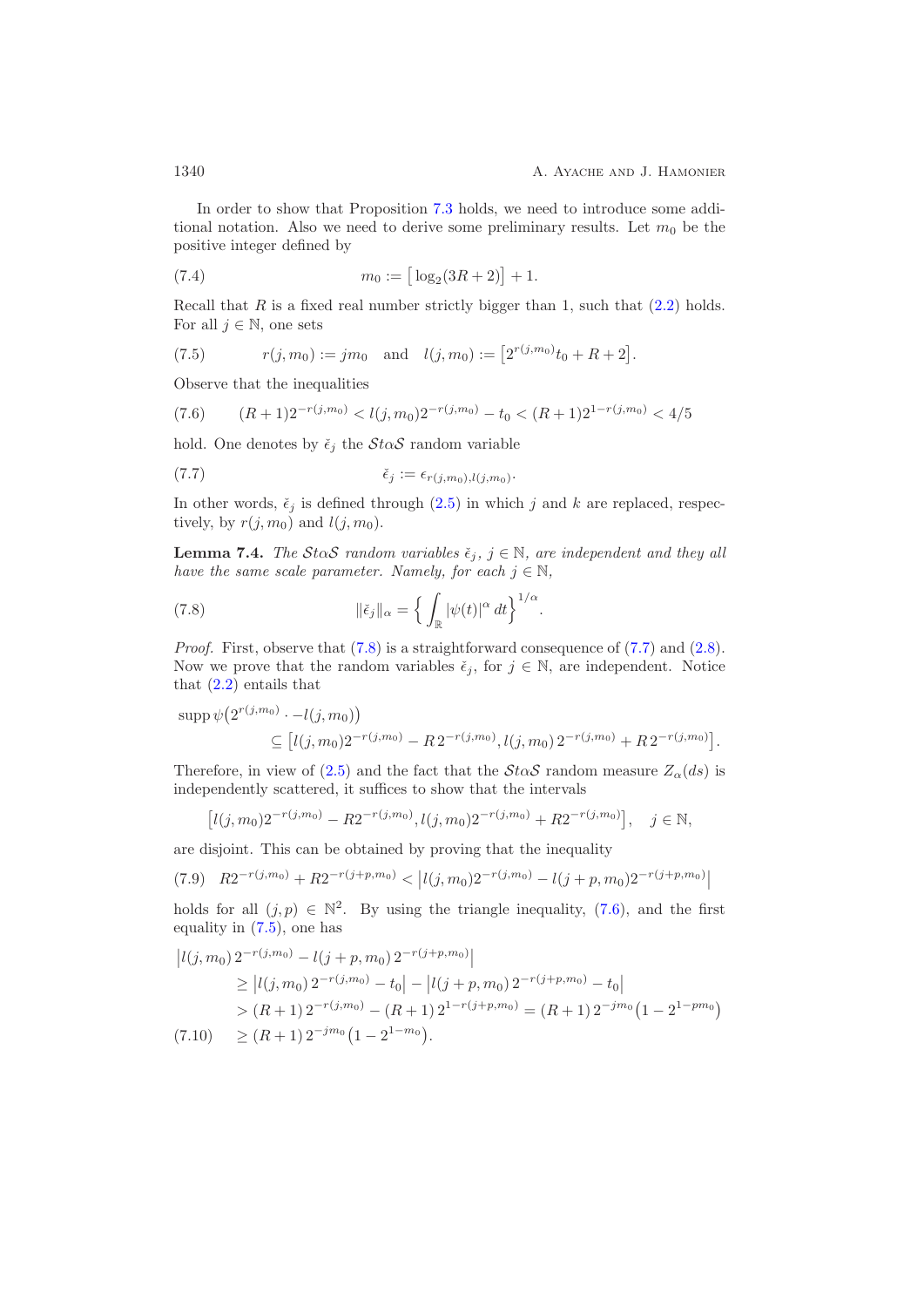On the other hand, the first equality in [\(7.5\)](#page-39-3) implies that

<span id="page-40-0"></span>
$$
(7.11) R2^{-r(j,m_0)} + R2^{-r(j+p,m_0)} = R2^{-jm_0} (1 + 2^{-pm_0}) \leq R2^{-jm_0} (1 + 2^{-m_0}).
$$

Next, notice that  $(7.4)$  implies that  $2^{-m_0} < (3R + 2)^{-1}$  and consequently that

<span id="page-40-1"></span>(7.12) 
$$
R(1+2^{-m_0}) < \frac{3R(R+1)}{3R+2} < (R+1)(1-2^{1-m_0}).
$$

<span id="page-40-7"></span>Finally, combining  $(7.10)$ ,  $(7.11)$ , and  $(7.12)$ , one gets  $(7.9)$ 

**Lemma 7.5.** *One has, almost surely,*

(7.13) 
$$
\limsup_{j \to +\infty} \frac{|\check{\epsilon}_j|}{j^{1/\alpha} \log^{1/\alpha}(j)} \ge 1.
$$

*Proof.* Notice that, in view of Lemma [7.4,](#page-39-7) the events  $\{|\xi_j| > j^{1/\alpha} \log^{1/\alpha}(j)\}, j \in \mathbb{N},$ are independent. Moreover,  $(7.7)$  and the first inequality in  $(2.9)$  imply that

<span id="page-40-2"></span>
$$
\sum_{j=2}^{+\infty} \mathbb{P}(|\check{\epsilon}_j| > j^{1/\alpha} \log^{1/\alpha}(j)) \ge c' \sum_{j=2}^{+\infty} j^{-1} \log^{-1}(j) = +\infty.
$$

<span id="page-40-8"></span>Thus, applying the second Borel–Cantelli lemma, one gets  $(7.13)$ .

**Lemma 7.6.** *Let*  $\Omega_0^*$  *be the event of probability* 1 *defined in Lemma* [2.3](#page-6-0)*. Assume* that for some to  $\in$  ( $-M$  M) and  $\omega_0 \in \Omega_0^*$  are has *that, for some*  $t_0 \in (-M, M)$  *and*  $\omega_0 \in \Omega_0^*$ *, one has* 

<span id="page-40-4"></span>(7.14) 
$$
\sup_{t \in [-M,M]} \left\{ \frac{\left| X(t, H(t_0), \omega_0) - X(t_0, H(t_0), \omega_0) \right|}{|t - t_0|^{H(t_0)} \left( 1 + |\log |t - t_0| \right| \right)^{1/\alpha}} \right\} < \infty.
$$

*Then, it follows that*

<span id="page-40-6"></span>(7.15) 
$$
\limsup_{j \to +\infty} \frac{|\breve{\epsilon}_j(\omega_0)|}{j^{1/\alpha}} < \infty.
$$

*Proof.* First notice that [\(7.7\)](#page-39-1), [\(6.39\)](#page-32-3) (in which one takes  $v = H(t_0)$ ), [\(6.8\)](#page-26-2), and the change of variable  $x = t - l_j 2^{-r_j}$ , imply that

<span id="page-40-3"></span>
$$
(7.16) \quad \check{\epsilon}_{j}(\omega_{0})
$$
\n
$$
= 2^{r_{j}(1+H(t_{0}))} \int_{\mathbb{R}} \left( X(t, H(t_{0}), \omega_{0}) - X(t_{0}, H(t_{0}), \omega_{0}) \right) \tilde{\Psi}(2^{r_{j}}t - l_{j}, H(t_{0})) dt
$$
\n
$$
= 2^{r_{j}(1+H(t_{0}))} \int_{\mathbb{R}} \left( X(x + l_{j}2^{-r_{j}}, H(t_{0}), \omega_{0}) - X(t_{0}, H(t_{0}), \omega_{0}) \right) \tilde{\Psi}(2^{r_{j}}x, H(t_{0})) dx,
$$

where, for the sake of simplicity, we have set  $r_j = r(j, m_0)$  and  $l_j = l(j, m_0)$ . Let  $s_* := |t_0| + 2$ . Observe that, in view of [\(7.6\)](#page-39-2), one has

<span id="page-40-5"></span>(7.17) 
$$
\forall x \in \mathbb{R}, |x| \ge s_* \implies |x + l_j 2^{-r_j}| \ge 1.
$$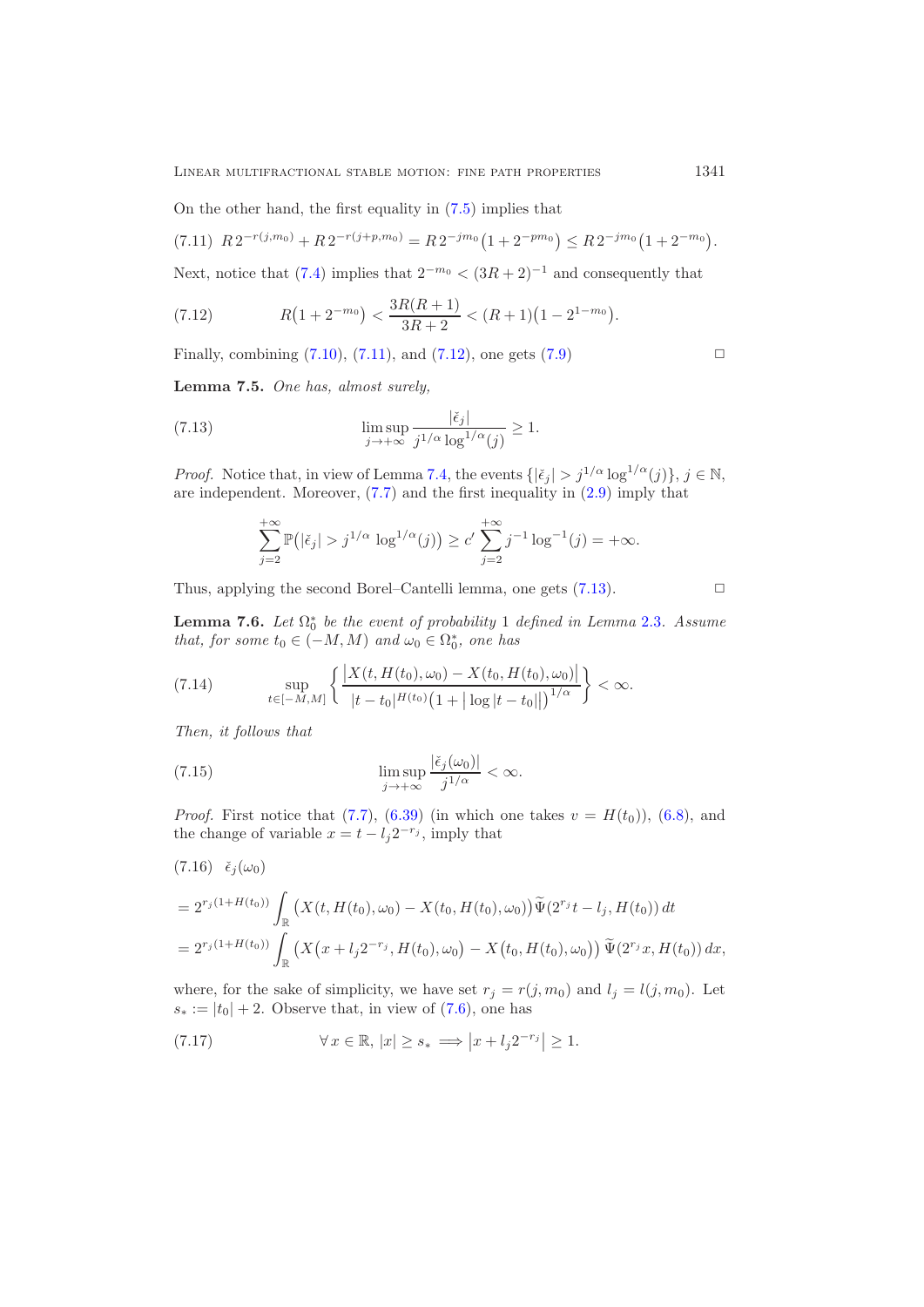Also, observe that [\(7.16\)](#page-40-3) entails that

<span id="page-41-5"></span>(7.18) 
$$
\left|\check{\epsilon}_{j}(\omega_{0})\right| \leq S_{j} + Z_{j},
$$

where

$$
S_j = 2^{r_j(1+H(t_0))}
$$
  
(7.19) 
$$
\times \int_{|x| < s_*} \left| X(x + l_j 2^{-r_j}, H(t_0), \omega_0) - X(t_0, H(t_0), \omega_0) \right| \left| \widetilde{\Psi}(2^{r_j}x, H(t_0)) \right| dx
$$

and

<span id="page-41-4"></span>
$$
Z_j = 2^{r_j(1+H(t_0))}
$$
  
(7.20) 
$$
\times \int_{|x| \ge s_*} \left| X(x + l_j 2^{-r_j}, H(t_0), \omega_0) - X(t_0, H(t_0), \omega_0) \right| \left| \widetilde{\Psi}(2^{r_j} x, H(t_0)) \right| dx.
$$

Now we bound  $S_j$  from above. Notice that the fact that  $t \mapsto X(t, H(t_0), \omega_0)$ is a continuous function on R entails that  $(7.14)$  remains valid when  $[-M, M]$ is replaced by any other compact interval. Also notice that, in view of [\(7.6\)](#page-39-2) when  $|x| < s<sub>*</sub>$ ,

$$
x + l_j 2^{-r_j}
$$
 belongs to the compact interval  $[-s_* - |t_0| - 4/5, s_* + |t_0| + 4/5]$ .

Thus, using [\(7.14\)](#page-40-4), in which M is replaced by  $s_* + |t_0| + 4/5$ , one gets that,

$$
S_j \le C_1(\omega_0) 2^{r_j(1+H(t_0))} \int_{|x|  
(7.21) 
$$
\le C_1(\omega_0) 2^{r_j(1+H(t_0))} \int_{\mathbb{R}} |\nu_j + x|^{H(t_0)} (1+ |\log |\nu_j + x| |)^{1/\alpha} |\tilde{\Psi}(2^{r_j}x, H(t_0))| dx,
$$
$$

<span id="page-41-1"></span>where,  $C_1(\omega_0)$  is a constant not depending on j, and

<span id="page-41-3"></span>(7.22) 
$$
\nu_j := l_j 2^{-r_j} - t_0.
$$

Observe that [\(7.6\)](#page-39-2) implies that

<span id="page-41-2"></span>(7.23) 
$$
R + 1 < 2^{r_j} \nu_j < 2R + 2.
$$

For the sake of convenience, we set

<span id="page-41-0"></span>(7.24) 
$$
c_2 := \sup_{y \in \mathbb{R}} (3 + |y|)^2 |\tilde{\Psi}(y, H(t_0))| < \infty.
$$

Observe that the inequality in [\(7.24\)](#page-41-0) results from [\(6.7\)](#page-26-1). Next, making the change of variable  $u = x/\nu_j$  in [\(7.21\)](#page-41-1), and using the triangle inequality, [\(7.23\)](#page-41-2), [\(7.24\)](#page-41-0), [\(7.22\)](#page-41-3),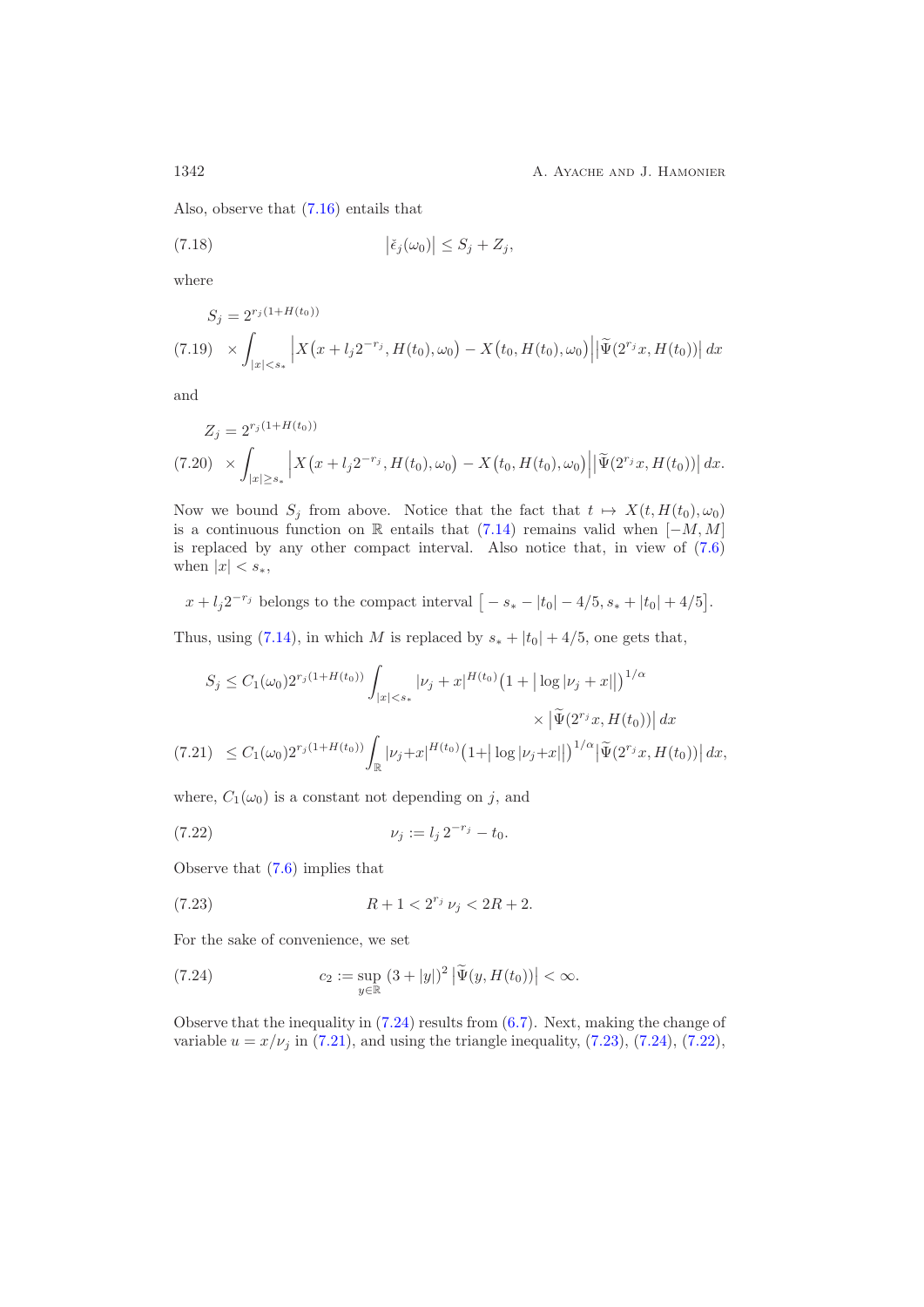the last two inequalities in  $(7.6)$ , and the the first equality in  $(7.5)$ , it follows that

$$
S_j \le C_1(\omega_0) 2^{r_j(1+H(t_0))} \nu_j \int_{\mathbb{R}} |\nu_j + \nu_j u|^{H(t_0)} (1+ |\log |\nu_j + \nu_j u| |)^{1/\alpha}
$$
  

$$
\times |\tilde{\Psi}(2^{r_j} \nu_j u, H(t_0))| du
$$
  

$$
= C_1(\omega_0) 2^{r_j(1+H(t_0))} \nu_j^{1+H(t_0)} \int_{\mathbb{R}} |1+u|^{H(t_0)} (1+ |\log(\nu_j) + \log |1+u| |)^{1/\alpha}
$$
  

$$
\times |\tilde{\Psi}(2^{r_j} \nu_j u, H(t_0))| du
$$
  
(7.25) 
$$
\le C_3(\omega_0) (2^{r_j} \nu_j)^{1+H(t_0)} |\log(\nu_j)|^{1/\alpha} \le C_4(\omega_0) j^{1/\alpha}
$$

<span id="page-42-2"></span>where

$$
C_3(\omega_0) := c_2 \left( \log(5/4) \right)^{-1/\alpha} C_1(\omega_0) \int_{\mathbb{R}} \frac{\left| 2 + |\log|1 + u|| \right|^{1/\alpha}}{(3 + |u|)^{2 - H(t_0)}} du < \infty,
$$

and  $C_4(\omega_0) = C_3(\omega_0) (2R+2)^{1+H(t_0)} m_0^{1/\alpha}$ . Now we find an upper bound for  $Z_j$ .<br>Using (7.20) (7.24) and the triangle inequality one obtains that Using [\(7.20\)](#page-41-4), [\(7.24\)](#page-41-0), and the triangle inequality, one obtains that (7.26)

<span id="page-42-0"></span>
$$
Z_j \le c_2 2^{-r_j(1-H(t_0))} \int_{|x| \ge s_*} \left| X\left(x + l_j 2^{-r_j}, H(t_0), \omega_0\right) \right| x^{-2} dx + C_5(\omega_0) 2^{-r_j(1-H(t_0))},
$$

where

$$
C_5(\omega_0) := c_2 |X(t_0, H(t_0), \omega_0)| \int_{|x| \geq s_*} x^{-2} dx < \infty.
$$

Next, observe that [\(7.17\)](#page-40-5) and [\(7.6\)](#page-39-2) imply that, for all real x that satisfies  $|x| \geq s_*$ , and for each  $j \in \mathbb{N}$ , one has

<span id="page-42-3"></span>
$$
1 \le |x + l_j 2^{-r_j}| \le |x| + |t_0| + 1.
$$

Thus, taking  $q = 0$  in [\(4.2\)](#page-17-4), a and b such that  $H(t_0) \in [a, b]$ , and  $\eta$  an arbitrary fixed positive real number, it follows that

$$
(7.27)
$$

<span id="page-42-1"></span>
$$
\left| X(x+l_j 2^{-r_j}, H(t_0), \omega_0) \right| \leq C_6(\omega_0) \big( |x| + |t_0| + 1 \big)^{H(t_0)} \big( 1 + \log \big( |x| + |t_0| + 1 \big) \big)^{1/\alpha + \eta},
$$

where the finite constant  $C_6(\omega_0)$  does not depend on x and j. Next, combining  $(7.26)$  with  $(7.27)$ , one gets that

(7.28) 
$$
Z_j \leq C_7(\omega_0) 2^{-r_j(1 - H(t_0))},
$$

where

$$
C_7(\omega_0) := C_5(\omega_0) + c_2 \int_{|x| \ge s_*} (|x| + |t_0| + 1)^{H(t_0)} (1 + \log (|x| + |t_0| + 1))^{1/\alpha + \eta} x^{-2} dx
$$

is a finite constant. Finally, combining  $(7.18)$ ,  $(7.25)$ ,  $(7.28)$ , and the first equality in  $(7.5)$ , one obtains  $(7.15)$ .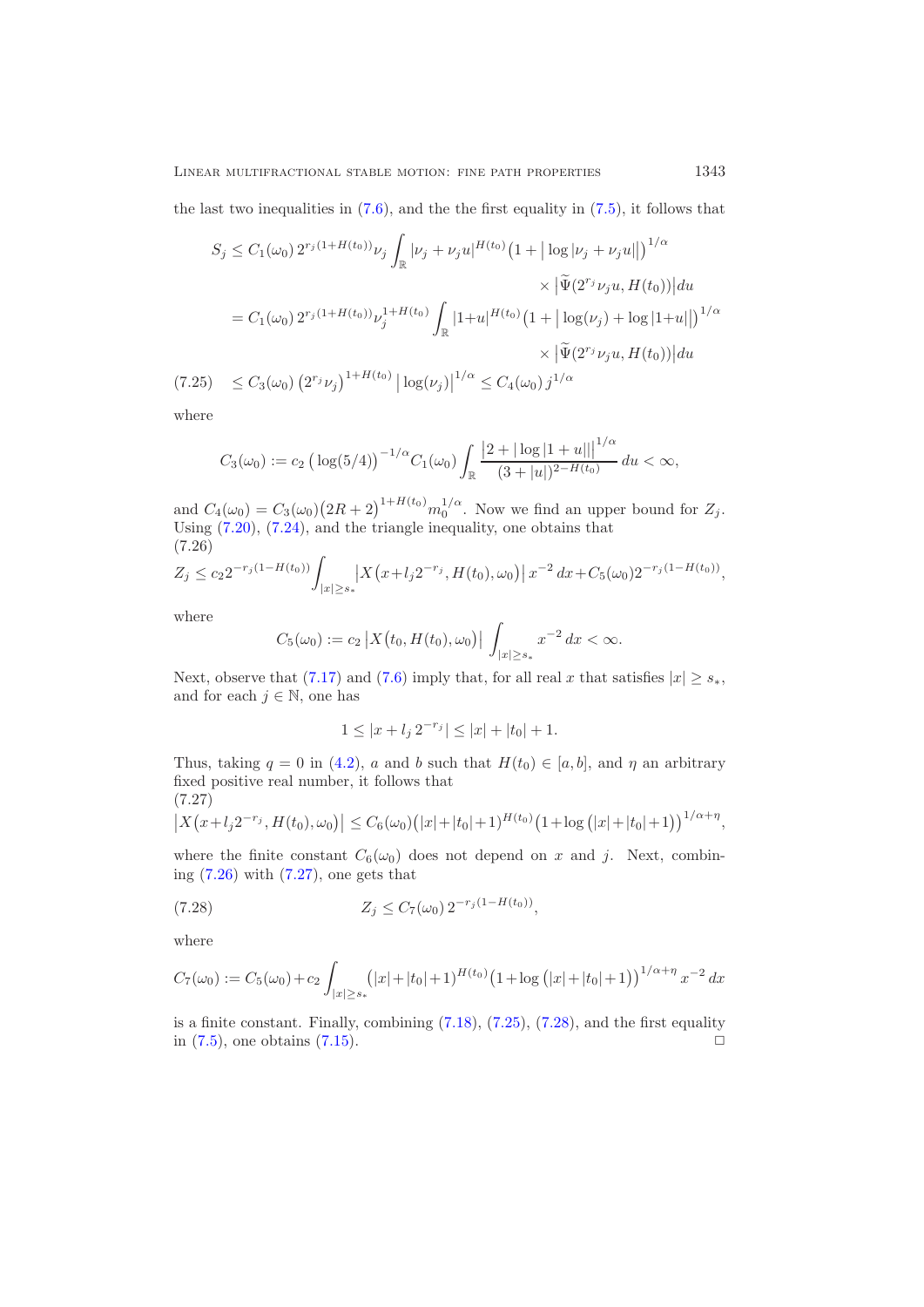Now, we are ready to prove Proposition [7.3](#page-38-2) and Theorem [7.1.](#page-38-0)

*Proof of Proposition* [7.3](#page-38-2)*.* The proposition is a straightforward consequence of Lem-mas [7.5](#page-40-7) and [7.6.](#page-40-8)  $\Box$ 

*Proof of Theorem* [7.1](#page-38-0). Using [\(5.1\)](#page-23-1) and the triangle inequality, one has, for all  $t \in$  $[-M, M],$ 

$$
\big|X(t,H(t_0))-X(t_0,H(t_0))\big|\leq \big|Y(t)-Y(t_0)\big|+\big|X(t,H(t))-X(t,H(t_0))\big|,
$$

and, as a consequence,

$$
\sup_{t \in [-M,M]} \left\{ \frac{|X(t, H(t_0)) - X(t_0, H(t_0))|}{|t - t_0|^{H(t_0)} (1 + |\log |t - t_0|)|^{1/\alpha}} \right\}
$$
\n
$$
\leq \sup_{t \in [-M,M]} \left\{ \frac{|Y(t) - Y(t_0)|}{|t - t_0|^{H(t_0)} (1 + |\log |t - t_0|)|^{1/\alpha}} \right\}
$$
\n
$$
+ \sup_{t \in [-M,M]} \left\{ \frac{|X(t, H(t)) - X(t, H(t_0))|}{|t - t_0|^{H(t_0)} (1 + |\log |t - t_0|)|^{1/\alpha}} \right\}.
$$

Thus, in view of  $(7.3)$ , in order to show that  $(7.2)$  holds, it is suffices to prove that

<span id="page-43-3"></span>(7.29) 
$$
\sup_{t \in [-M,M]} \left\{ \frac{|X(t, H(t)) - X(t, H(t_0))|}{|t - t_0|^{H(t_0)} (1 + |\log|t - t_0||)^{1/\alpha}} \right\} < \infty.
$$

Taking q = 0 in [\(3.18\)](#page-16-4),  $a = \underline{H} := \inf_{x \in \mathbb{R}} H(x)$ , and  $b := \overline{H} := \sup_{x \in \mathbb{R}} H(x)$ , one gets that

<span id="page-43-2"></span>(7.30) 
$$
\sup_{t \in [-M,M]} \left\{ \frac{|X(t, H(t)) - X(t, H(t_0))|}{|H(t) - H(t_0)|} \right\} < \infty.
$$

Finally, combining  $(7.1)$  with  $(7.30)$ , it follows that  $(7.29)$  holds.

# <span id="page-43-1"></span>8. Local Hölder exponent of LMSM

The goal of this section is to determine the local Hölder exponent of a typical path of LMSM. First we recall, in a general framework, the definition of this exponent.

Let  $f$  be an arbitrary deterministic real-valued continuous function defined on the real line. The critical global Hölder regularity of  $f$ , over an arbitrary nonempty compact interval  $[M_1, M_2]$ , can be measured through

<span id="page-43-0"></span>
$$
(8.1) \qquad \rho_f^{\text{unif}}([M_1, M_2]) := \sup \bigg\{ \rho \geq 0 : \sup_{s', s'' \in [M_1, M_2]} \frac{|f(s') - f(s'')|}{|s' - s''|^\rho} < \infty \bigg\},
$$

the uniform (or global) Hölder exponent of f over  $[M_1, M_2]$ . Observe that one has

<span id="page-43-4"></span>(8.2) 
$$
\rho_f^{\text{unif}}([M'_1, M'_2]) \ge \rho_f^{\text{unif}}([M_1, M_2])
$$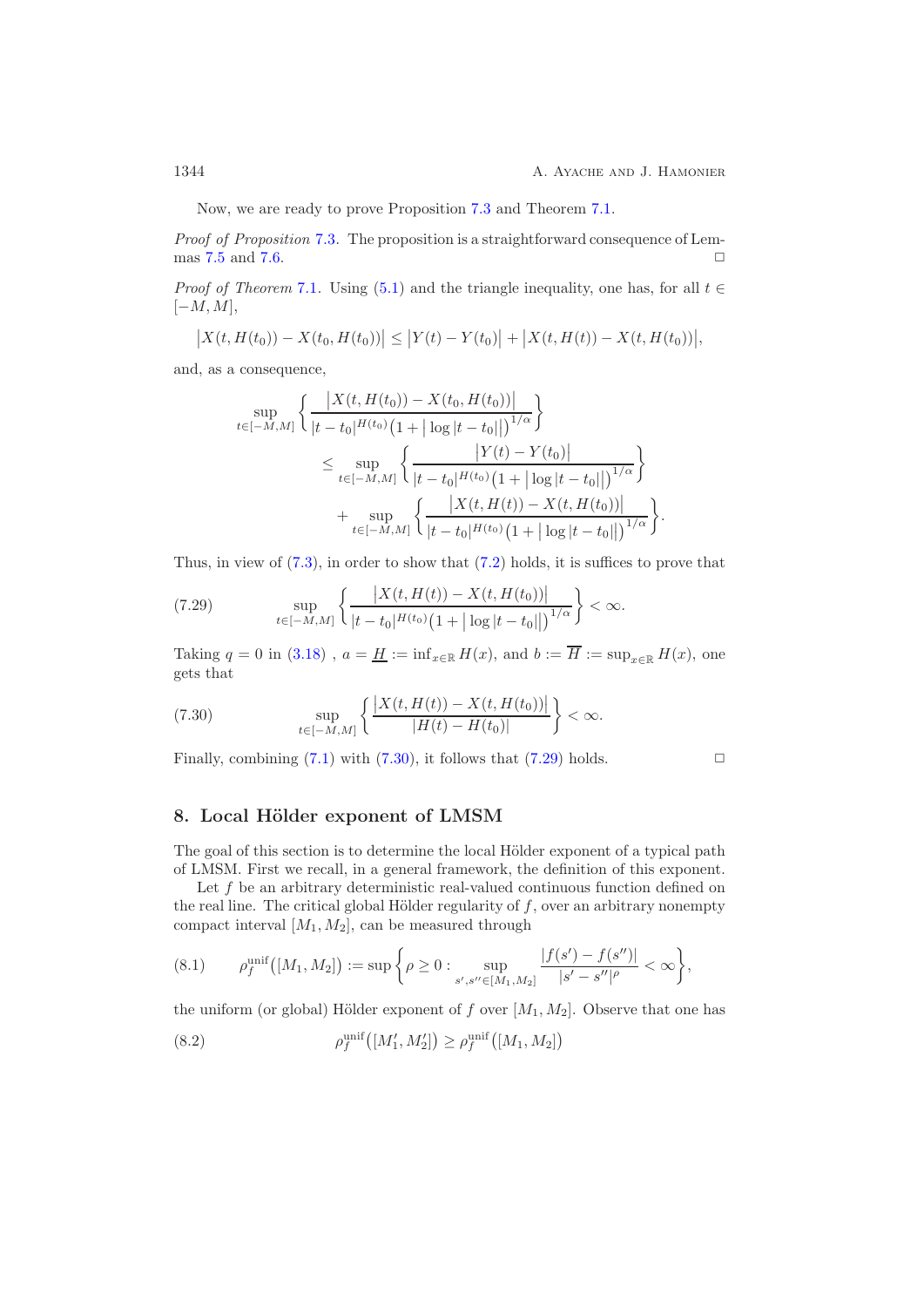when  $[M'_1, M'_2] \subseteq [M_1, M_2]$ . The local Hölder regularity of f in a neighborhood of some point  $t_0 \in \mathbb{R}$  can be measured through some point  $t_0 \in \mathbb{R}$  can be measured through

<span id="page-44-0"></span>
$$
(8.3) \quad \rho_f^{\text{unif}}(t_0) := \sup \left\{ \rho_f^{\text{unif}} \big( [M_1, M_2] \big) : M_1 \in \mathbb{R}, M_2 \in \mathbb{R} \text{ and } M_1 < t_0 < M_2 \right\},
$$

the local Hölder exponent of  $f$  at  $t_0$ . Notice that this exponent is sometimes called the uniform pointwise Hölder exponent of f at  $t_0$  (see [\[29\]](#page-53-2)).

Let  $t \mapsto Y(t,\omega)$  be a continuous path of the LMSM  $\{Y(t): t \in \mathbb{R}\}$ . The uniform Hölder exponent of  $t \mapsto Y(t,\omega)$  over  $[M_1, M_2]$  is denoted by  $\rho_Y^{\text{unif}}([M_1, M_2], \omega)$ .<br>The local Hölder exponent of  $t \mapsto Y(t,\omega)$  of  $t$ , is denoted by  $\rho_Y^{\text{unif}}(t,\omega)$ . The local Hölder exponent of  $t \mapsto Y(t,\omega)$  at  $t_0$  is denoted by  $\rho_Y^{\text{unit}}(t_0,\omega)$ .

Thanks to (ii) of Corollary  $5.3$  and Theorem  $6.1$ , under some Hölder condition on  $H(\cdot)$ , one can, almost surely for  $t_0 \in \mathbb{R}$ , completely determine  $\rho_Y^{\text{unit}}(t_0, \omega)$ . More precisely:

<span id="page-44-1"></span>**Theorem 8.1.** *There is an event*  $\Omega^*_{4}$  *of probability* 1 (*not depending on*  $t_0$ ) *such* that for all  $\omega \in \Omega^*$  and for each  $t_0 \in \mathbb{R}$  satisfying *that, for all*  $\omega \in \Omega_4^*$  *and for each*  $t_0 \in \mathbb{R}$  *satisfying* 

<span id="page-44-2"></span>
$$
\rho_H^{\text{unif}}(t_0) > 1/\alpha,
$$

*one has*

(8.5) 
$$
\rho_Y^{\text{unif}}(t_0, \omega) = H(t_0) - \frac{1}{\alpha}.
$$

<span id="page-44-5"></span>Notice that Theorem [8.1](#page-44-1) is more precise than Theorem 4.1 in [\[29\]](#page-53-2).

*Proof.* The theorem does not make sense if there is no  $t_0 \in \mathbb{R}$  which satisfies [\(8.4\)](#page-44-2), so, in what follows, we assume that  $(8.4)$  is satisfied for some  $t_0 \in \mathbb{R}$ . In view of  $(8.2)$  and  $(8.3)$ , this assumption implies that the set

<span id="page-44-3"></span>
$$
\Lambda := \{ (\mu_1, \mu_2) \in \mathbb{Q}^2 : \mu_1 < \mu_2 \text{ and } \rho_H^{\text{unif}}([\mu_1, \mu_2]) > 1/\alpha \},
$$

is nonempty. Next, observe that, [\(8.1\)](#page-43-0), (ii) of Corollary [5.3,](#page-23-5) Theorem [6.1,](#page-25-3) and Remark [6.2,](#page-25-8) imply that, for all  $(\mu_1, \mu_2) \in \Lambda$ , one has, almost surely,

(8.6) 
$$
\rho_Y^{\text{unif}}\big([\mu_1, \mu_2]\big) = \min_{x \in [\mu_1, \mu_2]} H(x) - \frac{1}{\alpha}.
$$

Moreover, the fact that  $\Lambda$  is countable entails that  $(8.6)$  holds on  $\Omega_4^*$ , an event of probability 1 which does not depend on  $(\mu, \mu_0)$ . Also observe that for each of probability 1 which does not depend on  $(\mu_1, \mu_2)$ . Also, observe that, for each  $t_0 \in \mathbb{R}$  which satisfies [\(8.4\)](#page-44-2), one has, for all  $\omega \in \Omega_4^*$ ,

<span id="page-44-4"></span>(8.7) 
$$
\rho_Y^{\text{unif}}(t_0,\omega) = \sup \left\{ \rho_Y^{\text{unif}} \big( [\mu_1, \mu_2] \big) : (\mu_1, \mu_2) \in \Lambda \text{ and } \mu_1 < t_0 < \mu_2 \right\}.
$$

The equality  $(8.7)$  can be obtained by using  $(8.2)$ ,  $(8.3)$ , and the density of the rational numbers in the real numbers. Finally, since  $H(\cdot)$  is a continuous function, combining  $(8.6)$  with  $(8.7)$ , one gets  $(8.5)$ .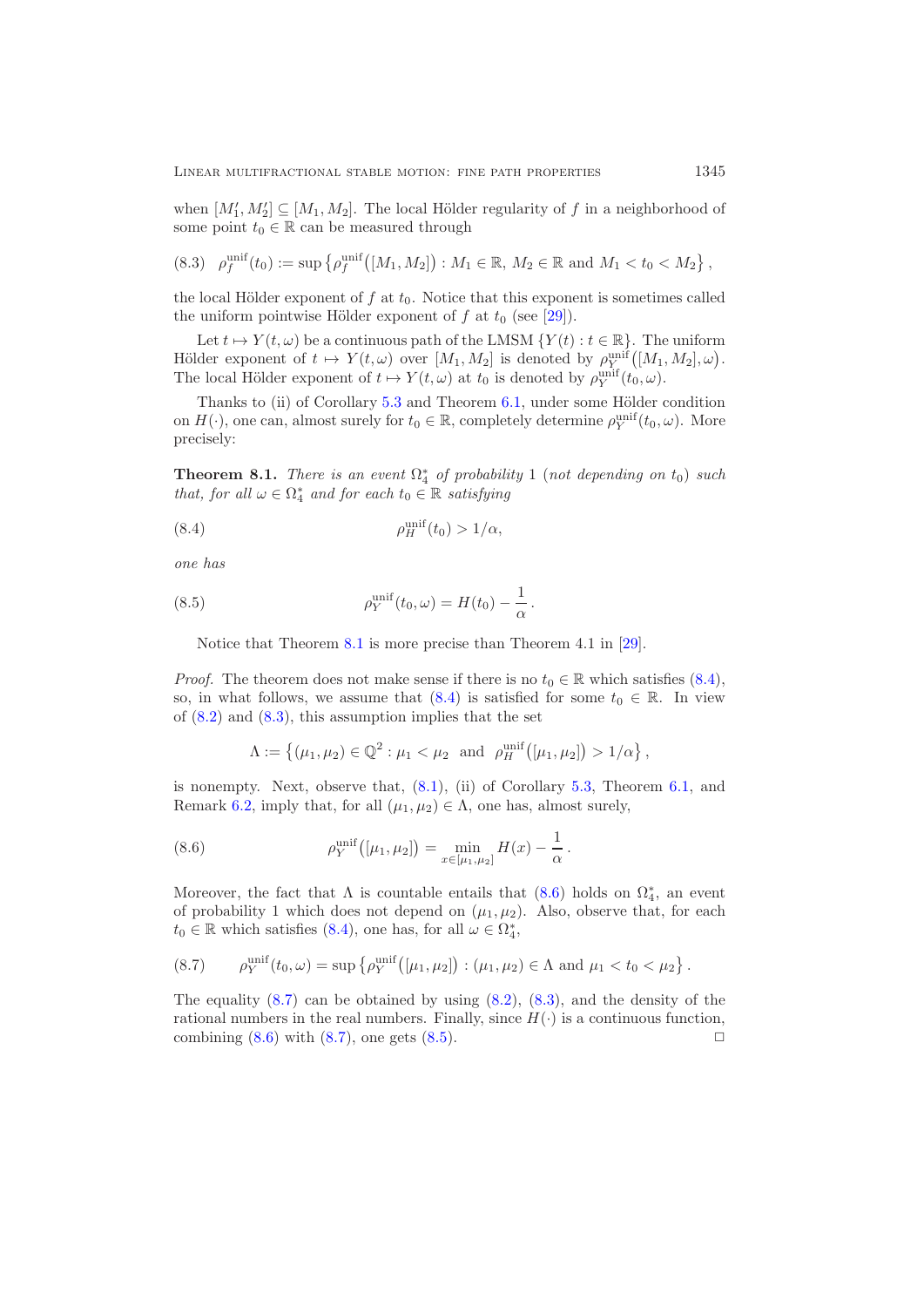$\Box$ 

## <span id="page-45-0"></span>**9. Appendix**

<span id="page-45-3"></span>The following technical lemma plays a crucial role in the proof of (iii) of Proposition [3.4](#page-12-0) as well as in the proofs of other important results in our article.

**Lemma 9.1.** *Let*  $(p,q) \in \{0,1,2\} \times \mathbb{Z}_+$ *. Set*  $\phi := \partial_x^p \partial_y^q \Psi$ *, where*  $\Psi$  *is the function defined in* (2.3) *Let*  $M \times a$  *b and*  $\kappa$  *be real numbers satisfying*  $M > 0, 1 > b > 0$ *defined in* [\(2.3\)](#page-5-1). Let M, v, a, b, and  $\kappa$  be real numbers satisfying  $M > 0, 1 > b>$  $a > 1/\alpha$ ,  $a - 1/\alpha > \kappa$ , and  $a - 1/\alpha - \kappa > \nu \geq 0$ . Finally, let *i* be a nonnegative *integer. For all*  $n \in \mathbb{Z}_+$  *and*  $(t, s, v) \in \mathbb{R}^2 \times (1/\alpha, 1)$  *we set* 

<span id="page-45-1"></span>
$$
A_n(t, s, v; M, \kappa, \nu, i, \phi) :=
$$
  
(9.1) 
$$
\sum_{|j| \le n} \sum_{|k| > M2^{n+1}} 2^{-jv} \frac{|\phi(2^{j}t - k, v) - \phi(2^{j}s - k, v)|}{|t - s|^{\kappa}} (3 + |j|)^{i + 1/\alpha + \nu} (3 + |k|)^{1/\alpha + \nu}
$$

*and*

<span id="page-45-2"></span>
$$
B_n(t, s, v; M, \kappa, \nu, i, \phi) :=
$$
  
(9.2) 
$$
\sum_{|j| \ge n+1} \sum_{k \in \mathbb{Z}} 2^{-jv} \frac{|\phi(2^{j}t - k, v) - \phi(2^{j}s - k, v)|}{|t - s|^{\kappa}} (3 + |j|)^{i + 1/\alpha + \nu} (3 + |k|)^{1/\alpha + \nu},
$$

*with the convention that*  $A_n(t, t, v; M, \kappa, \nu, i, \phi) = B_n(t, t, v; M, \kappa, \nu, i, \phi) = 0$  *for*  $any \ t \in \mathbb{R}$ *. Then*  $A_n(t, s, v; M, \kappa, \nu, i, \phi)$  and  $B_n(t, s, v; M, \kappa, \nu, i, \phi)$  converge to 0, *when n goes* to  $+\infty$ *, uniformly in*  $(t, s, v) \in [-M, M]^2 \times [a, b]$ *.* 

<span id="page-45-6"></span>In order to prove Lemma [9.1,](#page-45-3) we need some preliminary results.

**Lemma 9.2.** *For all real numbers*  $\xi > 0$  *and*  $M > 0$ *, there exists a constant*  $c > 0$ *such that, for each integer*  $n \geq 0$ *,* 

<span id="page-45-5"></span>
$$
\sum_{k > M 2^{n+1}} (1+k)^{-1-\xi} \le c \, 2^{-n\xi}.
$$

*Proof.* Clearly, one has, for any integer  $k \geq 1$ ,

$$
(1+k)^{-1-\xi} \le \int_{k-1}^{k} (1+x)^{-1-\xi} dx.
$$

Therefore,

$$
\sum_{k>M2^{n+1}} (1+k)^{-1-\xi} \le \int_{M2^{n+1}-1}^{+\infty} (1+x)^{-1-\xi} \, dx = \xi^{-1} \, M^{-\xi} \, 2^{-(n+1)\xi}.
$$

<span id="page-45-4"></span>**Lemma 9.3.** *Fix*  $\lambda \in \mathbb{R}$  *and*  $\theta_0 > 0$ *. Set* 

$$
c := \sum_{m=0}^{+\infty} 2^{-m\theta_0} (1+m)^{|\lambda|} < +\infty.
$$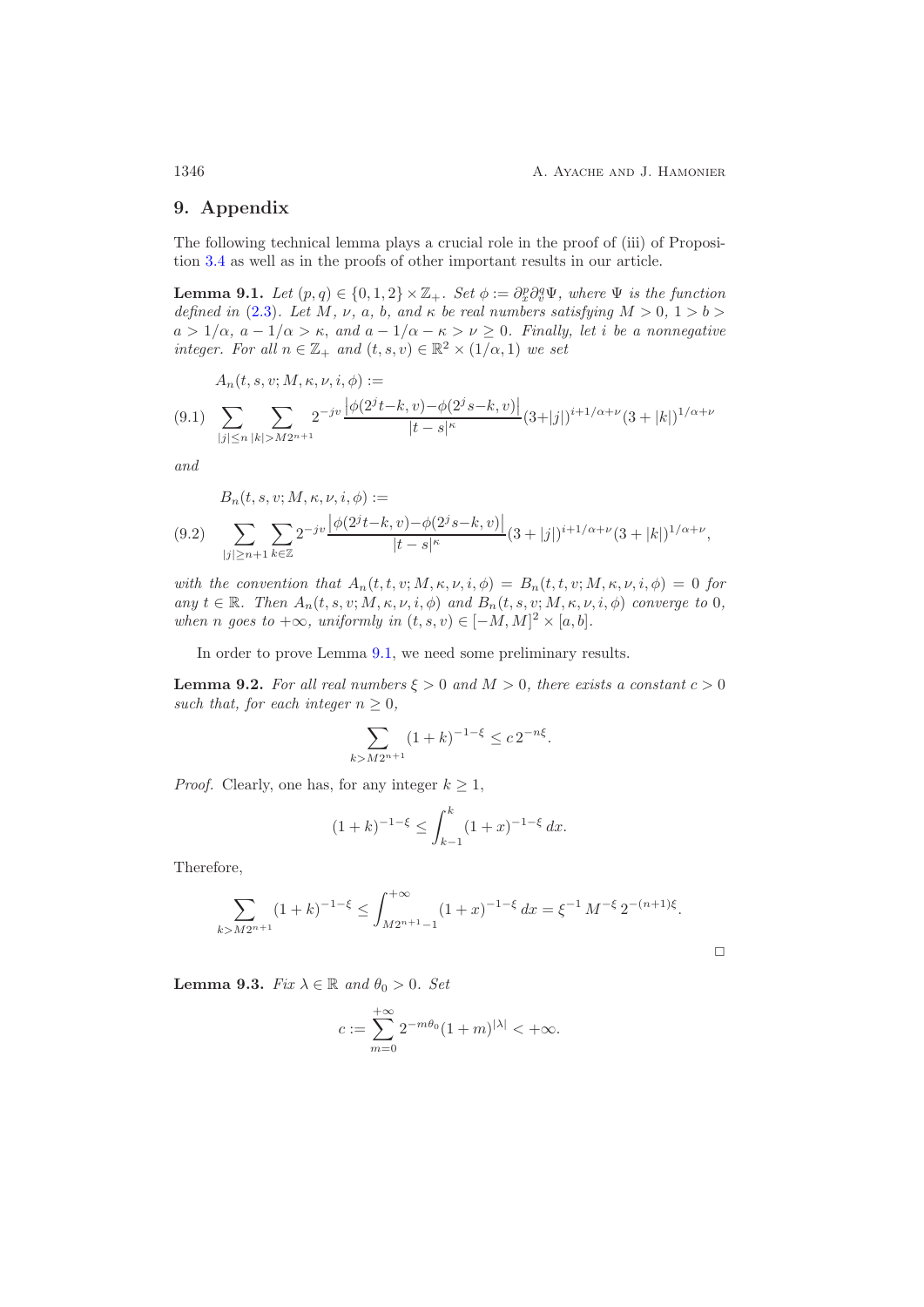*Then for any real number*  $\theta$  *such that*  $|\theta| \geq \theta_0$  *and each*  $n_0, n_1 \in \{0, \pm 1, \ldots, \pm \infty\}$ *satisfying*  $n_0 < n_1$ *, one has* 

(9.3) 
$$
\sum_{n=n_0}^{n_1} 2^{n\theta} (1+|n|)^{\lambda} \le c \begin{cases} 2^{n_0 \theta} (1+|n_0|)^{\lambda} & \text{if } \theta < 0 \\ 2^{n_1 \theta} (1+|n_1|)^{\lambda} & \text{if } \theta > 0, \end{cases}
$$

*with the conventions*  $2^{-\infty}(1+\infty)^{\lambda} = 0$  *and*  $2^{+\infty}(1+\infty)^{\lambda} = +\infty$ .

*Proof.* First, notice that the lemma clearly holds in the following three cases:

- $n_0 = -\infty$  and  $n_1 = +\infty$ ;
- $n_0 = -\infty$  and  $\theta < 0$ ;
- $n_1 = +\infty$  and  $\theta > 0$ .

Indeed, in these three cases [\(9.3\)](#page-45-5) becomes  $+\infty \leq +\infty$ .

We study the case where  $\theta < 0$  and  $-\infty < n_0 < n_1 \leq +\infty$ . The case where  $\theta > 0$  and  $-\infty \leq n_0 < n_1 < +\infty$  can be treated similarly. One has

$$
\sum_{n=n_0}^{n_1} 2^{n\theta} (1+|n|)^{\lambda} \le \sum_{m=0}^{+\infty} 2^{(m+n_0)\theta} (1+|m+n_0|)^{\lambda}
$$
  
=  $2^{n_0\theta} (1+|n_0|)^{\lambda} \sum_{m=0}^{+\infty} 2^{m\theta} \left(\frac{1+|m+n_0|}{1+|n_0|}\right)^{\lambda}$   
 $\le 2^{n_0\theta} (1+|n_0|)^{\lambda} \sum_{m=0}^{+\infty} 2^{-m\theta_0} \left(\frac{1+|m+n_0|}{1+|n_0|}\right)^{\lambda}.$ 

There remains to show

<span id="page-46-0"></span>(9.4) 
$$
\sum_{m=0}^{+\infty} 2^{-m\theta_0} \left( \frac{1+|m+n_0|}{1+|n_0|} \right)^{\lambda} \leq c := \sum_{m=0}^{+\infty} 2^{-m\theta_0} \left( 1+m \right)^{|\lambda|}.
$$

In fact, [\(9.4\)](#page-46-0) can be obtained by proving that for every integer  $m \geq 0$ , one has

(9.5) 
$$
\frac{1}{1+m} \le \frac{1+|m+n_0|}{1+|n_0|} \le 1+m.
$$

Clearly the second inequality in [\(9.5\)](#page-46-1) is satisfied. We divide the proof of the first into three cases:

- <span id="page-46-1"></span>• if  $n_0 \ge 0$ , one gets  $\frac{1+|m+n_0|}{1+|n_0|} = \frac{1+m+n_0}{1+n_0} = 1 + \frac{m}{1+n_0} \ge 1 \ge \frac{1}{1+m}$ ;
- if  $n_0 < 0$  and  $m \ge -n_0 = |n_0|$ , then  $\frac{1+|m+n_0|}{1+|n_0|} \ge \frac{1}{1+|n_0|} \ge \frac{1}{1+m}$ ;

• if 
$$
n_0 < 0
$$
 and  $m < -n_0 = |n_0|$ , then

$$
\frac{1+|m+n_0|}{1+|n_0|} = \frac{1-m+|n_0|}{1+|n_0|} = 1 - \frac{m}{1+|n_0|} \ge 1 - \frac{m}{1+m} = \frac{1}{1+m}.
$$

 $\Box$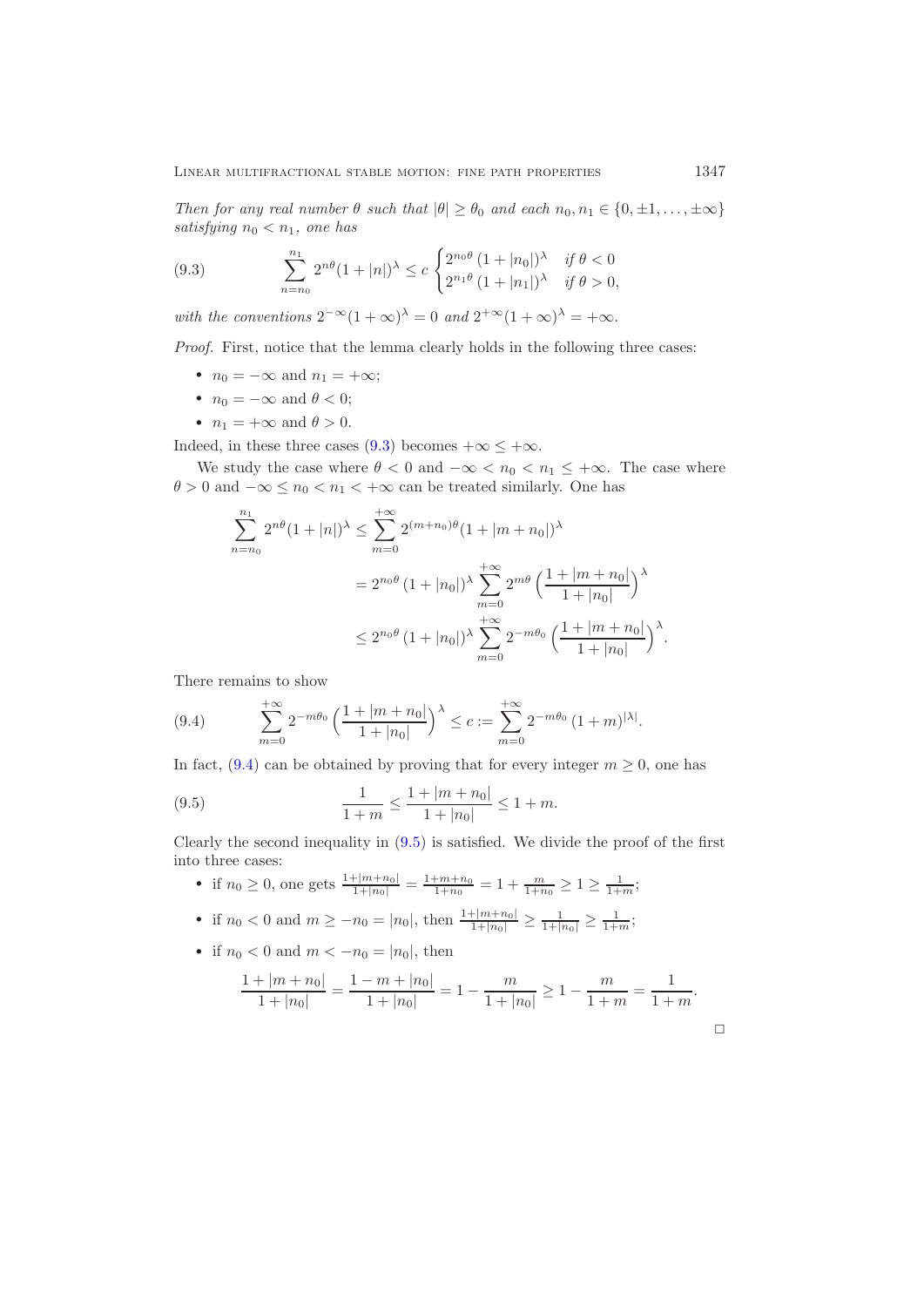<span id="page-47-0"></span>The following lemma is a more or less classical result. We refer for instance to [\[2\]](#page-51-0) for its proof.

**Lemma 9.4** ([\[2\]](#page-51-0)). *For all fixed real numbers*  $\theta \in [0,1)$  *and*  $\zeta \geq 0$ , *there exists a constant*  $c > 0$  *such that for any*  $u \in \mathbb{R}$ *, one has* 

<span id="page-47-1"></span>
$$
\sum_{k\in\mathbb{Z}}\frac{(1+|k|)^{\theta}\log^{\zeta}(2+|k|)}{(2+|u-k|)^2}\leq c\left(1+|u|\right)^{\theta}\log^{\zeta}(2+|u|).
$$

Now, we are prepared to prove Lemma [9.1.](#page-45-3)

*Proof of Lemma* [9.1](#page-45-3). Let  $t, s \in [-M, M]$ . It is no restriction to assume that  $s \neq t$ . We denote by  $j_0 > -\log_2(2M) - 1$  the unique integer such that

(9.6) 
$$
2^{-j_0-1} < |t-s| \le 2^{-j_0}.
$$

From now on, for the sake of simplicity we set

$$
A_n(t, s, v) := A_n(t, s, v; M, \kappa, \nu, i, \phi) \quad \text{and} \quad B_n(t, s, v) := B_n(t, s, v; M, \kappa, \nu, i, \phi).
$$

First we prove that, when  $n \to +\infty$ ,  $A_n(t, s, v)$  converges to 0, uniformly in  $(t, s, v) \in [-M, M]^2 \times [a, b]$ . In what follows, we assume that j is an arbitrary integer satisfying  $|j| \leq n$ . We need a suitable upper bound on the quantity

<span id="page-47-4"></span>
$$
(9.7) \qquad A_n^j(t,s,v) := \sum_{|k| > M2^{n+1}} \frac{\left| \phi(2^j t - k, v) - \phi(2^j s - k, v) \right|}{|t - s|^{\kappa}} (3 + |k|)^{1/\alpha + \nu}.
$$

To this end, we consider the cases  $j \leq j_0$  and  $j \geq j_0 + 1$  separately. First, we suppose that

<span id="page-47-2"></span>
$$
(9.8) \t\t j \le j_0.
$$

Using the mean value theorem,  $(2.12)$ ,  $(9.6)$ , and  $(9.8)$ , one obtains that

<span id="page-47-3"></span>
$$
\left|\phi(2^{j}t - k, v) - \phi(2^{j}s - k, v)\right| \le c_1 2^{j} |t - s| \sup_{u \in I} (3 + |u|)^{-2}
$$
  
(9.9)  

$$
\le c_1 2^{j} |t - s| (2 + |2^{j}t - k|)^{-2},
$$

where I denotes the compact interval with endpoints  $2^{j}t - k$  and  $2^{j}s - k$ . Notice that, in view of  $(9.6)$  and  $(9.8)$ , the length of I is at most 1; this is why the last inequality holds. Next,  $(9.9)$  and  $(9.7)$  entail that

<span id="page-47-5"></span>
$$
(9.10) \tA_n^j(t,s,v) \le c_1 2^j |t-s|^{1-\kappa} \sum_{|k|>M2^{n+1}} (3+|k|)^{1/\alpha+\nu} (2+|2^j t-k|)^{-2}.
$$

Moreover, using the inequalities  $|t| \leq M$ ,  $|j| \leq n$  and  $|k| > M2^{n+1}$ , one gets

<span id="page-47-6"></span>
$$
(3+|k|)^{1/\alpha+\nu} (2+|2^{j}t-k|)^{-2} \leq (3+|k|)^{1/\alpha+\nu} (2+|k|-2^{j}M)^{-2}
$$
  
(9.11)  

$$
\leq c_2 (1+|k|)^{-(2-1/\alpha-\nu)}.
$$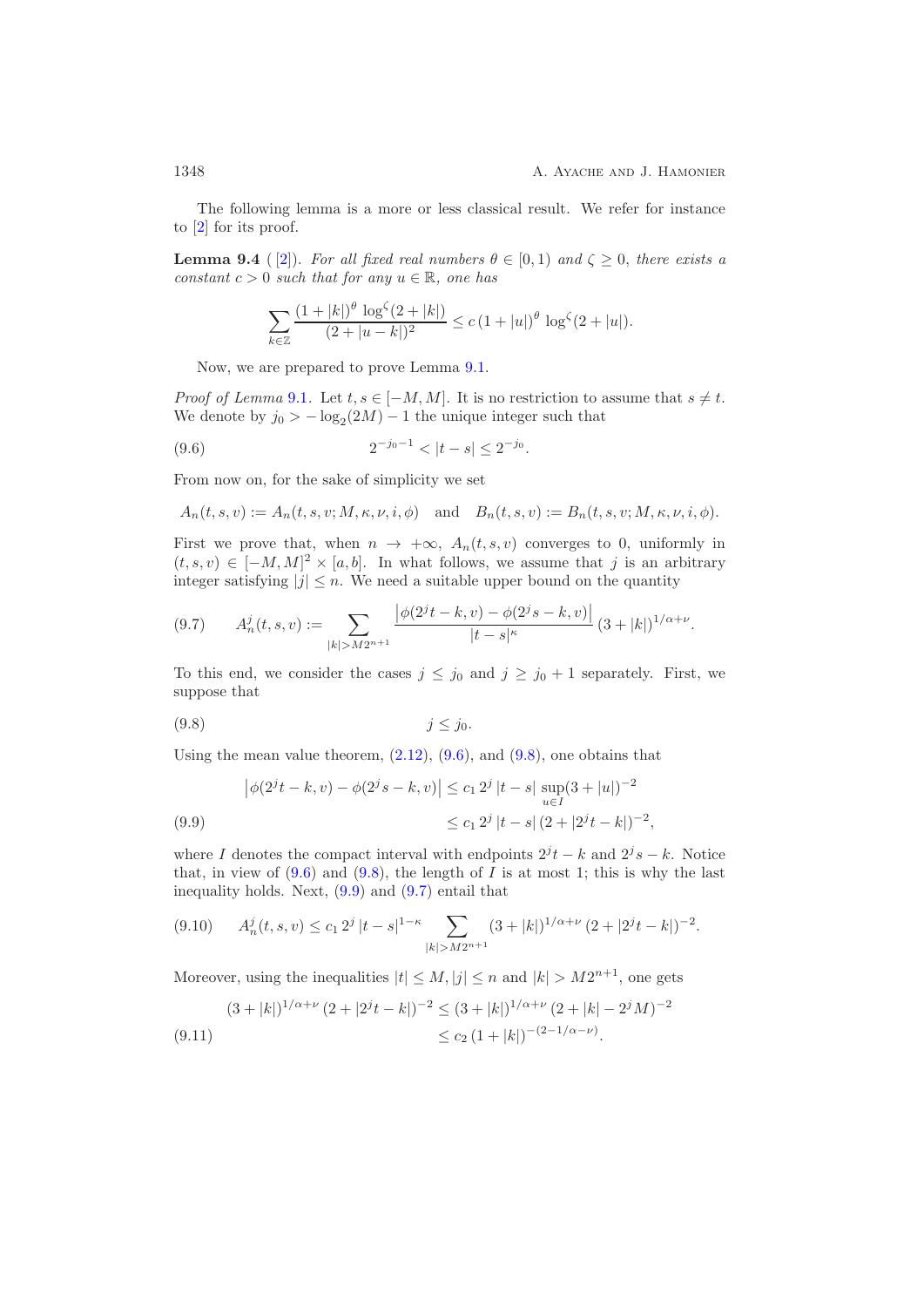Combining  $(9.10)$  and  $(9.11)$ , one obtains that

<span id="page-48-3"></span>
$$
A_n^j(t,s,v) \le c_3 2^j |t-s|^{1-\kappa} \sum_{|k| > M 2^{n+1}} (1+|k|)^{-(2-1/\alpha-\nu)}.
$$

Then Lemma [9.2](#page-45-6) (in which one takes  $\xi = 1 - 1/\alpha - \nu$ ) and the relation [\(9.6\)](#page-47-1) imply that

(9.12) 
$$
A_n^j(t,s,v) \le c_4 2^{j_0(\kappa-1)+j-n(1-1/\alpha-\nu)}.
$$

Now we study the second case where

<span id="page-48-0"></span>
$$
(9.13) \t j_0 + 1 \leq j.
$$

It follows from  $(9.7)$ ,  $(9.6)$ , and  $(9.13)$  that

<span id="page-48-2"></span>
$$
(9.14) \quad A_n^j(t,s,v) \le 2^{j\kappa} \sum_{|k| > M2^{n+1}} \left\{ \left| \phi(2^j t - k, v) \right| + \left| \phi(2^j s - k, v) \right| \right\} (3 + |k|)^{1/\alpha + \nu}.
$$

Moreover, using [\(2.12\)](#page-7-4) and the fact that  $|j| \leq n$ , one has, for all  $(u, v) \in [-M, M] \times$ [a, b] and  $k \in \mathbb{Z}$  satisfying  $|k| > M2^{n+1}$ ,

<span id="page-48-1"></span>
$$
\left| \phi(2^{j}u - k, v) \right| \le c_5 (3 + |2^{j}u - k|)^{-2} \le c_5 (3 + |k| - 2^{j}|u|)^{-2}
$$
  
(9.15) 
$$
\le c_5 (3 + |k| - 2^{n}M)^{-2} \le c_6 (3 + |k|)^{-2}.
$$

Combining  $(9.15)$  with  $(9.14)$  one gets that

<span id="page-48-4"></span>
$$
A_n^j(t,s,v) \le c_6 2^{js+1} \sum_{|k| > M2^{n+1}} (3+|k|)^{-(2-1/\alpha-\nu)}.
$$

Thus, it follows from Lemma [9.2](#page-45-6) (in which one takes  $\xi = 1 - 1/\alpha - \nu$ ) that

(9.16) 
$$
A_n^j(t,s,v) \le c_7 2^{j\kappa - n(1-1/\alpha - \nu)}.
$$

Combining  $(9.1)$ ,  $(9.7)$ ,  $(9.12)$ , and  $(9.16)$  one obtains that

<span id="page-48-5"></span>
$$
A_n(t,s,v) \le c_8 2^{-n(1-1/\alpha-\nu)}
$$
  
(9.17) 
$$
\times \left(2^{j_0(\kappa-1)}\sum_{j=-\infty}^{j_0} 2^{j(1-v)}(3+|j|)^{i+1/\alpha+\nu} + \sum_{j=j_0+1}^{+\infty} 2^{j(\kappa-v)}(3+|j|)^{i+1/\alpha+\nu}\right).
$$

Next, using Lemma [9.3](#page-45-4) with  $n_0 = -\infty$ ,  $n_1 = j_0$ ,  $\theta = 1 - v > 0$ ,  $\theta_0 = 1 - b$ , and  $\lambda = i + 1/\alpha + \nu$  one gets that

<span id="page-48-6"></span>(9.18) 
$$
\sum_{j=-\infty}^{j_0} 2^{j(1-v)} (3+|j|)^{i+1/\alpha+\nu} \leq c_9 2^{j_0(1-v)} (1+|j_0|)^{i+1/\alpha+\nu},
$$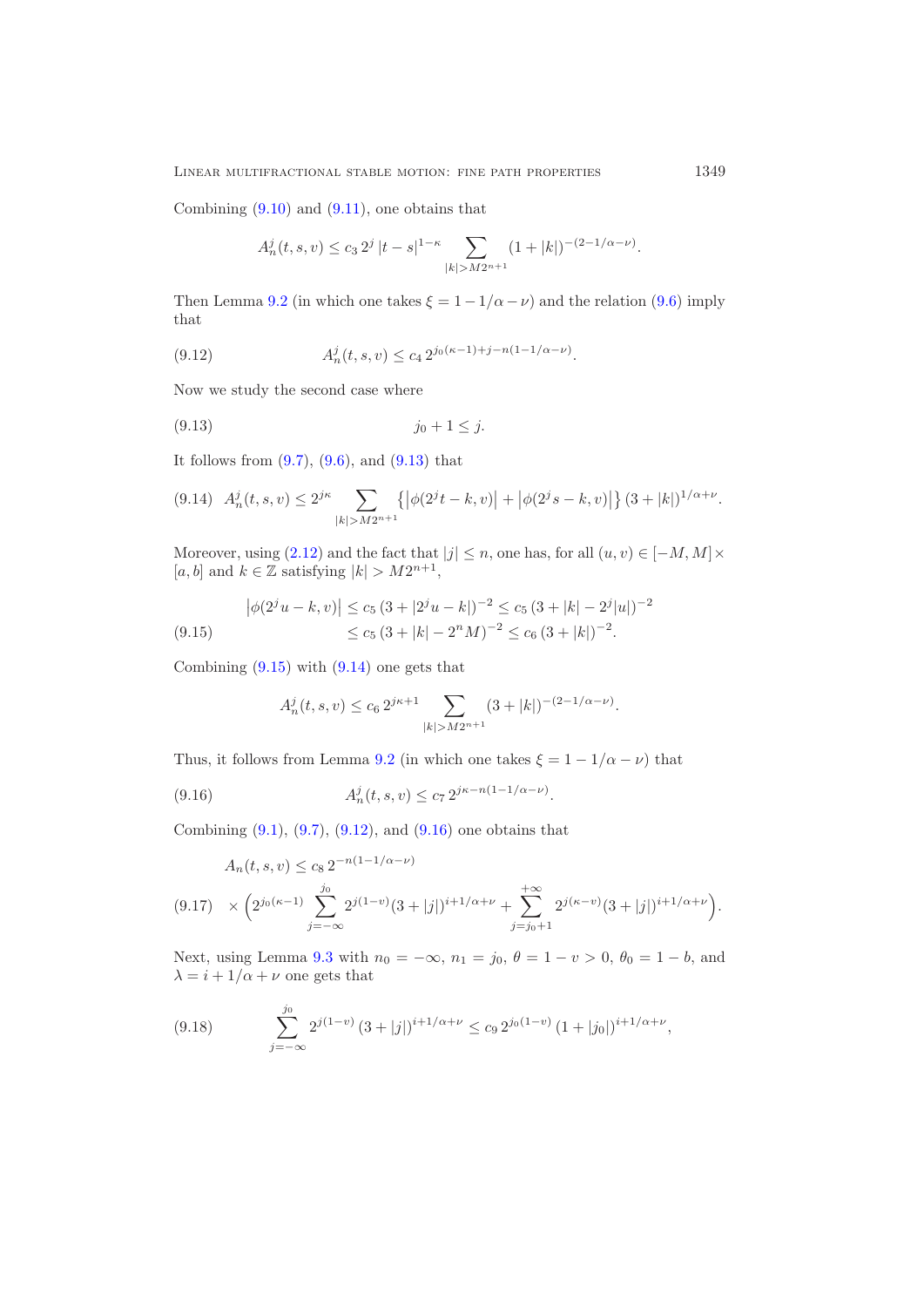and, using again the same lemma with  $n_0 = j_0 + 1$ ,  $n_1 = +\infty$ ,  $\theta = \kappa - v < 0$ ,  $\theta_0 = 1/\alpha$ , and  $\lambda = i + 1/\alpha + \nu$ , one obtains that

<span id="page-49-0"></span>
$$
(9.19) \qquad \sum_{j=j_0+1}^{+\infty} 2^{j(\kappa-\nu)} (3+|j|)^{i+1/\alpha+\nu} \le c_{10} 2^{j_0(\kappa-\nu)} (1+|j_0|)^{i+1/\alpha+\nu}.
$$

Combining [\(9.17\)](#page-48-5), [\(9.18\)](#page-48-6), [\(9.19\)](#page-49-0), the inequality  $v - \kappa \geq 1/\alpha$  and the inequality  $j_0 > -\log_2(2M) - 1$ , one obtains that

<span id="page-49-1"></span>
$$
(9.20) \ \ A_n(s,t,v) \le c_{11} 2^{-j_0(v-\kappa)} (1+|j_0|)^{i+1/\alpha+\nu} 2^{-n(1-1/\alpha-\nu)} \le c_{12} 2^{-n(1-1/\alpha-\nu)},
$$

where

$$
c_{12} := c_{11} \sup \left\{ 2^{-j/\alpha} (1+|j|)^{i+1/\alpha+\nu} \, : \, j \in \mathbb{Z} \text{ and } j > -\log_2(2M) - 1 \right\} < +\infty.
$$

The last inequality in [\(9.20\)](#page-49-1) implies that, when  $n \to +\infty$ ,  $A_n(t, s, v)$  converges to 0, uniformly in  $(t, s, v) \in [-M, M]^2 \times [a, b]$ .

Henceforth our goal is to prove that  $B_n(t, s, v)$  converges to 0 uniformly in t, s, and  $v$ , when  $n$  goes to infinity. In what follows  $j$  is an arbitrary integer satisfying  $|j| \geq n+1$ . First we derive a suitable upper bound for the quantity

<span id="page-49-4"></span>
$$
(9.21) \tBj(t,s,v) := \sum_{k \in \mathbb{Z}} \frac{\left| \phi(2^{j}t - k, v) - \phi(2^{j}s - k, v) \right|}{|t - s|^{\kappa}} (3 + |k|)^{1/\alpha + \nu}.
$$

As above, we distinguish two cases:  $j \leq j_0$  and  $j \geq j_0 + 1$ . First, we suppose that  $(9.8)$  is satisfied. Similarly to  $(9.10)$ , one has that

<span id="page-49-2"></span>
$$
B^{j}(t, s, v) \leq c_{13} 2^{j} |t - s|^{1 - \kappa} \sum_{k \in \mathbb{Z}} (3 + |k|)^{1/\alpha + \nu} (2 + |2^{j}t - k|)^{-2}.
$$

Then, using [\(9.6\)](#page-47-1), Lemma [9.4](#page-47-0) (in which we take  $\theta = 1/\alpha + \nu$  and  $\zeta = 0$ ), and the fact that  $|t| \leq M$ , one obtains that

(9.22) 
$$
B^{j}(t,s,v) \leq c_{14} 2^{j+j_0(\kappa-1)}(1+2^{j})^{1/\alpha+\nu}.
$$

Now suppose that  $(9.13)$  is satisfied. By using this relation,  $(9.6)$ , the triangle inequality, [\(2.12\)](#page-7-4), Lemma [9.4](#page-47-0) (in which one takes  $\theta = 1/\alpha + \nu$  and  $\zeta = 0$ ), and the fact that  $t, s \in [-M, M]$ , one gets that

<span id="page-49-3"></span>
$$
B^{j}(t,s,v) \le 2^{j\kappa} \sum_{k \in \mathbb{Z}} (3+|k|)^{1/\alpha+\nu} \left\{ \left| \phi(2^{j}t-k,v) \right| + \left| \phi(2^{j}s-k,v) \right| \right\}
$$
  

$$
\le c_{15} 2^{j\kappa} \sum_{k \in \mathbb{Z}} (1+|k|)^{1/\alpha+\nu} \left\{ (2+|2^{j}t-k|)^{-2} + (2+|2^{j}s-k|)^{-2} \right\}
$$
  
(9.23) 
$$
\le c_{16} 2^{j\kappa} \left\{ (1+2^{j}|t|)^{1/\alpha+\nu} + (1+2^{j}|s|)^{1/\alpha+\nu} \right\} \le c_{17} 2^{j(\kappa+1/\alpha+\nu)}.
$$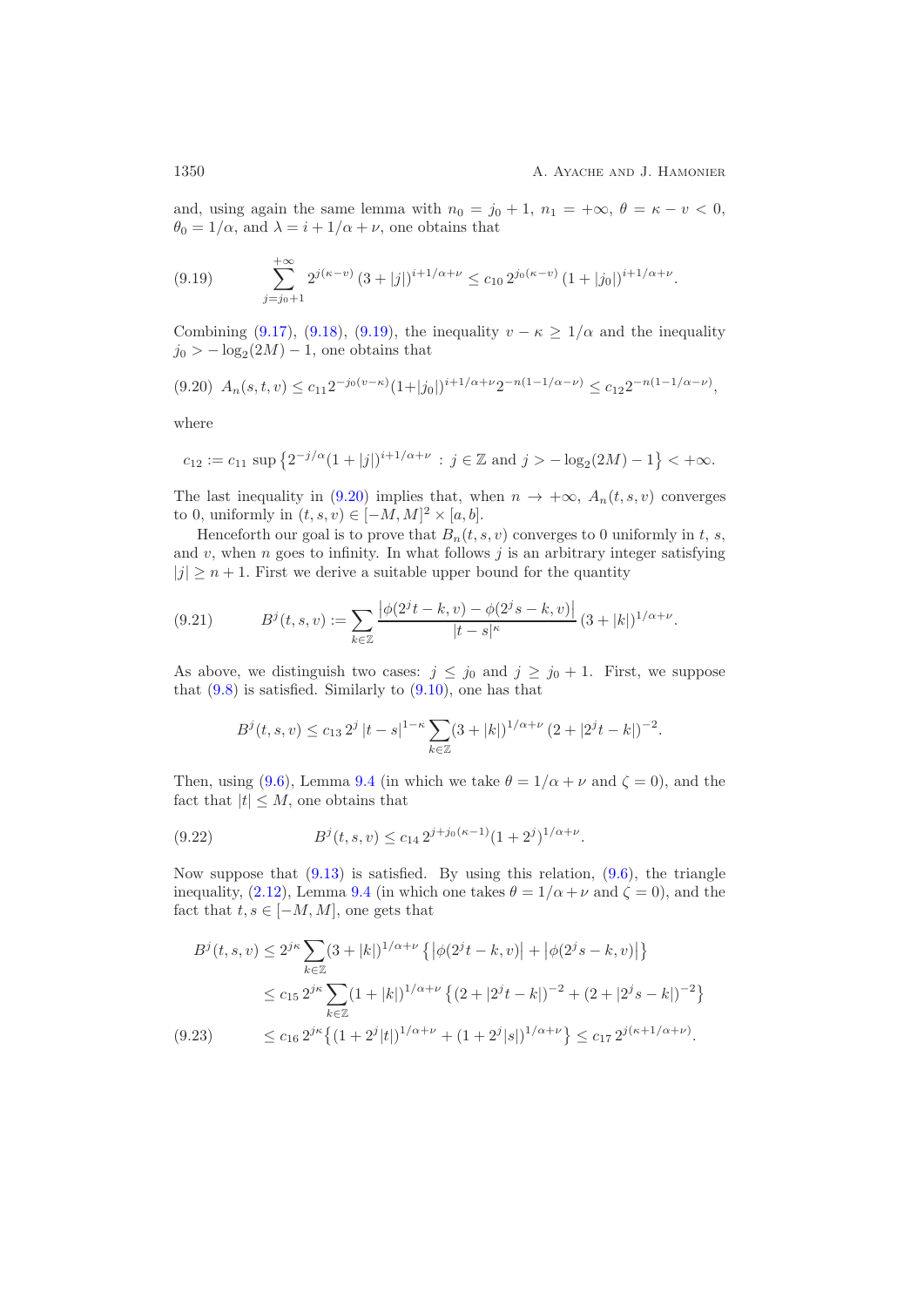It is no restriction to assume that  $n \geq \log_2(M) + 2$ . Then, in view of the inequality  $j_0 > -\log_2(M) - 2$ , one has that  $-n-1 < j_0$  and thus [\(9.22\)](#page-49-2) entails that

$$
\sum_{j=-\infty}^{-n-1} 2^{-jv} (3+|j|)^{i+1/\alpha+\nu} B^j(t,s,v)
$$
  
\n
$$
\leq c_{14} \sum_{j=-\infty}^{-n-1} 2^{j(1-v)+j_0(\kappa-1)} (1+2^j)^{1/\alpha+\nu} (3+|j|)^{i+1/\alpha+\nu}
$$
  
\n(9.24) 
$$
\leq c_{18} 2^{j_0(\kappa-1)} \sum_{j=-\infty}^{-n-1} 2^{j(1-v)} (3+|j|)^{i+1/\alpha+\nu}.
$$

Next, using Lemma [9.3](#page-45-4) (in which one takes  $n_0 = -\infty$ ,  $n_1 = -n - 1$ ,  $\theta = 1 - v$ ,  $\theta_0 = 1 - b$ , and  $\lambda = i + 1/\alpha + \nu$ , the inequality  $2^{j_0(\kappa-1)} < (4M)^{1-\kappa}$ , and the inequality  $v \leq b$ , one gets that

<span id="page-50-2"></span>
$$
(9.25) \qquad \sum_{j=-\infty}^{-n-1} 2^{-jv} (3+|j|)^{i+1/\alpha+\nu} B^j(t,s,v) \le c_{19} 2^{-n(1-b)} (4+n)^{i+1/\alpha+\nu}.
$$

Now we find a suitable upper bound for  $\sum_{j\geq n+1} 2^{-jv}(3+|j|)^{i+1/\alpha+\nu} B^j(t,s,v)$ .<br>First we assume that  $j_0 > n+1$ . Then using (9.22) one has that First we assume that  $j_0 \geq n+1$ . Then, using [\(9.22\)](#page-49-2), one has that

$$
\sum_{j=n+1}^{j_0} 2^{-jv} (3+|j|)^{i+1/\alpha+\nu} B^j(t,s,v)
$$
\n
$$
\leq c_{14} 2^{j_0(\kappa-1)} \sum_{j=-\infty}^{j_0} 2^{j(1-v)} (3+|j|)^{i+1/\alpha+\nu} (1+2^j)^{1/\alpha+\nu}
$$
\n
$$
\leq c_{20} 2^{j_0(\kappa-1+1/\alpha+\nu)} \sum_{j=-\infty}^{j_0} 2^{j(1-v)} (3+|j|)^{i+1/\alpha+\nu}
$$
\n
$$
(9.26) \leq c_{21} 2^{-j_0(a-1/\alpha-\kappa-\nu)} (3+|j_0|)^{i+1/\alpha+\nu} \leq c_{22} 2^{-n(a-1/\alpha-\kappa-\nu)} (3+n)^{i+1/\alpha+\nu}.
$$

<span id="page-50-0"></span>Observe that the third inequality in [\(9.26\)](#page-50-0) follows from Lemma [9.3](#page-45-4) (in which we take  $n_0 = -\infty$ ,  $n_1 = j_0$ ,  $\theta = 1 - v$ ,  $\theta_0 = 1 - b$ , and  $\lambda = i + 1/\alpha + \nu$  as well as from the inequality  $v \geq a$ . Also observe that the last inequality in [\(9.26\)](#page-50-0) results from the fact that the function  $x \mapsto 2^{-x(a-1/\alpha-\kappa-\nu)}(3+x)^{i+1/\alpha+\nu}$  is continuous on  $\mathbb{R}_+$  and decreasing for large enough x.

On the other hand, by making use of [\(9.23\)](#page-49-3), one has that

<span id="page-50-1"></span>
$$
\sum_{j=j_0+1}^{+\infty} 2^{-jv} (3+|j|)^{i+1/\alpha+\nu} B^j(t,s,v) \le c_{17} \sum_{j=j_0+1}^{+\infty} 2^{j(\kappa+1/\alpha+\nu-v)} (3+|j|)^{i+1/\alpha+\nu}
$$
  

$$
\le c_{23} 2^{-j_0(a-1/\alpha-\kappa-\nu)} (3+|j_0|)^{i+1/\alpha+\nu}
$$
  
(9.27)  

$$
\le c_{24} 2^{-n(a-1/\alpha-\kappa-\nu)} (3+n)^{i+1/\alpha+\nu}.
$$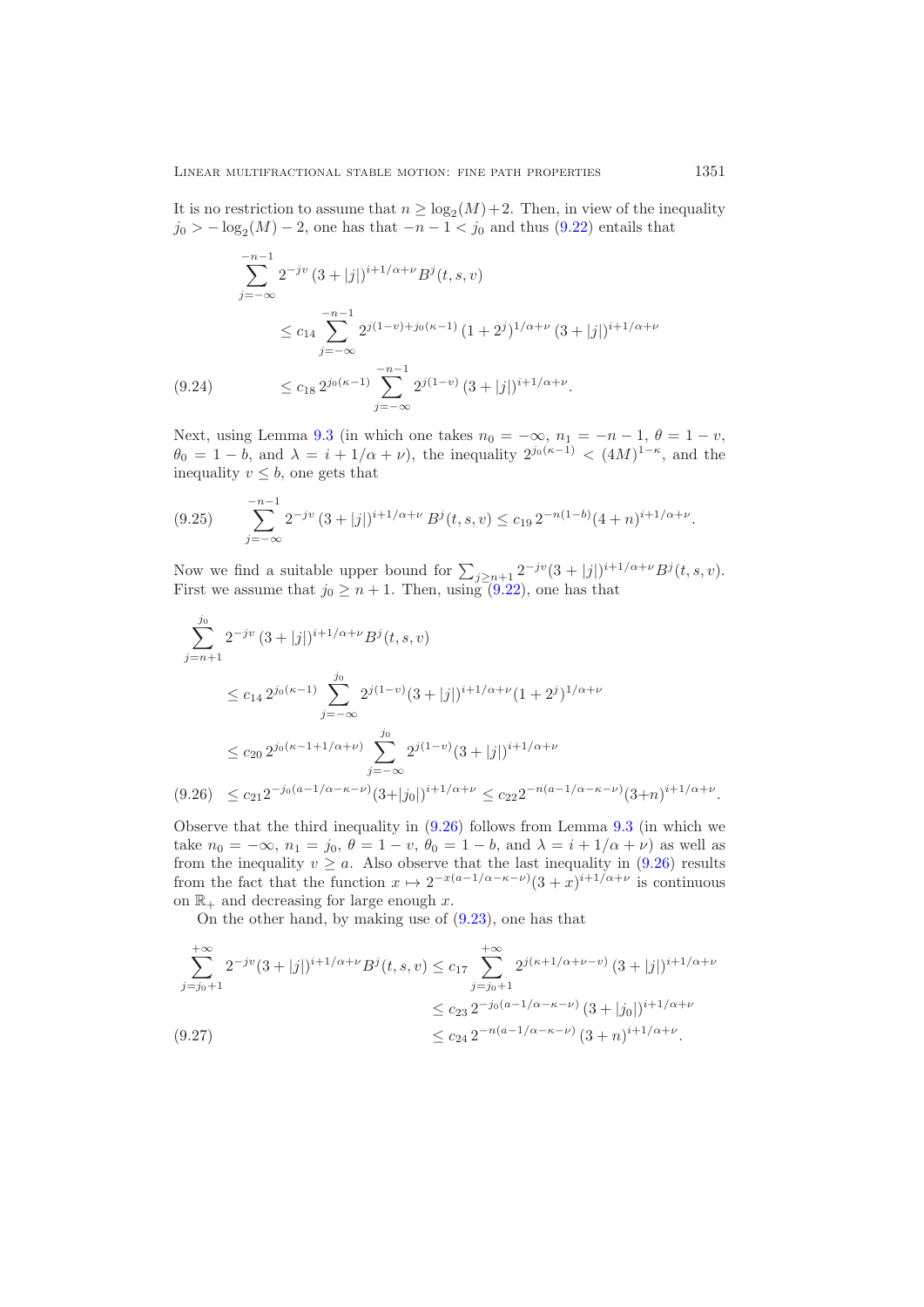Observe that the second inequality in [\(9.27\)](#page-50-1) follows from Lemma [9.3](#page-45-4) (in which we take  $n_0 = j_0 + 1$ ,  $n_1 = +\infty$ ,  $\theta = \kappa + 1/\alpha + \nu - \nu$ ,  $\theta_0 = \alpha - 1/\alpha - \kappa - \nu$ , and  $\lambda =$  $i+1/\alpha+\nu$  as well as from the inequality  $v \geq a$ . Also observe that the last inequality in [\(9.27\)](#page-50-1) results from the fact that the function  $x \mapsto 2^{-x(a-1/\alpha - \kappa - \nu)}(3+x)^{i+1/\alpha + \nu}$ is continuous on  $\mathbb{R}_+$  and decreasing for large enough x.

Combining [\(9.26\)](#page-50-0) with [\(9.27\)](#page-50-1), it follows that, in the case where  $j_0 \geq n+1$ ,

<span id="page-51-6"></span>
$$
(9.28)\sum_{j=n+1}^{+\infty} 2^{-jv} (3+|j|)^{i+1/\alpha+\nu} B^j(t,s,v) \le c_{25} 2^{-n(a-1/\alpha-\kappa-\nu)} (3+n)^{i+1/\alpha+\nu}.
$$

Now we assume that  $j_0 < n+1$ . Then, by making use of [\(9.23\)](#page-49-3), one has that

$$
\sum_{j=n+1}^{+\infty} 2^{-jv} (3+|j|)^{i+1/\alpha+\nu} B^j(t,s,v) \le c_{17} \sum_{j=n+1}^{+\infty} 2^{j(\kappa+1/\alpha+\nu-v)} (3+|j|)^{i+1/\alpha+\nu}
$$
  
(9.29)  

$$
\le c_{26} 2^{-n(a-1/\alpha-\kappa-\nu)} (3+n)^{i+1/\alpha+\nu},
$$

<span id="page-51-7"></span>where the last inequality follows from Lemma [9.3](#page-45-4) (in which we take  $n_0 = n + 1$ ,  $n_1 = +\infty$ ,  $\theta = \kappa + 1/\alpha + \nu - \nu$ ,  $\theta_0 = a - 1/\alpha - \kappa - \nu$ , and  $\lambda = i + 1/\alpha + \nu$ ) as well as from the inequality  $v \geq a$ .

Finally,  $(9.2)$ ,  $(9.21)$ ,  $(9.25)$ ,  $(9.28)$ , and  $(9.29)$  imply that

$$
(9.30) \t Bn(t,s,v) \le c_{27} \left(2^{-n(1-b)} + 2^{-n(a-1/\alpha - \kappa - \nu)}\right) \left(4+n\right)^{i+1/\alpha + \nu}
$$

for all  $n \geq \log_2(M) + 2$ . This, in turn, entails that, when  $n \to +\infty$ ,  $B_n(t, s, v)$ <br>converges to 0, uniformly in  $(t, s, v) \in [-M, M]^2 \times [a, b]$ converges to 0, uniformly in  $(t, s, v) \in [-M, M]^2 \times [a, b]$ .

**Acknowlegment.** We would like to thank Professor Yves Meyer for his interest in our results. His valuable advice greatly improved the introduction of the article.

#### <span id="page-51-4"></span>**References**

- [1] Ayache, A., Shieh, N. R. and Xiao, Y.: Multiparameter multifractional Brownian motion: local nondeterminism and joint continuity of the local times. *Ann. Inst. Henri Poincar´e Probab. Stat.* **47** (2011), no. 4, 1029–1054.
- <span id="page-51-0"></span>[2] Ayache, A., Roueff, F. and Xiao, Y.: Linear fractional stable sheets: wavelet expansion and sample path properties. *Stochastic Process. Appl.* **119** (2009), no. 4, 1168–1197.
- <span id="page-51-3"></span>[3] Ayache, A., Jaffard, S. and Taqqu, M. S.: Wavelet construction of generalized multifractional processes. *Rev. Mat. Iberoam.* **23** (2007), no. 1, 327–370.
- <span id="page-51-2"></span>[4] Ayache, A. and Taqqu, M. S.: Multifractional processes with random exponent. *Publ. Mat.* **49** (2005), no. 2, 459–486.
- <span id="page-51-1"></span>[5] Ayache, A. and Xiao, Y.: Asymptotic properties and Hausdorff dimensions of fractional Brownian sheets. *J. Fourier Anal. Appl.* **11** (2005), no. 4, 407–439.
- <span id="page-51-5"></span>[6] Benassi, A., Jaffard, S. and Roux, D.: Elliptic Gaussian random processes. *Rev. Mat. Iberoamericana* **13** (1997), no. 1, 19–90.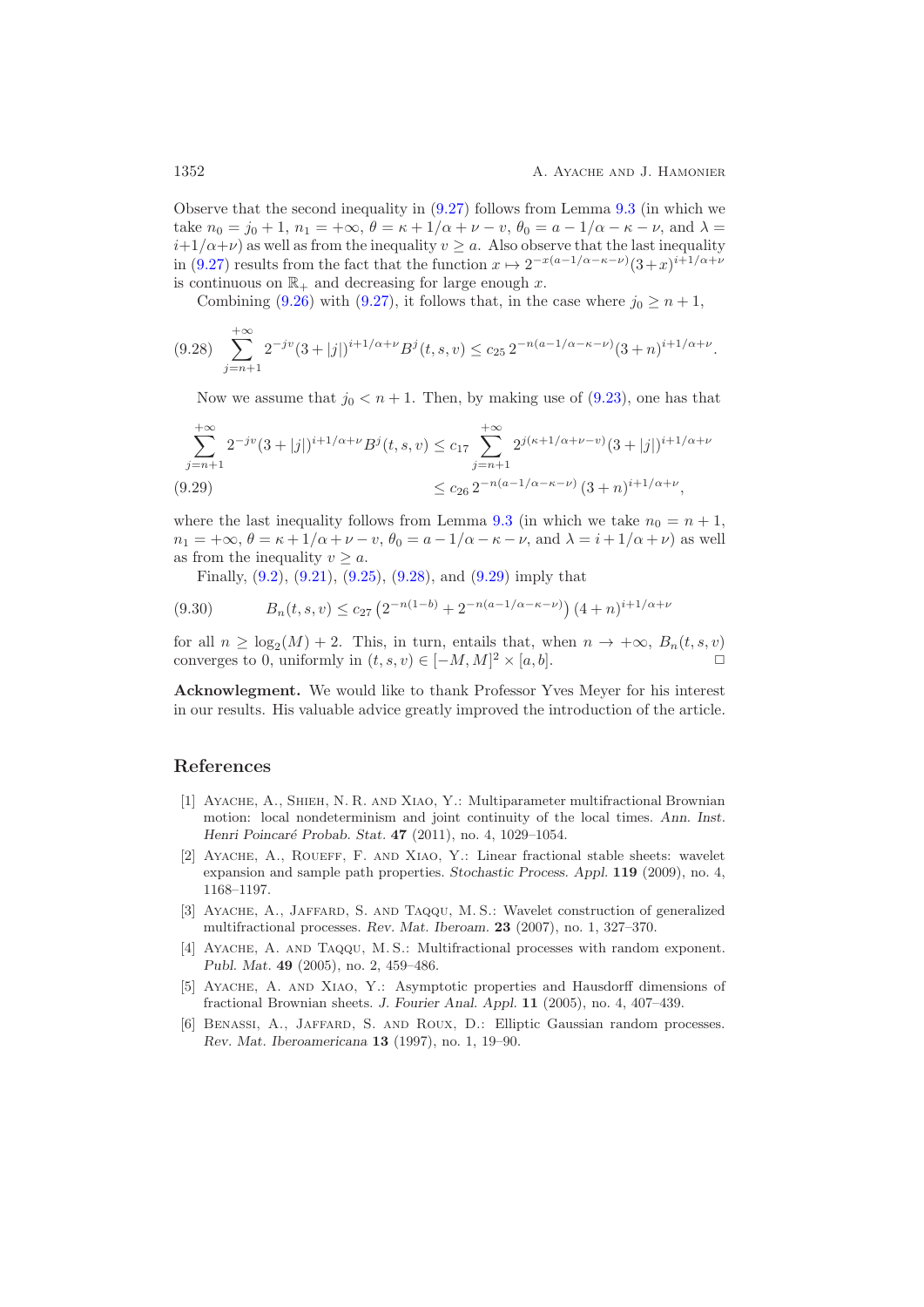- <span id="page-52-2"></span>[7] Bianchi, S., Pantanella, A. and Pianese, A.: Modeling stock prices by multifractional Brownian motion: an improved estimation of the pointwise regularity. *Quant. Finance* **13** (2013), no. 8, 1317–1330.
- <span id="page-52-1"></span>[8] BIANCHI, S. AND PIANESE, A.: Multifractional properties of stock indices decomposed by filtering their pointwise H¨older regularity. *Int. J. Theor. Appl. Finance* **11** (2008), no. 6, 567–595.
- <span id="page-52-0"></span>[9] BIANCHI, S.: Pathwise identification of the memory function of multifractional Brownian motion with application to finance. *Int. J. Theor. Appl. Finance* **8** (2005), no. 2, 255–281.
- <span id="page-52-16"></span>[10] Daubechies, I.: *Ten lectures on wavelets.* CBMS-NSF Regional Conference Series in Applied Mathematics 61, Society for Industrial and Applied Mathematics (SIAM), Philadelphia, PA, 1992.
- <span id="page-52-3"></span>[11] Dozzi, M. and Shevchenko, G.: Real harmonisable multifractional stable process and its local properties. *Stochastic Process. Appl.* **121** (2011), no. 7, 1509–1523.
- <span id="page-52-15"></span>[12] Dury, M. E.: Estimation du param`etre de Hurst de processus stables autosimilaires  $\alpha$  accroissements stationnaires. *C. R. Acad. Sci. Paris Sér. I Math.* **333** (2001), no. 1, 45–48.
- <span id="page-52-14"></span>[13] Embrechts, P. and Maejima, M.: *Selfsimilar processes.* Princeton Series in Applied Mathematics, Princetion University Press, Princeton, NJ, 2002.
- <span id="page-52-6"></span>[14] FALCONER, K. J., LE GUÉVEL, R. AND LÉVY VÉHEL, J.: Localizable moving average symmetric stable and multistable processes. *Stoch. Models* **25** (2009), no. 4, 648–672.
- <span id="page-52-7"></span>[15] FALCONER, K.J. AND LÉVY VÉHEL, J.: Multifractional, multistable, and other processes with prescribed local form. *J. Theoret. Probab.* **22** (2009), no. 2, 375–401.
- <span id="page-52-5"></span>[16] Falconer, K. J.: The local structure of random processes. *J. London Math. Soc. (2)* **67** (2003), no. 3, 657–672.
- <span id="page-52-4"></span>[17] Falconer, K. J.: Tangent fields and the local structure of random fields. *J. Theoret. Probab.* **15** (2002), no. 3, 731–750.
- <span id="page-52-8"></span>[18] Hashorva, E., Lifshits, M. and Seleznjev, O.: Approximation of a random process with variable smoothness. ArXiv: 1206.1251, 2012, to appear in *Festschrift in honor of Paul Deheuvels.*, Springer, 2015.
- <span id="page-52-9"></span>[19] Lacaux, C.: Real harmonizable multifractional L´evy motions. *Ann. Inst. H. Poincar´e Probab. Statist.* **40** (2004), no. 3, 259–277.
- <span id="page-52-11"></span>[20] Leonenko, N., Ruiz-Medina, M. D. and Taqqu, M. S.: Fractional elliptic, hyperbolic and parabolic random fields. *Electron. J. Probab.* **16** (2011), no. 40, 1134–1172.
- <span id="page-52-10"></span>[21] Lopes, R., Ayache, A., Makni, N., Puech, P., Villers, A., Mordon, S. and BETROUNI, N.: Prostate cancer characterization on MR images using fractal features. *Medical Physics* **38** (2011), no. 83.
- <span id="page-52-12"></span>[22] Meerschaert, M., Wu, D. and Xiao, Y.: Local times of multifractional Brownian sheets. *Bernoulli* **14** (2008), no. 3, 865–898.
- <span id="page-52-18"></span>[23] Meyer, Y.: *Wavelets and operators.* Cambridge Studies in Advanced Mathematics 37, Cambridge University Press, Cambridge, 1992.
- <span id="page-52-17"></span>[24] MEYER, Y.: *Ondelettes et opérateurs. I.* Actualités Mathématiques, Hermann, Paris, 1990.
- <span id="page-52-13"></span>[25] PELTIER, R. F. AND LÉVY VÉHEL, J.: Multifractional Brownian motion: definition and preliminary results. *Rapport de recherche de l'INRIA* **2645** (1995).